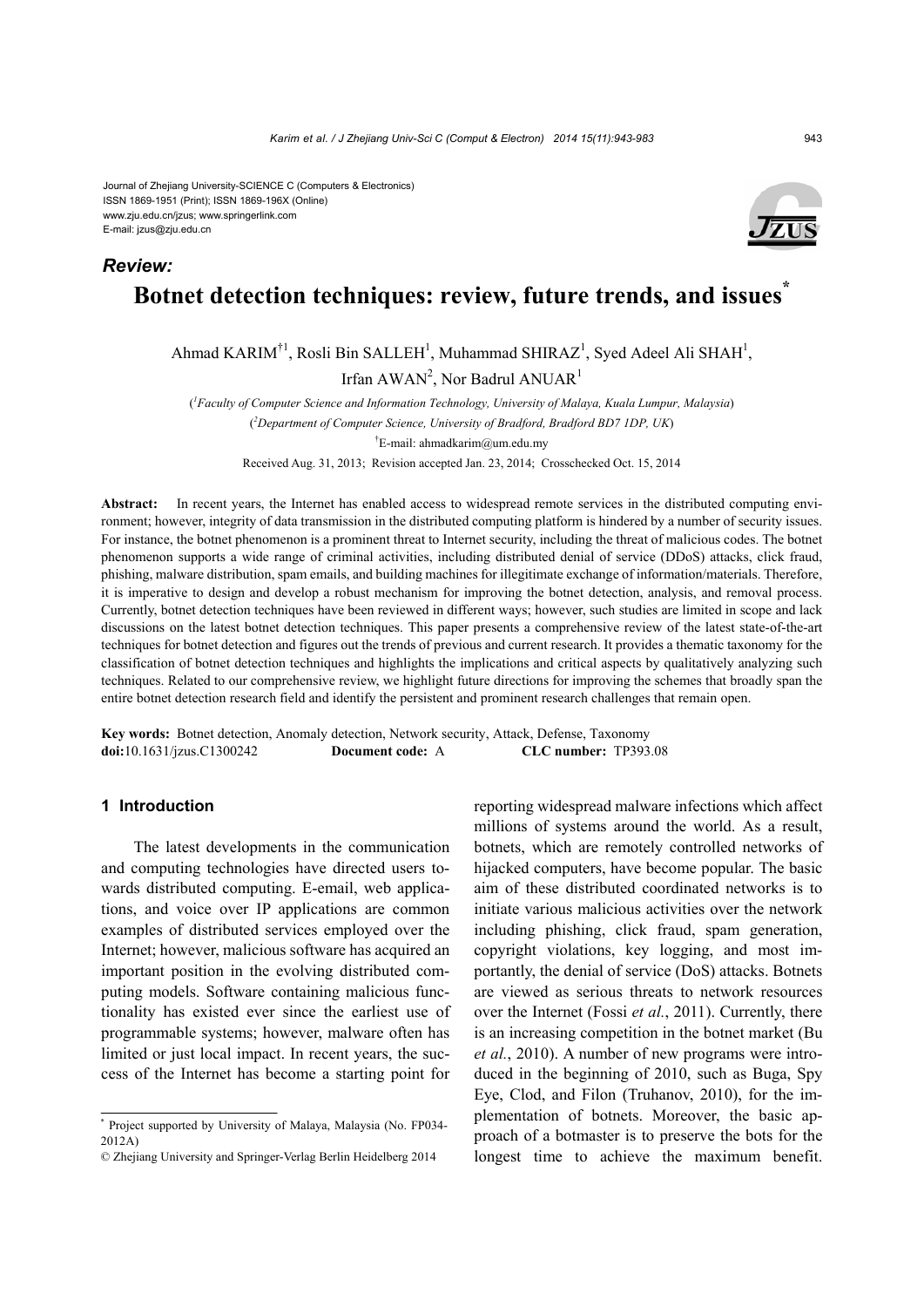Therefore, for the maximum benefit attainment, bots use different vigorous invasive approaches to hide their malicious intension. For instance, malware code can be hidden in a form that may not be detected by various signature based antivirus software. Moreover, bots use standard/common protocols, e.g., HTTP, Internet Relay Chat (IRC), and peer-to-peer (P2P), to carry out their communications and try to set activity levels below normal computer/user levels (di Pietro and Mancini, 2008).

As a result, a number of commercial, noncommercial, and government organizations have been the targets for botnet attackers. For example, Estonia in 2007 and Georgia in 2008 were out of service for several days because of DDoS attacks (Nazario, 2009). In addition, the Stuxnet botnet (Falliere *et al.*, 2011) was observed in 2009, causing cooperate intellectual property to be stolen by capturing SCADA systems. In October 2009, the FBI disclosed that its losses due to a botnet attack were valued at more than 100 million dollars. The intensity of DDoS attacks, which are considered the most dangerous attacks, is increasing with the growing use of the Internet. Therefore, botnets act as a platform for launching worms or viruses instantaneously with the help of bot (infected machine) enemies. Statistics show that botnet is becoming the curse problem of the current times. Some reports indicate that more than 80% of the Internet traffic is propagating through botnets such as Grum, Cutwail, and Rustock botnets (Mador, 2012). Although such network spam attacks can be controlled at their destination end, they can still initiate such attacks and greatly distribute spams through network backbones, which will result in the abundant utilization of network resources. It was reported that the distribution of a botnet is as cheap as distributing 10000 bots for only 15 USD (Mador, 2012). The International Telecommunication Union (ITU) reported that the malware distribution has caused a damage of 13.2 billion to 67.2 billion USD to the global market during the years 2005 to 2007 (Bauer *et al.*, 2008).

The botnet has become a most threatening phenomenon and shown its harmful effect on network communities over the last decade. Researchers, law-enforcement authorities, businesses, and individuals have started to discover methods to combat this malicious threat (Cooke *et al.*, 2005; Ceron *et al.*,

2008; Choi *et al.*, 2009). Botnet detection is currently an ongoing challenge for researchers and organizations. Botnets are considered moving targets, which means all the aspects of botnets including detection, mitigation, and response are changing over time; therefore, no mitigation or detection technique offers a permanent solution. Similarly, different types of stakeholders, for instance, enterprises, governments, networks, and Internet service providers (ISPs), have different ways and goals to address the issue of botnets. Moreover, with the advent of new technologies and increase in the knowledge base, the expertise of botmasters is improving in evading botnet detection techniques and trying to rally sophistication for the command and control (C&C) architecture.

Currently, a number of review articles (Paxton *et al.*, 2007; Bailey *et al.*, 2009; Feily *et al.*, 2009; Jing *et al.*, 2009; Li *et al.*, 2009; Shin and Im, 2009; Zeidanloo and Manaf, 2009; Marupally and Paruchuri, 2011; Plohmann *et al.*, 2011; Silva *et al.*, 2013; Rodríguez-Gómez *et al.*, 2013) are available, which cover only the botnet techniques before 2009 and therefore lack analysis of the latest trends in the state-of-the-art for the botnet detection phenomenon. Feily *et al.* (2009) classified the botnet phenomenon and categorized botnet detection techniques into four broad categories: signature-, DNS-, mining-, and anomaly-based. Moreover, they provided a comparison chart to highlight the importance of these techniques with respect to their detection approaches such as unknown bot detection, protocol and structure independence, encrypted detection, real-time detection, and low false positive rate. Similarly, Bailey *et al.* (2009) and Shin and Im (2009) primarily focused on the botnet environment in general and characterized botnets based on propagation mechanisms (OS, services, applications, and social engineering), C&C topologies (centralized C&C, P2P, unstructured), and different attack classes (DDoS, identity theft, spam, phishing). Moreover, Bailey *et al.* (2009) classified botnet detection techniques into different approaches, such as detection based on corporate behavior, signatures, and attack behavior. Li *et al.* (2009) discussed the botnet and its related research based on C&C models, infection mechanism, communication protocols, malicious behavior, and defensive mechanisms. Jing *et al.* (2009) presented the basic architecture of IRC based botnet attacks, wherein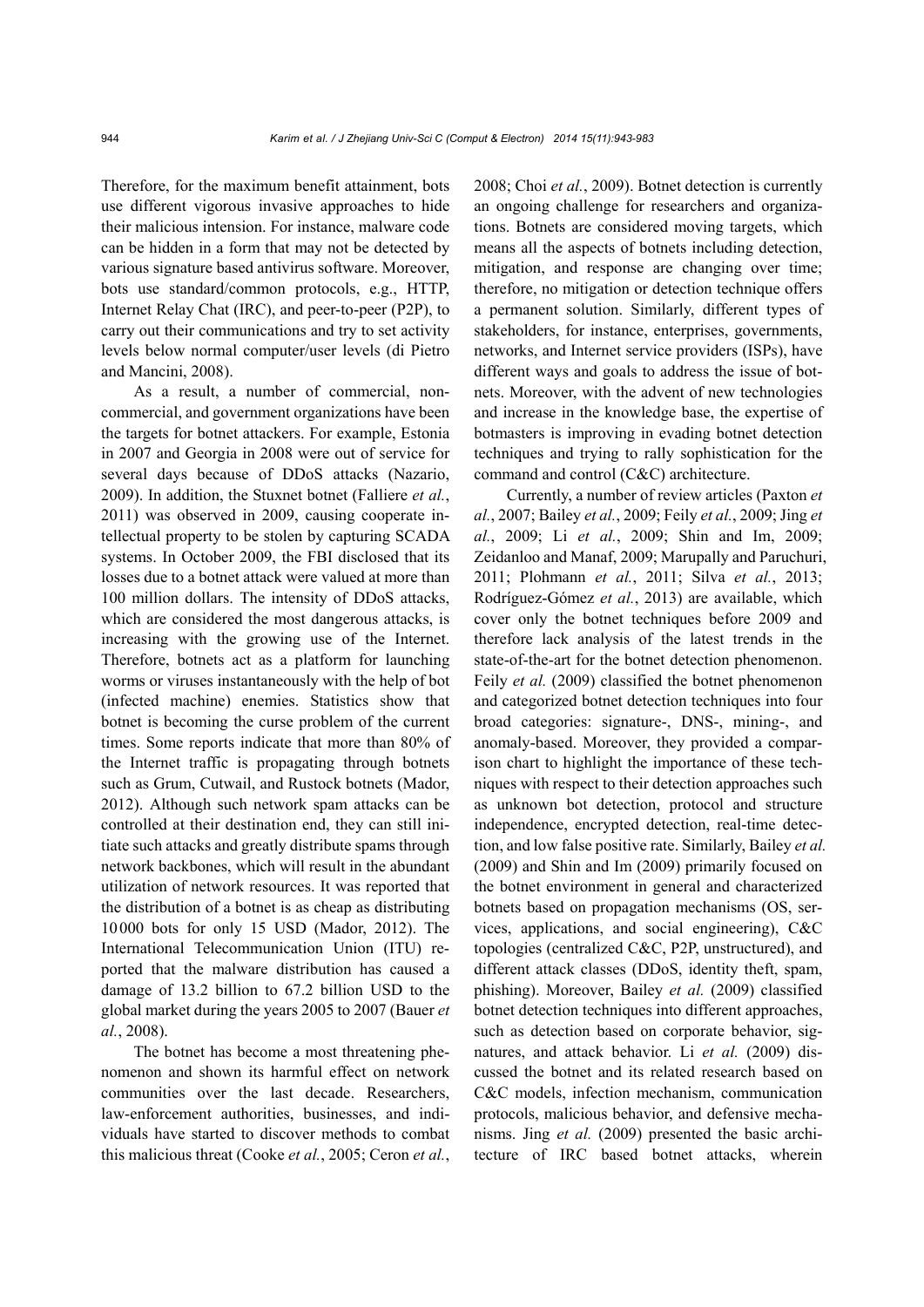malicious activities were detected by directly monitoring IRC communication patterns. This scheme correlates common traffic patterns along with the additional features. Common traffic patterns that do not relate to the human standards are considered bots in the network. The review articles by Paxton *et al.* (2007), Zeidanloo and Manaf (2009), Marupally and Paruchuri (2011), and Plohmann *et al.* (2011) discussed different C&C architectures (e.g., centralized, P2P, and hybrid) for botnets. In addition to that, Zeidanloo *et al.* (2010) classified botnet detection techniques into honeynets and intrusion detection systems (IDSs), which were then further characterized as anomaly- and signature-based detection methods.

A more recent survey (Silva *et al.*, 2013) highlights the main lines of research of the botnet phenomenon in general, including botnet architecture, life cycle, creation, detection, and mitigation approaches. Moreover, a comprehensive study and taxonomy was derived through exploration of different botnet life cycle stages (Rodríguez-Gómez *et al.*, 2013) and it is depicted from the findings that, every stage of the botnet life cycle is completed solely to drive the success of the whole botnet. Therefore, any interruption during the execution of just one stage (recruitment, interaction, marketing, or attack execution) in the botnet life cycle may lead to the complete botnet being useless.

Apart from the above mentioned review articles, a deeper and wider study is needed to analyze the recent algorithms developed for botnet detection. This paper presents a comprehensive review of the latest state-of-the-art techniques for botnet detection to demonstrate the main ideas associated with previous and current research. We propose a thematic taxonomy for the classification of botnet detection techniques and investigate the implications and critical aspects of such techniques by qualitative analysis. Furthermore, we identify the persistent and prominent research challenges that remain open and highlight future directions for enhancing and improving the schemes that broadly span the entire botnet detection research domain. Therefore, our contribution is different from previous studies in that this article is focusing mainly on the botnet detection domain, keeping in mind the latest trends involving the categorization of botnet detection techniques based on thematic taxonomy, analysis of current techniques by discussing the implications and critical aspects, accompanied with identification of the open issues and challenges. The listing of challenges and open issues guides researchers to select the appropriate domain for future research and obtain ideas to further explore the botnet phenomenon.

The rest of this paper is organized as follows. Section 2 describes the fundamental concepts of the botnet phenomenon, including botnet timeline, botnet life cycle, and botnet architecture. Section 3 presents the taxonomy for the classification of botnet detection techniques, focusing on latest botnet detection trends. Section 4 focuses on recent trends for the botnet detection phenomenon. Section 5 highlights the open challenges concerning botnet detection. Section 6 concludes this paper and draws attention to the future direction for ongoing research.

#### **2 Background**

This section discusses the theoretical framework of the botnet phenomenon. It describes the fundamental concepts of the botnet phenomenon including a botnet timeline, botnet life cycle, and botnet architecture.

#### **2.1 Botnet phenomenon**

Botnet has become a threatening phenomenon for the dissemination of various Internet attacks including spamming, distributed denial of service (DDoS) attacks, and malicious activities. Botnet is a network of infected machines (also called 'bots') which aims to disseminate malicious code over the Internet without user intervention. This process is carried out by a centralized entity called 'C&C', which is also called a 'botmaster'. Therefore, the theme of C&C mechanism is to increase the number of bot enemies and to coordinate among those enemies for the intensive destructive operations which are then carried out. The difference between a botnet and other types of network attacks is the existence of C&C. In addition, the infected machines (bots) receive instructions from C&C and act upon those instructions. The instructions/commands range from initiating a worm or spam attack over the Internet to disrupting a legitimate user request. Bots are computer machines with malicious software installed on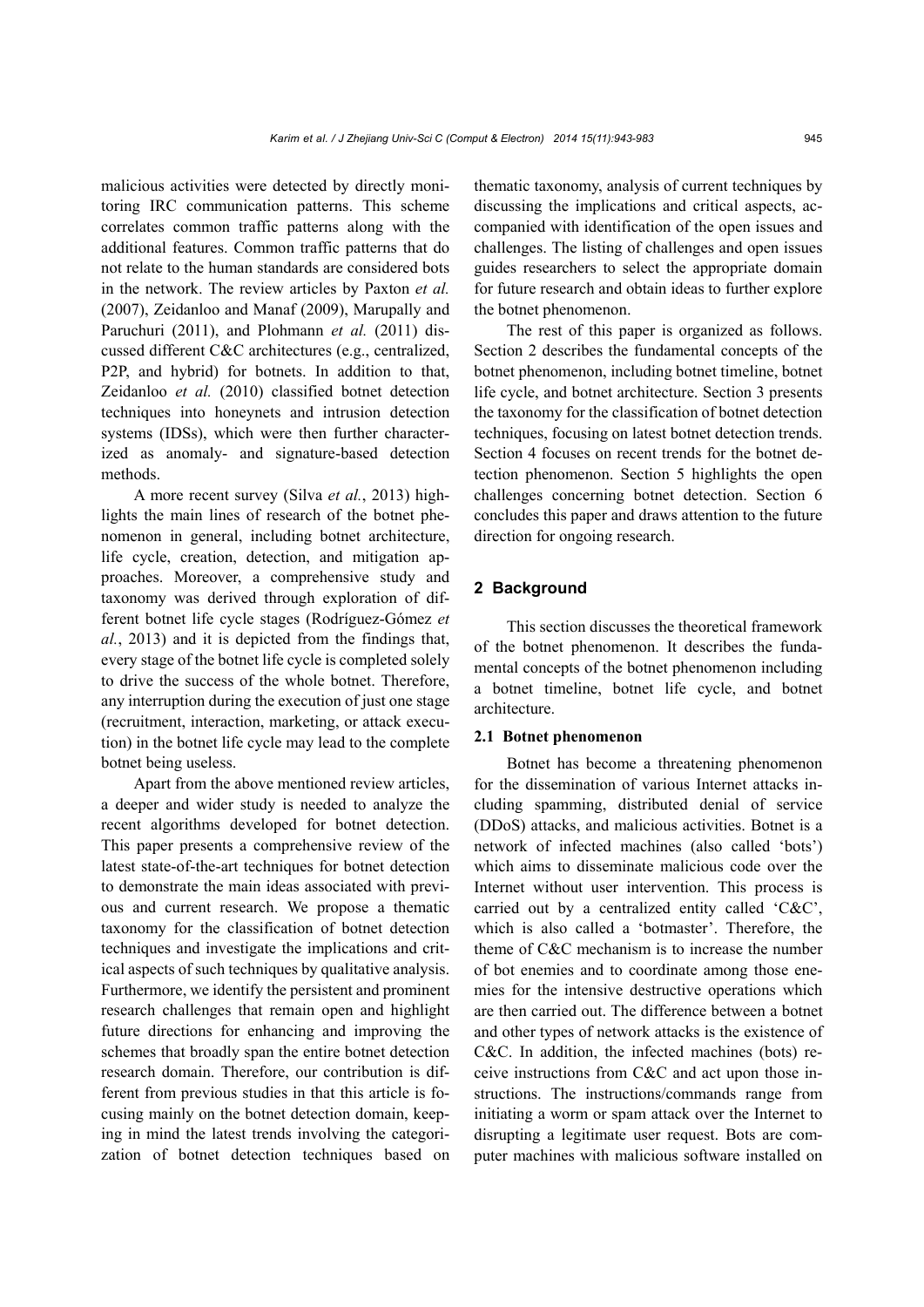them, and they interact with an individual's machine without being noticed or even without any intervention by the user. A botmaster is the entity to whom all infected machines (bots) coordinate to initiate, manage, or suspend attacks. A botnet causes a number of serious offences on the Internet, as it allows intruders to hijack several computers simultaneously, which increases the number of cyber-attacks (Paxton *et al.*, 2007). The research on the botnet is evolving rapidly because of the increasing curiosity in the Internet community. An exploration of many scientific databases including IEEE, ACM, Elsevier, and Science Direct reveals the increasing number of articles published from 2005 to April, 2013 on the botnet (Fig. 1).

The concept of 'botnet' evolved in 1993 by introducing the first botnet called 'Eggdrop' (Wang, 2003). The history of botnets is highlighted in Table 1. The year field shows the commencement year of each botnet, the 'number of estimated bots' refers to the number of bots anticipated in the given botnet attack, 'spam capacity' shows the number of attacks (per day) that hinders the services of legitimate users. Similarly, 'aliases' refers to the different naming conventions



**Fig. 1 Number of publications on the botnet from 2005 to April 2013** 

used by each botnet. Moreover, botnet detection and mitigation approaches used in response to these attacks are listed, and most importantly, the type of attack (IRC, P2P, SMTP, HTTP, etc.).

#### **2.2 Botnet life cycle**

Fig. 2 shows the general flow chart/life cycle for the botnet phenomenon. To become an active bot for a host machine, it follows specified steps (Zhu *et al.*, 2008; Feily *et al.*, 2009; Schiller *et al.*, 2011).

| Year | Name          | Number of<br>estimated<br>bots | Spam<br>capacity<br>(billion/d) | Aliases                      | Detection<br>approach      | Type                     | Reference                      |
|------|---------------|--------------------------------|---------------------------------|------------------------------|----------------------------|--------------------------|--------------------------------|
| 1993 | Eggdrop       |                                |                                 | Valis                        |                            | <b>IRC</b>               | Wang $\overline{(2003)}$       |
| 1998 | <b>GTBot</b>  |                                |                                 | Aristotles                   |                            | mIRC                     | Janssen $(2011)$               |
|      | <b>NetBus</b> |                                |                                 | NetPrank                     | AV software                | <b>HTTP</b>              | Wikipedia (1998)               |
| 1999 | !A            | 1 billion                      |                                 |                              |                            | $\overline{\phantom{0}}$ | Wikipedia (2013b)              |
| 2002 | Sdbot/Rbbot   |                                |                                 | IRC-SDBot                    | Data mining,<br><b>SVM</b> | <b>IRC</b>               | Seveenco (2012)                |
|      | Agobot        |                                |                                 | W32.HLLW.Gaobot,<br>Gaobot   | Expert system              | <b>IRC</b>               | Podrezov (2013)                |
| 2003 | Spybot        |                                |                                 |                              |                            | P <sub>2P</sub> , IRC    | Schiller and Binkley<br>(2007) |
|      | Sinit         |                                |                                 | Win32.Sinit,<br>Troj/BDSinit | Network flow<br>analysis   | P2P                      | Wang et al. (2007)             |
|      | 2004 Bobax    | 100000                         | 27                              |                              |                            |                          | Kassner $(2003)$               |
|      | Bagle         | 230000                         | 5.7                             | Beagle, Mitglieder           | Symantec                   | <b>SMTP</b>              | Symantic (2010)                |
|      | 2006 Rustock  | 150000                         | 30                              | RKRustok, Costrat            | Operation b107             | <b>IRC</b>               | Miller (2008)                  |
|      | 2007 Akbot    | 1300000                        | ٠                               |                              | Operation:<br>bot roast    | <b>IRC</b>               | The H Security (2007)          |
|      | Cutwail       | 1500000                        | 74                              | Pandex, Mutant               |                            | <b>SMTP</b>              | Marry (2010)                   |
|      | Srizbi        | 450000                         | 60                              | Cbeplay, Exchanger           | Symantec                   | <b>IRC</b>               | BBC (2008)                     |
|      | Storm         | 160000                         | 3                               | Nuwar, Peacomm,<br>Zhelatin  | Fast flux                  | P2P                      | Francia (2007)                 |

**Table 1 Botnet timeline** 

To be continued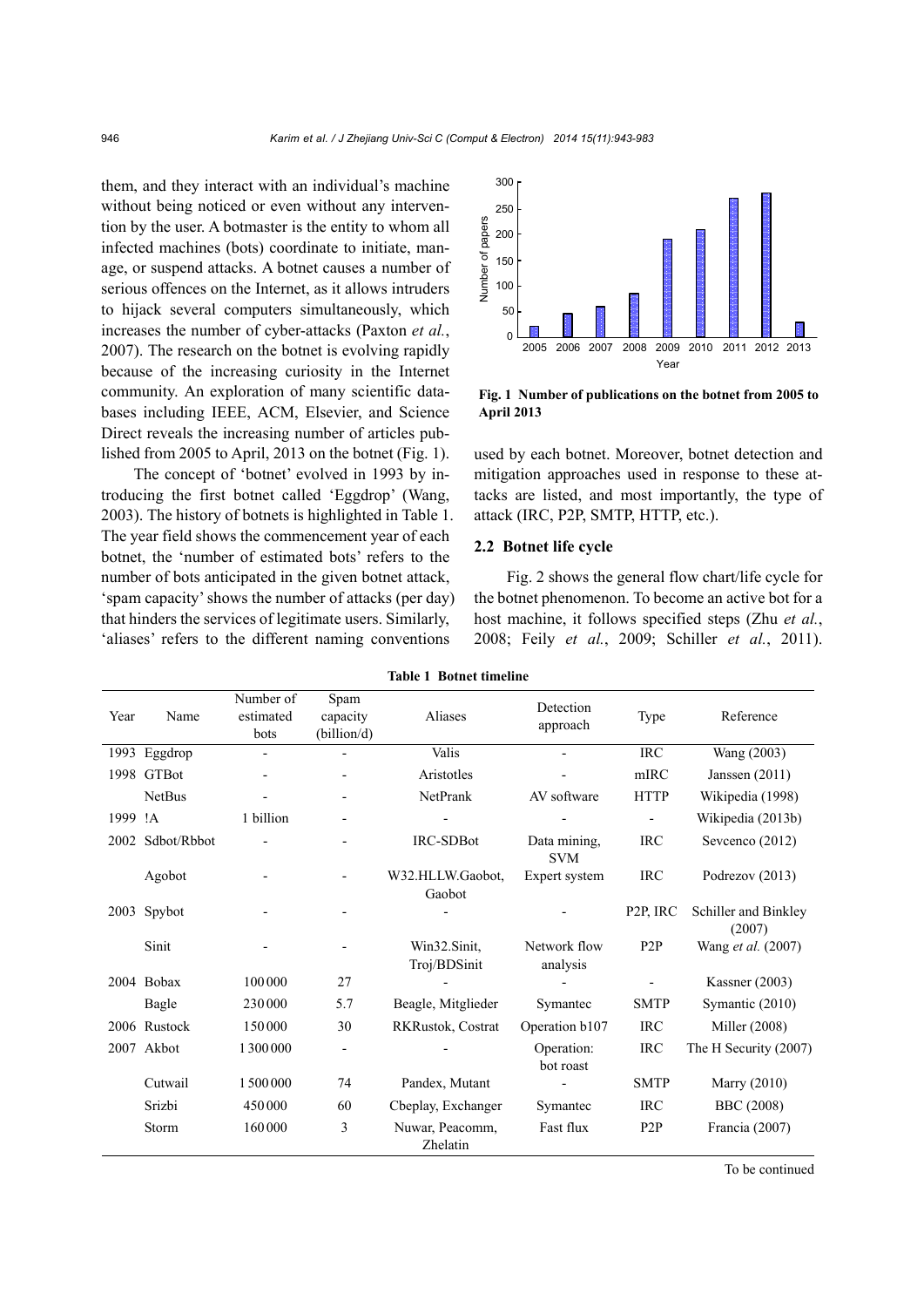| × |  |
|---|--|
|---|--|

|      |                    | Number of         | Spam                     |                             | Detection                  |                          |                   |
|------|--------------------|-------------------|--------------------------|-----------------------------|----------------------------|--------------------------|-------------------|
| Year | Name               | estimated         | capacity                 | Aliases                     | approach                   | Type                     | Reference         |
|      |                    | bots              | (billion/d)              |                             |                            |                          |                   |
|      | 2008 Conficker     | 10 500 000+       | 10                       | DownAndUp, Kido             | AV software                | HTTP/P2P                 | Schmudlach (2009) |
|      | Mariposa           | 12 000 000        |                          |                             | Manual                     | IRC/HTTP                 | McMillan (2010)   |
|      | Sality             | 1 000 000         |                          | Sector, Kuku, Kookoo        | Manual                     | P <sub>2</sub> P         | Falliere (2011)   |
|      | Asprox             | 15000             | $\overline{a}$           | Danmec, Hydraflux           | Symantec                   | <b>HTTP</b>              | Goodin (2008)     |
|      | Gumblar            | n/a               | $\overline{\phantom{0}}$ |                             | Manual                     | <b>HTTP</b>              | Mills (2009)      |
|      | Waledac            | 80000             | 1.5                      | Waled, Waledpak             | Kaspersky                  | SMTP/P2P                 | Goodin (2010)     |
|      | Onewordsub         | 40000             | 1.8                      | N/A                         |                            | <b>SMTP</b>              | Keizer (2008)     |
|      | Xarvester          | 10000             | 0.15                     | Rlsloup, Pixoliz            | McAfee                     | <b>SMTP</b>              | Symantic (2010)   |
|      | Mega-D             | 509000            | 10                       | Ozdok                       | Manual                     | <b>HTTP</b>              | Warner (2010)     |
|      | Torpig             | 180000            |                          | Sinowal, Anserin            | <b>ESET</b>                | HTTP/IRC                 | Miller (2009)     |
|      | Bobax              | 185000            | 9                        | Bobic, Oderoor,             | Manual/                    | <b>HTTP</b>              | Symantic (2010)   |
|      |                    |                   |                          | Cotmonger                   | <b>BitDefender</b>         |                          |                   |
|      | Lethic             | 260000            | $\overline{2}$           | None                        | Symantec                   | <b>IRC</b>               | Symantic (2010)   |
|      | Kraken             | 495000            | 9                        | Kracken                     | Scan IP                    | <b>IRC</b>               | Jackson (2008)    |
|      |                    |                   |                          |                             | addresses                  |                          |                   |
|      | 2009 Maazben       | 50000             | 0.5                      |                             | $\overline{a}$             | <b>SMTP</b>              | Symantic (2010)   |
|      | Grum               | 560000            | 39.9                     | Tedroo                      | FireEye                    | <b>SMTP</b>              | Danchev (2009)    |
|      |                    |                   |                          |                             | researchers<br><b>ESET</b> |                          |                   |
|      | Festi              | n/a<br>30 000 000 | 2.25<br>3.6              | Spamnost<br>Oficla          |                            | SMTP/DoS                 | Morrison (2012)   |
|      | BredoLab<br>Donbot | 125 000           | 0.8                      |                             | Symantec                   | HTTP/SMTP                | Crowfoot (2012)   |
|      |                    | 20000             |                          | Buzus, Bachsoy              | Symantec<br>Manual/PC      | <b>HTTP</b>              | Stewart (2009)    |
|      | Wopla              |                   | 0.6                      | Pokier, Slogger,<br>Cryptic | tools                      | <b>HTTP</b>              | Keizer (2008)     |
|      | Zeus               | 3600000           | n/a                      | Zbot, PRG, Wsnpoem          |                            | $\overline{\phantom{a}}$ | Messmer $(2009)$  |
|      | 2010 Kelihos       | 300 000+          | $\overline{\mathbf{4}}$  | Hlux                        | Kaspersky                  | P <sub>2</sub> P         | Stefan (2013)     |
|      | TDL4               | 4500000           | n/a                      | TDSS, Alureon               | Kaspersky's                | <b>IRC</b>               | Kespersky (2011)  |
|      |                    |                   |                          |                             | <b>TDSS</b> killer         |                          |                   |
|      | LowSec             | $11000+$          | 0.5                      | LowSecurity,                | Symantec                   | <b>HTTP</b>              | Symantic (2010)   |
|      |                    |                   |                          | FreeMoney                   |                            |                          |                   |
|      | Gheg               | 30000             | 0.24                     | Tofsee, Mondera             | Manual                     | DoS                      | Symantic (2010)   |
| 2011 | Flashback          | 600000            | n/a                      | BacDoor.Flashback.39        | Java program               | P <sub>2</sub> P         | Musil (2012)      |
|      | 2012 Chameleon     | 120000            |                          |                             |                            | <b>HTTP</b>              | Spider (2013)     |
|      | 2013 Boatnet       | $500+$ server     | 0.01                     | YOLOBotnet                  |                            |                          | Wikipedia (2013b) |
|      |                    | computers         |                          |                             |                            |                          |                   |

The 'initialization' is the preliminary step in the botnet life cycle, through which the botmaster sets up bot parameters to start communication. After the initial stage there is a registration process, which takes place between the botmaster and the distributed domain name system (DDNS) which assigns a static IP address to the botmaster. At the preliminary injection stage, the regular infection procedure is carried out in various forms, for example, virus propagation, through unwanted downloads, by downloading and running malicious attachments from emails, or by infected removable disk drives (Abu Rajab *et al.*, 2006; Grizzard *et al.*, 2007; Zhu *et al.*, 2008; Barsamian, 2009; Feily *et al.*, 2009). Bots build their networks in the proceeding stage and install malicious code. The infected machine performs searches, and malware binaries are installed from the database located on the network. After downloading these malicious binaries into the system, the host acts as a real bot. Moreover, the downloading process usually occurs through HTTP, FTP, or P2P protocols.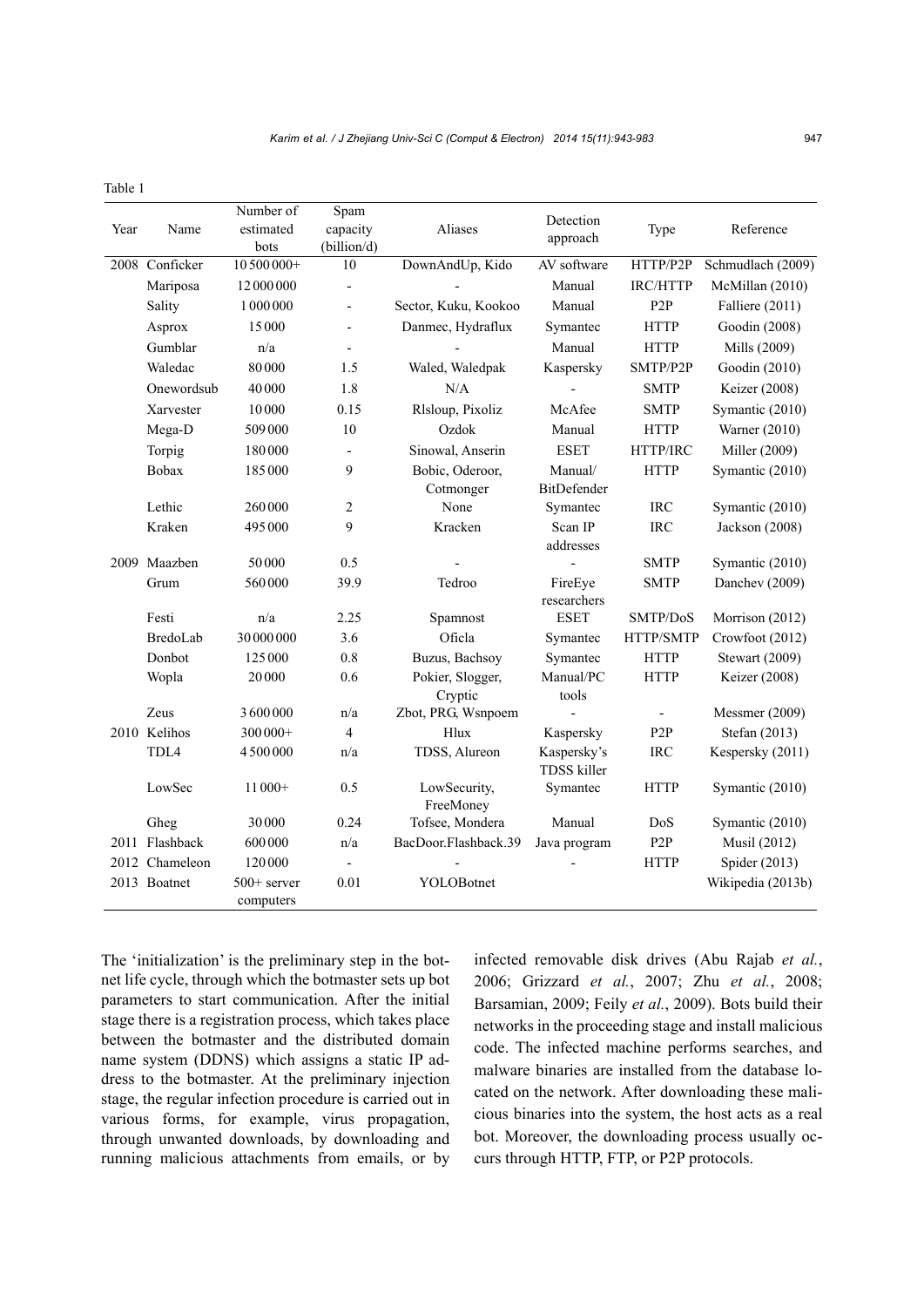

**Fig. 2 Botnet flow diagram** 

The next step is called 'rallying', in which the connection is built up between the bots and their  $C&C$ ; some researchers named it the 'connection phase' (Feily *et al.*, 2009). In fact, this step always takes place whenever a bot restarts and ensures the connection establishment status between the botmaster and bots, so that the bots take part in the botnet process and can receive commands for taking actions. Therefore, the rallying stage is a continuous process in the whole bot life cycle (Liu *et al.*, 2008). After the successful establishment of the C&C channel with the bots, in the attack stage, the bots wait for commands from their C&C and start malicious activities as prescribed by C&C. The ultimate aim of the botnets is to perform malicious activities including DDoS attacks, analyzing network traffic, pilfering computer/ network resources, propagating malware on networks, searching for loopholes and vulnerabilities in the computer systems, identity theft, exploiting private documents, and manipulating games and surveys (Puri, 2003; Ianelli and Hackworth, 2005; Trend Micro, 2006; Zhu *et al.*, 2008; Zeidanloo and Manaf, 2009; Zeidanloo *et al.*, 2010). The last stage of the botnet life cycle is related to upgradation and maintenance of the malware. Maintenance is a required step that keeps the botmasters with their army of bots up to date for further coordinated attacks. Moreover, there are many reasons for updating the binary code for the bot army, such as evading different detection techniques, avoiding similar behavior,

and adding new feature sets for connection with various C&C channels (Zhu *et al.*, 2008; Barsamian, 2009; Feily *et al.*, 2009). This phase is usually considered a vulnerable step, as the botnet may be detected in this stage by observing similar network behavior; therefore, it is the sole responsibility of the botmaster to make sure that the changes are reflected as quickly as possible.

#### **2.3 Botnet architecture**

The strength of botnets lies in the potential of having a flexible network of connected computers which are controlled remotely. Therefore, different approaches are used to deal with the communication problems between the entities in the botnet. A number of architectures have been proposed (Trend Micro, 2006; Gu *et al.*, 2008b; Liu *et al.*, 2008; Jing *et al.*, 2009; Wang B *et al.*, 2010), including Internet Relay Chat (IRC) centralized architecture (Kalt, 2000) and decentralized P2P architecture (Jing *et al.*, 2009) which were recently extended to HTTPS and Twitter based networks. Fig. 3 shows the taxonomy of the botnet architectures.



**Fig. 3 Taxonomy of botnet architectures** 

Centralized C&C architecture: The centralized C&C approach resembles the traditional client/server architecture. The IRC protocol (Trend Micro, 2006) is an example of centralized C&C architecture wherein bots establish a strong communication channel between one or multiple connection points. Servers are deployed on the connection points wherein the responsibility of sending commands to bots and delivering malware updates takes place. IRC (Kalt, 2000) and the HyperText Transfer Protocol (HTTP) (McMillan, 2009) are considered the main protocols in centralized architecture. The advantages of centralized architecture include: (1) easy deployment, as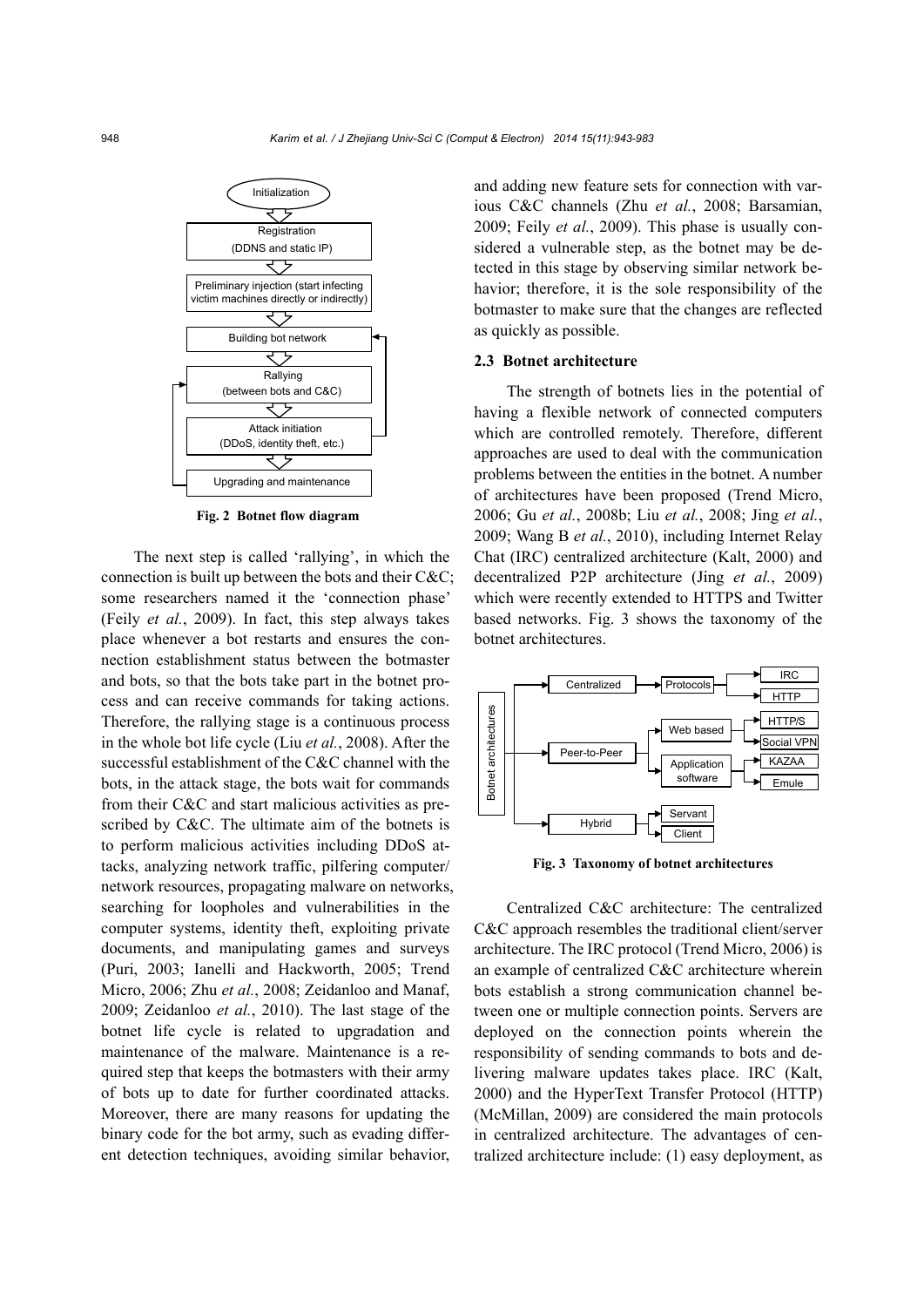it does not require any specialized hardware; (2) quick response, as the server is directly coordinating with its bots without being intervened by a third party; (3) better coordination with the bot enemy; (4) good accessibility, as there is direct coordination between the botmaster and the bots; (5) timely updates from the botmaster; (6) good scalability.

According to Stephens (2010), centralized C&C architecture can be further classified into IRC and HTTP based approaches. The drawback of a centralized approach is that, the C&C server is considered a single point of failure (Trend Micro, 2006; Wang B *et al.*, 2010), so it is quite easy to turn off detected botnets. Therefore, decentralized C&C architecture is employed to overcome the drawback of C&C architecture for the botnet phenomenon.

Decentralized/peer-to-peer (P2P) architecture: In a decentralized architecture (Jing *et al.*, 2009) modern botnets take greater flexibility to acquire a larger number of bots and to achieve the maximum benefit/profit. It is difficult to avoid decentralized botnets for the following reasons: (1) The dismissal of a whole botnet depends upon the discovery of several bots operating under a single botnet; therefore, it is difficult to capture several bots in a P2P architecture, which ultimately leads to the destruction of the whole botnet. (2) The P2P botnet lacks a centralized C&C network; therefore, it is difficult to diagnose the total area affected by any botnet. (3) It is difficult to suspend a P2P botnet because of the loosely coupled interdependence between bots. The P2P architecture is classified according to applications related to webbased applications and desktop application software (Dagon *et al.*, 2007). The newly emerging P2P webbased model (Cai and Zou, 2012) differs from old client/server models as it provides a decentralized and distributed architecture for the botmaster to more broadly disseminate criminal activities. Similarly, this distributed architecture is desirable because it avoids a single point of failure (SPOF). Attackers use HTTPS ports to hide encrypted malicious code from external firewalls or filters (Paranoid, 2004).

A more recent, free, and open-source web-based P2P application called 'social VPN' (WordPress, 2008) has emerged to allow directly connecting computers in a shared community. Social VPN is considered the replacement of existing applications such as Twitter and Facebook. The advantages provided by social VPN include encrypted and authenticated communication, eXtensible Messaging and Presence Protocol (XMPP) supported backbends such as jabber.org and Google Chat, and seamless access to the remote files and desktops using social VPN in a way similar to establishing a personal VPN.

Qiao *et al.* (2012) analyzed two possible C&C mechanisms for parasite P2P botnets and introduced their quasi-periodic characteristics. A detection framework was proposed with mathematical modeling based on quasi-periodic methods. Two algorithms were developed for this purpose, including a passive match algorithm (PMA) and an active search algorithm (ASA). ASA reduces time complexity significantly as compared to PMA. This approach was then implemented on eMule-like networks by evaluating some features of the packets which are used to send requests. This work is different from Gu *et al.* (2008a) in that it uses PULL mode to input parasites and communicate in the eMule-like networks. Communication in the P2P botnet is simple, as the botmaster sends commands to a single peer bot, which can be propagated to other peer bots in the P2P botnet. However, the management of P2P botnets is more difficult as compared to centralized C&C architecture. Furthermore, the slow response restricts the P2P botnet to be scalable. Similarly, it consumes less time than centralized architecture in sending commands (Raghava *et al.*, 2012). The elimination of the single point of failure and difficulty in detection are the implications of P2P botnets. Furthermore, detecting some of the peer bots does not reveal the failure of the whole P2P botnet. However, P2P botnets are slow in convergence and response, difficult to manage, and non-scalable.

Hybrid C&C architecture: The hybrid model inherits the properties of both centralized and decentralized/P2P architectures. The hybrid model is classified into two categories (Wang B *et al.*, 2010), servant bots and client bots. The servant bot acts as a client and a server simultaneously, which is configured with routable IP addresses (static IP); in contrast, the client bot does not listen to incoming connections as configured with non-routable IP addresses (dynamic IP). Servant bots send IP address information to the peer list and stay in listening mode to detect the port for incoming connections. Similarly, servant bots have additional responsibility to apply symmetric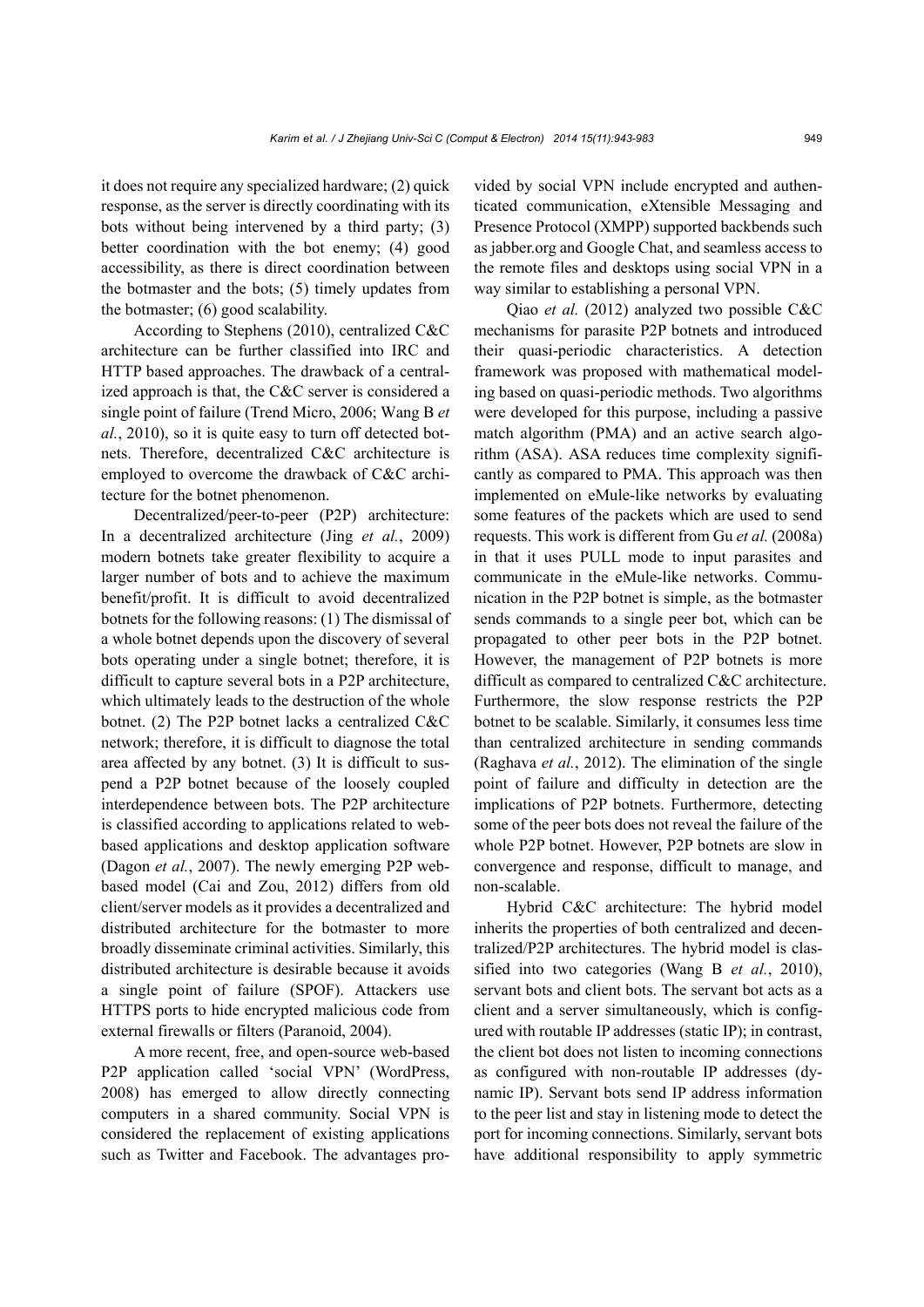keys for each communication to stiffer the botnet detection mechanism.

#### **2.4 Anomaly detection techniques vs. botnet detection techniques**

The term 'anomaly detection' refers to the problem of finding exceptional communication patterns in the network traffic that do not conform to the expected normal behavior. These nonconforming patterns are often referred to as anomalies, outliers, exceptions, aberrations, surprises, peculiarities, or discordant observations in various application domains. Moreover, anomalies do not operate in a supervised environment. That is, in a broad sense, anomalies are unusual traffic patterns, explicitly or implicitly generated by various entities in an uncontrolled network environment. For example, a number of malware/anomaly detection systems have been presented in the literature (Bhuyan *et al.*, 2013; Tartakovsky *et al.*, 2013; Vaarandi, 2013).

Bhuyan *et al.* (2013) presented a comprehensive comparative survey of the literature on network anomaly detection. The evaluation criteria extracted for the deployment of network intrusion detection systems (NIDS) are primarily based on dataset assessment criteria and the detection strategy. For this purpose, the authors discussed various evaluation criteria for testing the performance and reliability of IDS.

Chandola *et al.* (2009) revealed that anomaly detection techniques can be classified according to different categorizations (classification based, nearest neighbor based, clustering based, statistics based, information theoretic approaches, spectral theory based, contextual anomalies, and collective anomalies). For each category of anomaly detection techniques, the authors made a unique assumption with respect to the notion of normal and anomalous data, and the effectiveness of the technique in a particular domain can be seen through applying a given technique to some specific domain.

In contrast, botnet detection refers to the detection of such malicious/anomalous activities that are governed in a controlled network environment. Malware distributors consider botnets a means to disseminate the malicious and anomalous activities around the globe. As a result, botnets became popular, constituting remotely controlled networks of hijacked computers. The basic aim of this distributed coordinated network is to initiate various malicious activities over the network, including phishing, click fraud, spam generation, copyright violations, key logging, and most importantly, DoS attacks. Botnets are identified as a serious threat to network resources over the Internet (Fossi *et al.*, 2011). Therefore, botnet detection is somewhat different from that of detection mechanisms posed by other malware/anomaly detection systems (e.g., IDS and IPS).

Anomaly detection techniques are out of the scope of this review. Therefore, we focus only on botnet detection techniques.

### **3 Review on the botnet detection phenomenon**

This section presents thematic taxonomy of botnet detection techniques and reviews the latest detection techniques on the basis of anomaly based attributes of the taxonomy. Further, it investigates the advantages and critical aspects of botnet detection techniques.

#### **3.1 Taxonomy of the botnet detection phenomenon**

Researchers have developed many architectures and proposed different taxonomies to detect these malicious attacks (Feily *et al.*, 2009; Jing *et al*., 2009; Zeidanloo *et al.*, 2010). Fig. 4 shows the taxonomy of botnet detection techniques which are classified based on their implementation.

Botnet detection techniques are classified into two broad categories (Liu *et al.*, 2008), IDSs and honeynets (Provos, 2004; Stinson and Mitchell, 2007). IDSs are further divided into anomaly-, signature-, and DNS-based IDSs (Stalmans and Irwin, 2011).

1. Honeynet: A honeynet is used to collect information from bots for further analysis to measure the technology used, botnet characteristics, and the intensity of the attack. Moreover, the information collected from bots is used to discover the C&C system, unknown susceptibilities, techniques and tools used by the attacker, and the motivation of the attacker. A honeynet is used to collect bot-binaries which penetrate the botnets (Freiling *et al.*, 2005; Abu Rajab *et al.*, 2006; Stinson and Mitchell, 2007). There are different techniques to capture bots in honeynets (McCarty, 2003; Freiling *et al.*, 2005; Abu Rajab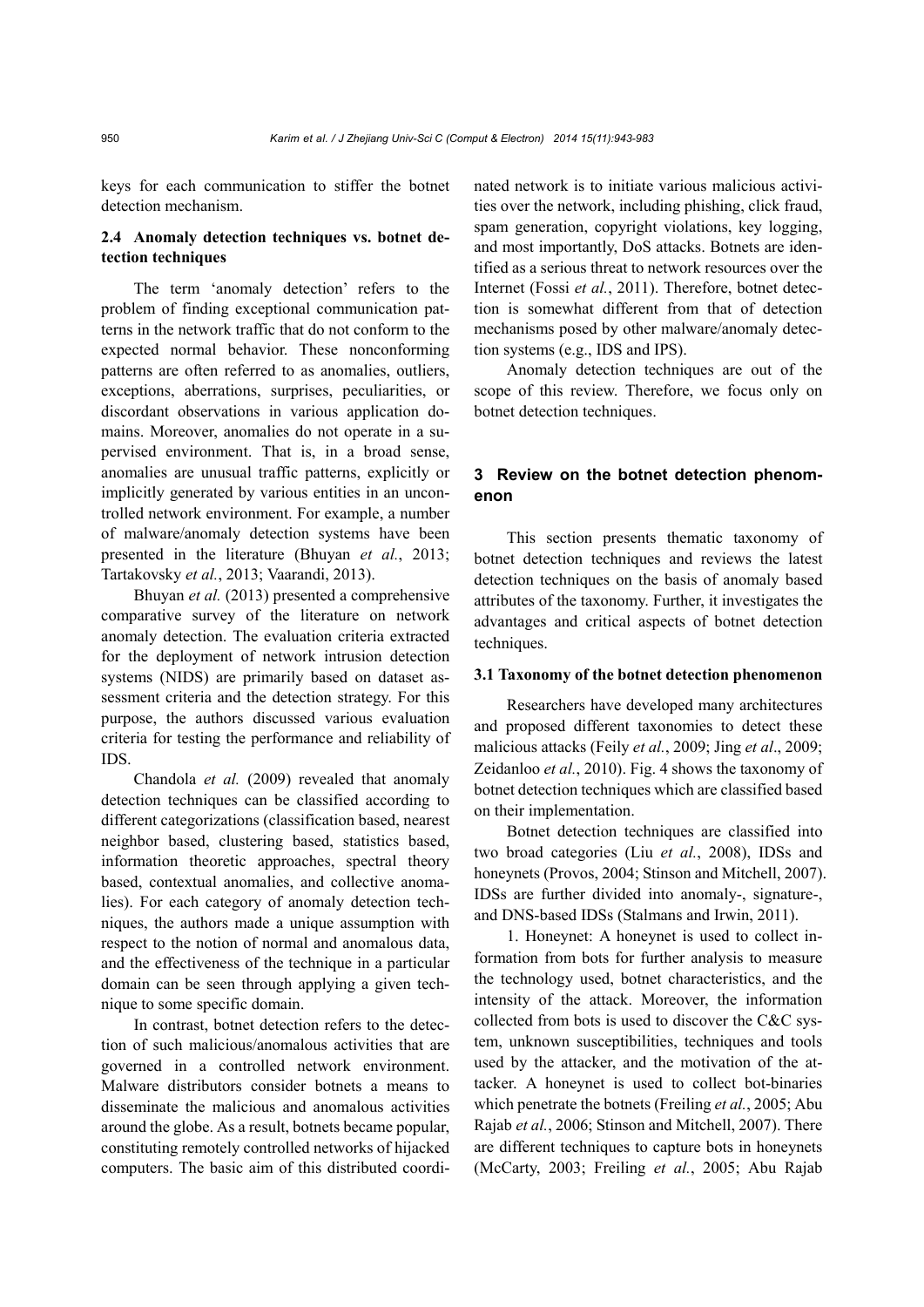

**Fig. 4 Taxonomy of botnet detection techniques** 

*et al.*, 2006; Dagon *et al.*, 2006; Ramachandran and Feamster, 2006; Barford and Yegneswaran, 2007; Oberheide *et al.*, 2007; Cremonini and Riccardi, 2009; Jing *et al.*, 2009; Kang *et al.*, 2009; Li *et al.*, 2009; Szymczyk, 2009; Rieck *et al.*, 2010; Pham and Dacier, 2011). However, intruders developed novel methods to overwhelm honeynet traps (Kugisaki *et al.*, 2007; Wurzinger *et al.*, 2009). Fig. 5 shows the honeynet architecture. The key component is honeywall, which is used to separate honeybots from the rest of the world. The honeywall is an L2/L3 device which acts as a gateway to pass through network traffic. The implications of a honeynet include simplicity in deployment, fewer resource requirements, minimal deployment cost, and usefulness in encrypted data. It can work under IPv6 environments.

However, the critical aspects of a honeynet include: (1) Scalability is limited, as it requires intensive hardware equipment (gateway routers and the honeynet system) be deployed; (2) Honeybots cannot anticipate finding Internet attacks and systems can track only malicious activities when interacting with it; (3) Discovery of the infected systems, placed as a trap is also challenging; (4) Sometimes attackers can take over honeybots to harm other systems or machines outside the honeynet (Bethencourt *et al.*, 2005; Zou and Cunningham, 2006).



**Fig. 5 Honeynet architecture** 

2. Intrusion detection system (IDS): An IDS is a software application or hardware machine to monitor system services for malicious activities or policy violations and report those violations to the management site. IDS detection techniques are further classified as two types of approaches, signature-based and anomaly-based. The advantage of an IDS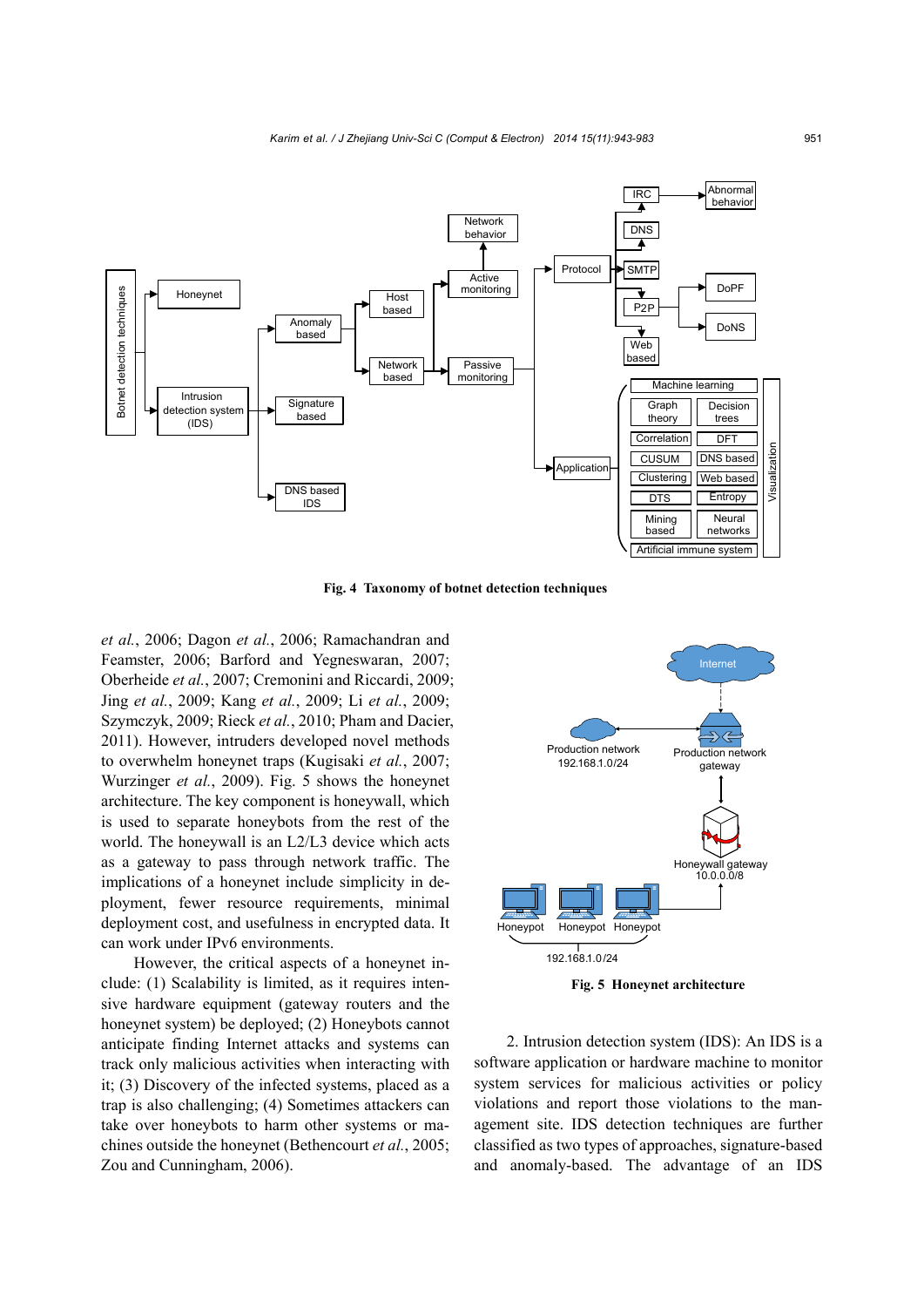detection system (Goebel and Holz, 2007; Kugisaki *et al.*, 2007; Wurzinger *et al.*, 2009) is that it contains signatures of a number of known botnets. SNORT (www.snort.org) uses a signature-based detection scheme. However, limitations of IDS are as follows: IDS requires frequent updates of the knowledge base repository of signatures for detecting newly activated botnets (Kugisaki *et al.*, 2007). However, the refresh rate for IDS signature updates is small for the basic reason that anomalies are increasing rapidly; however, diagnoses are performed slowly. In contrast, signatures for such malicious attacks are not created at the same pace. Therefore, zero-day botnet attacks may not be detected, and it may not work for unknown botnets. Moreover, IDS detection techniques ignore identical bots with marginally different signatures.

Anomaly-based detection is a prominent research domain in botnet detection. The basic idea comes from analyzing several network traffic irregularities including traffic passing through unusual ports, high network latency, increased traffic volume, and system behavior indicating malicious activities in the network (Saha and Gairola, 2005; Binkley and Singh, 2006). Anomaly-based approaches are further divided into host- and network-based approaches. In host-based approaches (Stinson and Mitchell, 2007), individual machines are monitored to find suspicious actions. Monitoring is performed in terms of processing overhead, accessing kernel level routines, and changing system calls. Despite the importance of host-based monitoring, this approach is not scalable, as all machines are required to be fully equipped with effective monitoring tools, such as antivirus tools and spam detection software. In contrast, network-based approaches analyze network traffic in active or passive mode. In active monitoring, packets are injected into the network to measure the response time of the network (Wikipedia, 2013a), whereas in passive monitoring, network traffic is passed through specialized hardware devices to detect suspicious activity. Active monitoring is used to measure service quality by injecting test packets sent to the network, servers or applications. The additional traffic is generated by artificially injecting such packets which are not harmful for the performance of the system. The goal of active monitoring is to measure network parameters such as sampling techniques used, timing of packets, scheduling techniques used, packet type/size,

monitoring of functions/path, and statistical quality. BotProbe (Wikipedia, 2013b) is an example of the active monitoring tool. A drawback of active monitoring is the increased network traffic payload based on the additional packets introduced into the network. In Strayer *et al.* (2008), an active monitoring tool examines network behavior based on different network characteristics, such as bandwidth, burst rate for botnet C&C evidence, and packet timing. It filters traffic that is unlikely to be part of botnet activity, classifies the remaining traffic into a group that is likely to be part of a botnet, and correlates traffic to observe common communication patterns that can lead to the detection of botnet activity. After examining 1.3 million real-time flows, the authors found the evidence of botnet activity to be compelling.

Stalmans and Irwin (2011) designed an IDSbased framework to detect the botnet based on malicious DNS queries and proposed a mitigation technique for malware infection on the network. Initially, the system was deployed at the core edge of the network to detect fast-flux domains, achieved by using a C5.0 decision tree classifier and a Bayesian statistical approach, with the assumption that positive labels are considered malicious domains and negative labels treated as legitimate traffic. The authors justified that their system could detect malicious domain names with a high degree of accuracy that would minimize the use of a blacklist. The passive monitoring approach uses specialized hardware to analyze network traffic. These devices are used specifically for anomaly detection. Similarly, existing network devices have the identical built-in functionalities (such as anomaly detection and signature-based IDS); for example, the latest routers and switches have the capability to monitor network traffic. Some specialized hardware devices dedicated for monitoring purpose are also available. For example, NetScout (www.netscout.com) and Panda Firewall (Panda Security, 2013) are the two prominent hardware systems which use passive monitoring for the detection of malicious network traffic. Passive monitoring does not increase the network payload while monitoring network traffic, because it does not inject extra packets into the network. However, the drawbacks of passive monitoring include the following: polling is required to collect data for the purpose of monitoring traffic, which substantially increases the network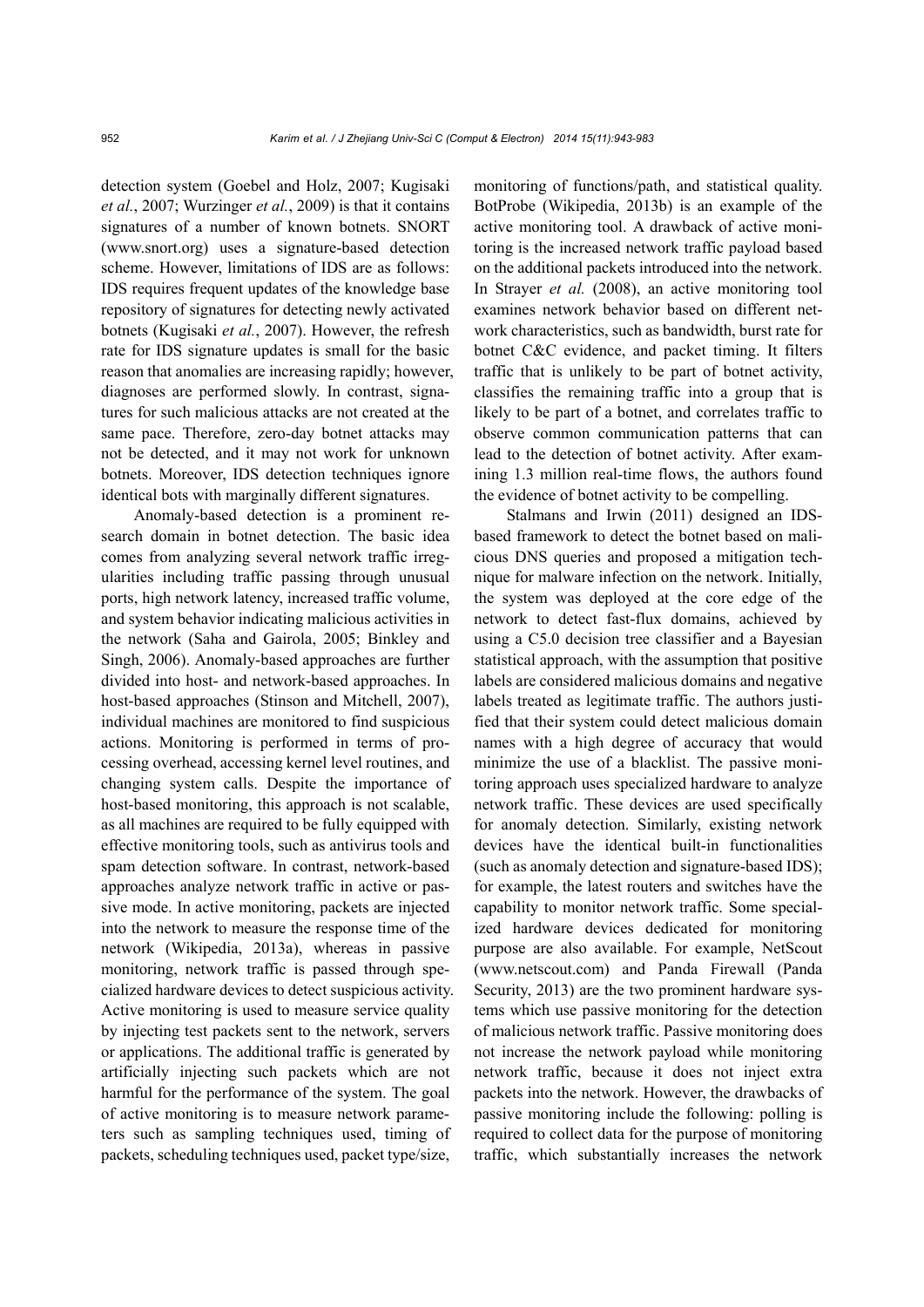payload. Therefore, it seems to be enormous if a device captures each packet for flow analysis and the passive technique is required to view all traffic; thus, it also involves security and privacy issues.

#### **3.2 Review on botnet detection techniques**

This section reviews the latest botnet detection techniques through using thematic taxonomy.

#### 3.2.1 Host-based botnet detection techniques

Gu *et al.* (2009) proposed an anomaly detection IDS, which produces a low false positive rate. A server-based approach is employed for anomaly detection while reducing false positive alarms in the network. Two approaches are combined for anomaly detection, including host-level anomaly detection and proliferation of the false positive rate. The Markov model is employed for anomaly detection. This suggested approach correlates malicious instances at the destination, which is considered a major drawback.

The behavior of bots is investigated by scanning the processes relevant to specific applications installed on the host machine (Stinson and Mitchell, 2007). Each bot independently initializes commands received from the C&C system, whereas each command includes certain parameters, specific types, and predetermined execution orders. BotSwat (Stinson and Mitchell, 2007) is a tool for monitoring home operating systems (such as Windows XP, Windows 2000, and Windows 7) and recognizing the home machines anticipated as bots. Initially, BotSwat acts as a scanner, monitoring the execution status of the Win32 library and observing runtime system calls created by a processor. Furthermore, it tries to discover bots with generic properties despite the particular C&C architecture, communication protocols, or botnet structure. The problem with this approach is the lack of security for system calls.

Masud *et al.* (2008) developed an effective hostbased botnet detection technique using a flow-based detection method by correlating multiple log files installed on the host machines. As bots normally respond more quickly than humans, mining and correlating multiple log files can be easily realized. It is proposed that these techniques can be efficiently performed for both IRC and non-IRC bots, by correlating several host-based log files for some C&C traffic detection. Liu *et al.* (2008) proposed a bot which has a life cycle in three different phases (startup, preparation, attack). In the startup phase, the bot is automatically initiated without requiring any user input. The initialized bot establishes a connection with its botmaster through a C&C channel in the preparation phase. Afterward, the bot eventually initiates both local and remote attacks. BotTracer (Liu *et al.*, 2008) was developed to detect these phases with the help of virtual machines. BotTracer attempts to discover the channels through which the bot actively establishes a connection with the C&C network. After capturing those channels, it compares them with the known properties of the C&C channels on which the botnet traffic is moving. A basic drawback of Bot-Tracer is that, it cannot detect the existence of virtual machines. BotTracer also continuously monitors vulnerabilities in the system calls for any potential botnet activity.

The multi-agent bot detection system (MABDS) (Szymczyk, 2009) is a hybrid technique which associates an event-log analyzer with the host-based intrusion detection system (HIDS). This uses multiagent technology which combines the administrative agent, user agent, honeypot agent, analysis of the system, and the knowledge database. The basic problem for this technique is the slow convergence of new signatures with the knowledge base. HIDS (Ying *et al.*, 2010) consists of log analyzer technology along with a back-propagation (BP) neural network. Based on misuse detection, the host-based technology is introduced, and the BP neural network is an approach for anomaly detection. It is shown that the intrusion detection system outperforms existing detection systems by combining these two technologies. Scalability is the major concern of this technique. DeWare (Xu *et al.*, 2011) is a host-based security tool which provides a host-based security mechanism by enforcing inference rules to check the correct dependency properties of the calls of an operating system (OS) or the file system being accessed. The ultimate security concern for this technique is that user-level OS routines may be intercepted with kernel-level routines, which may cause the OS to malfunction.

The hybrid intelligent intrusion detection system (HIIDS) (Murugan and Kuppusamy, 2011) implements the neural network approach to mine the malicious attack definitions. It provides the attack detection mechanism by applying data mining techniques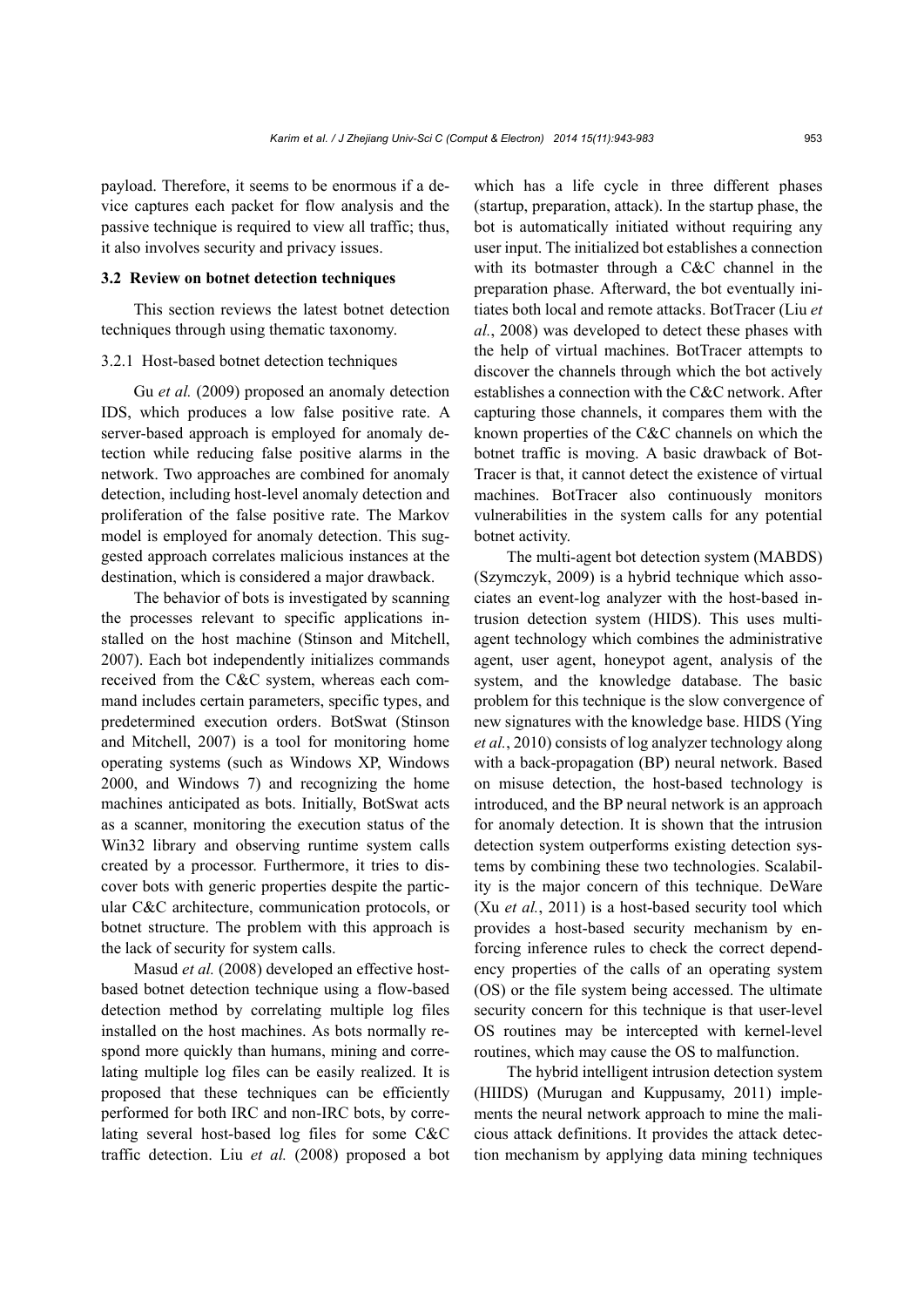on botnet behavior. After collecting information on the behavior of certain attacks, this information is passed through a decision support system based on fuzzy inference rules. Moreover, the combination of fuzzy inference rules with the neural network provides an efficient and accurate intrusion detection technique. This approach, however, has a limitation: it does not provide autonomous learning of inference rules in its decision support system. Ge *et al.* (2012) proposed a host-based intrusion detection system to detect cyber-attacks in mobile ad-hoc networks (MANETs). To achieve effective detection and minimal impact on the network, a random sampling based technique and stratified sampling technique were proposed to uniformly sample the information detected. It is shown that the stratified sampling technique produces better results than a simple random sample technique. This approach can work only with mobile ad-hoc networks.

ELM (Creech and Hu, 2013) is another approach proposed based on a contiguous/discontiguous system call design. ELM was proposed to reduce the false alarm rate while increasing the anomaly detection rate. In addition to that, it can observe the kernellevel routines in the OS and highlight those activities generated by high-level languages, to better understand the anomaly behavior of a program. Furthermore, this technique is resilient to anomaly attacks and offers portability among different OSs. A new Linux-based dataset called 'ADFA-LD' is now publically available.

A host-based technique is used to check whether the individual machine is infected by the bot or not. Each bot affects the individual machine by changing its registry structure, system calls, and system files. One advantage of using a host-based technique is that it can easily avoid download attacks and especially for those attacks attempting at start-up (Xu *et al.*, 2011). The protection at the host level can be provided by scanning individual machines in an organization; however, this is considered to be a time consuming and costly task.

Host-based botnet detection approaches are summarized in Table 2.

#### 3.2.2 Network-based botnet detection techniques

In a network-based botnet detection strategy, the malicious traffic is perceived by observing the network traffic within different parameters, including network traffic behavior, traffic patterns, response time, network load, and link characteristics. Networkbased approaches are further classified into two types, active monitoring and passive monitoring.

Active monitoring: In active monitoring botnet detection policy, new packets are injected to detect malicious activities in the network. Usually this technique is not considered a preferable strategy due to additional load to network traffic. BotProb (Tokhtabayev and Skormin, 2007) is considered an active monitoring strategy, which injects packets into the network payload for finding suspicious activity caused by humans or bots. As non-human bots usually transmit commands on a predetermined pattern, which corresponds to the cause and effect correlation between C&C and the bots. Such a command and response architecture can easily determine the existence of bots because the response comes from the predetermined command behavior.

The basic property of response time distinguishes active monitoring from passive monitoring and differentiates active monitoring in terms of slow detection response, multiple infection detection stages (such as BotHunter (Gu *et al.*, 2007)), several rounds of communication activities (such as BotSniffer (Gu *et al.*, 2008a)), and a longer communication response time (such as BotMiner (Gu *et al.*, 2008b)). BotProb is not intended to overcome the existing passive detection techniques; instead, this technique works from a different perspective. The critical aspect of the active monitoring technique is that it overloads the usual network traffic due to the additional packets injected into the network. Moreover, it is difficult to separate legitimate traffic from the artificially injected traffic for anomaly detection, which disrupts the routine traffic and is subjected to the privacy issues. In a bot life cycle, each botmaster actively tries to connect to their bots and initiate some commands; this process seems to be common for a majority of botnet attacks. Moreover, the same network protocols are used to perform malicious activities (Trend Micro, 2006).

Passive monitoring: In passive monitoring, network traffic is observed when the data is passed through the medium. The network traffic is analyzed by applying different anomaly detection techniques, including distance based techniques, support vector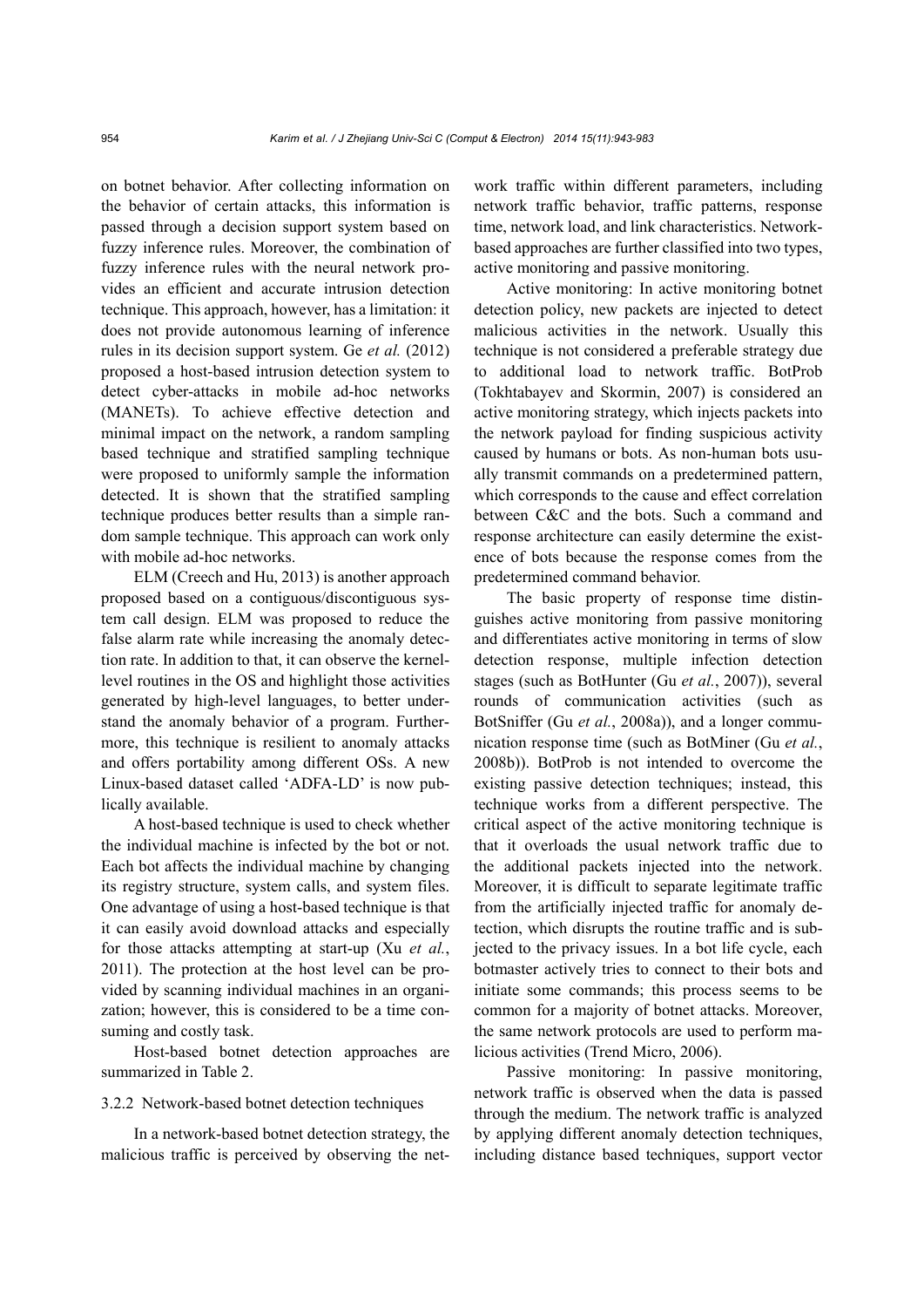| Proposed model                                                                         | Methodology                                                                               | Shortcoming                                                                         |
|----------------------------------------------------------------------------------------|-------------------------------------------------------------------------------------------|-------------------------------------------------------------------------------------|
| Non-stationary Markov models<br>(Tokhtabayev and Skormin, 2007)                        | Host-based detection by monitoring<br>system calls                                        | Correlates worm instances at<br>the destination                                     |
| Remote control behavior of bots<br>(Stinson and Mitchell, 2007)                        | Content-based and substring-based<br>tainting                                             | Rarely exhibits the external<br>control behavior                                    |
| BotSwat (Stinson and Mitchell, 2008)                                                   | Monitors the Win32 library                                                                | Does not consider the C&C<br>communication protocol or<br>specific botnet structure |
| Mining multiple log files (Masud et al., 2008)                                         | Flow-based detection through data mining                                                  | Privacy and security issues                                                         |
| BotTracer (Liu et al., 2008)                                                           | Three-phase model/flow-based                                                              | Unable to detect virtual<br>machines                                                |
| Multi-agent bot detection system (MABDS)<br>(Szymczyk, 2009)                           | Hybrid model (host $IDS + OS$ event log<br>analyzer)                                      | New signature update problem                                                        |
| HIDS (Ying $et al., 2010$ )                                                            | Hybrid model (log file analyzer + BP neural<br>network)                                   | Non-scalable                                                                        |
| DeWare (Xu et al., 2011)                                                               | Enforces the rules on OS routines                                                         | Kernel-level OS routines could<br>be intercepted                                    |
| Hybrid intelligent intrusion detection system<br>(HIIDS) (Murugan and Kuppusamy, 2011) | Application of fuzzy logic through network<br>profiling, hybrid model                     | Autonomous learning of the<br>inference rules                                       |
| Stratified/Random sampling techniques<br>(Ge <i>et al.</i> , 2012)                     | Steadiness, the tradeoff between detection<br>accuracy and bandwidth overhead<br>incurred | Specifically used for MANET                                                         |
| A semantic approach to host-based intrusion<br>detection (Creech and Hu, 2013)         | Based on contiguous/discontiguous system<br>call patterns                                 | Needs to investigate the trans-<br>ference process                                  |

**Table 2 Host-based botnet detection techniques: a timeline** 

machines, neural networks, cluster analysis, and learned association rules (Wikipedia, 2013a). It does not require any additional traffic be injected into the network as in active monitoring. This approach passively monitors network traffic with the idea that, botnet traffic has similar characteristics which can be easily detected by observing the request-response behavior of traffic during some specified time span. The basic theme of passive monitoring is that, traffic tends to respond in the same communication pattern in the botnet, despite the architecture being employed (client server or peer-to-peer). A pre-configured program is installed on each bot in the botnet, which responds in a similar fashion. Passive monitoring techniques can be further classified according to their applications and protocols (Silva *et al.*, 2013). Protocol-specific passive monitoring techniques include P2P, HTTP, SMTP, and DNS.

A number of botnet detection techniques have been proposed based on passive monitoring using various application models (Dagon *et al.*, 2007; Gu *et al.*, 2007; 2008b; Iliofotou *et al.*, 2007; Mukosaka and Koike, 2007; van Ruitenbeek and Sanders, 2008; Barsamian, 2009; Chang and Daniels, 2009; Ha *et al.*,

2009; Kaemarungsi *et al.*, 2009; Kang and Zhang, 2009; Kang *et al.*, 2009; Leonard *et al.*, 2009; Lu *et al.*, 2009a; Mansmann *et al.*, 2009; Perdisci *et al.*, 2009; Shahrestani *et al.*, 2009; Wang CD *et al.*, 2009; Wang W *et al.*, 2009; Coskun *et al.*, 2010; Huang *et al.*, 2010; Jiang *et al.*, 2010; Liao and Chang, 2010; Liu *et al.*, 2010; Yu F *et al.*, 2010; Chen *et al.*, 2011; François *et al.*, 2011; Stringhini *et al.*, 2011; Thonnard and Dacier, 2011; Zeng *et al.*, 2011; Zhang *et al.*, 2011b; Sanchez *et al.*, 2012). The passive monitoring techniques employing various application models include statistical approaches, graph theory, machine learning, correlation, entropy, stochastic model, decision trees, discrete time series, Fourier transformation, group based analysis, data mining, clustering approach, neural networks, visualization, and a combination of these technologies.

What makes a botnet more of a threat than others? To help compare botnets, we identify key metrics for measuring the utility of a botnet, based on their use. Using these performance metrics, we consider the ability of different response techniques to degrade or disrupt botnets. In the following we will discuss the above listed application-specific passive botnet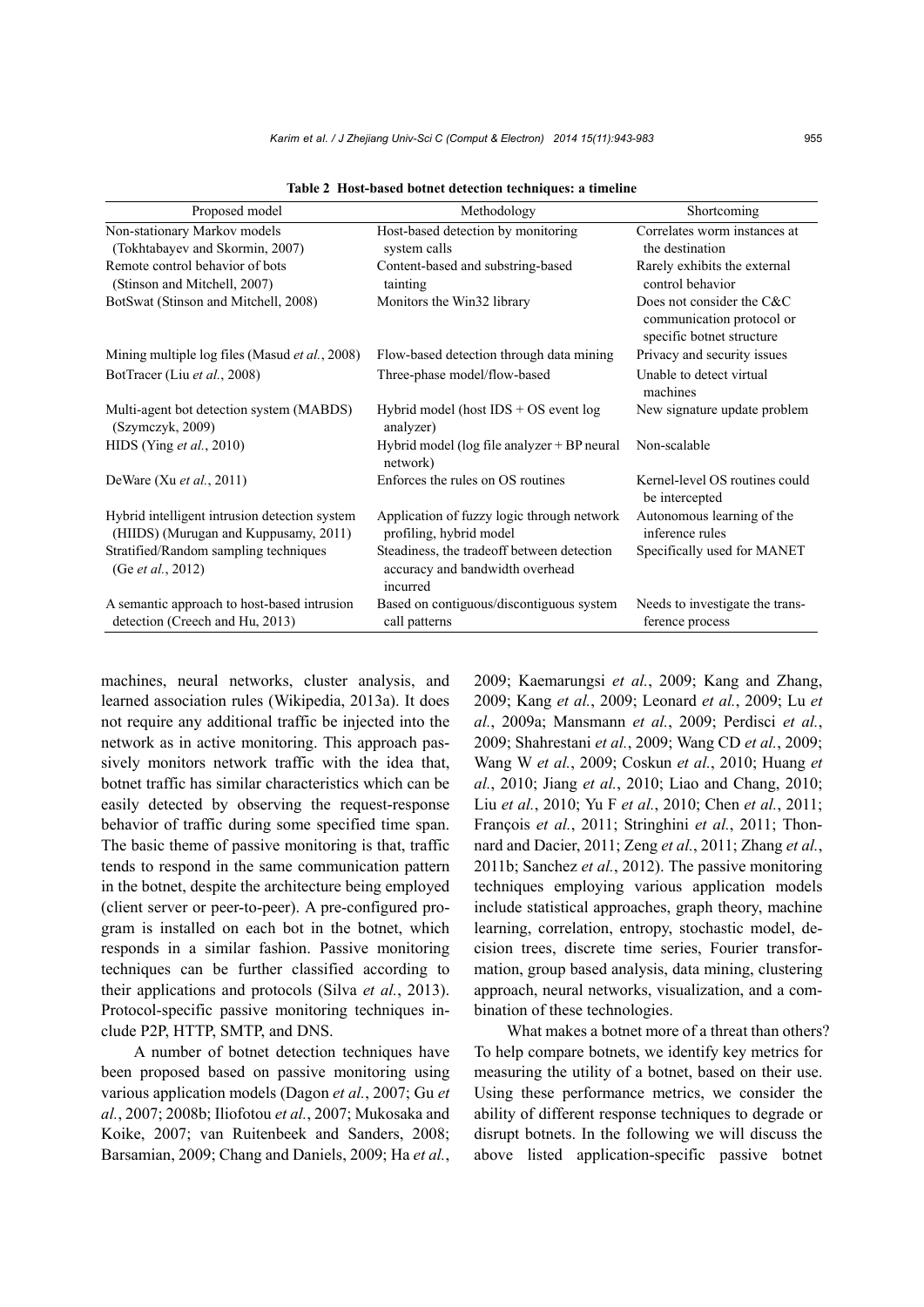detection techniques and analyze their rationale and shortcomings with respect to their implementation metrics along with their future directions.

From Table 3 to Table 18, we have critically analyzed each botnet detection application model according to their rationale, weaknesses associated with each technique, specifically, focusing on parameters/ metrics (if any), and future directions to improve respective techniques. Moreover, we try to capture more recent research exposure to make readers aware of the most up-to-date trends towards botnet detection. The basic motive behind this critical study is twosided: it is easy to grasp the basic knowledge about the published research schemes, but difficult to state and discuss each technique separately in a single article.

1. Statistical botnet detection techniques: Botnet detection techniques based on statistical modeling have been discussed in the literature (Barsamian, 2009; Kaemarungsi *et al*., 2009; Wang CD *et al*., 2009; Liu *et al*., 2010; Zhang *et al*., 2011b; Silva *et al*., 2013). Barsamian (2009) proposed a framework for characterizing network behavior on an Ethernet network. The approach assures conformity to the existing signatures and detects reliable changes in the behavior of the botnet. Moreover, they provided reliable methods for detecting periodic and synchronous behavior based on a *K*-means approximation. Botnet detection based on statistical analysis of mail flow (Wang CD et al., 2009) enhances the speed of email filtering while reducing network traffic and potentially minimizing the false positive rate. The shortcoming of this approach is that it does not filter out the content of the email but the email header. Additionally, Kaemarungsi *et al.* (2009) developed a tool for analyzing botnet statistics using the data shared by the shadow-server foundation. A statistically comprehended view on botnet statistics is presented; however, the lack of a complete picture (partial view of the botnet) on the Internet is the critical aspect of this approach, which is missing. Liu *et al.* (2010) revealed a P2P botnet detection mechanism based on network stream analysis. Their technique is based on the following three algorithms: (1) P2P node detection algorithm, (2) P2P node clustering algorithm, and (3) similarity detection algorithm. The lengthy process to identify botnets through network stream analysis discourages this technique to be implemented in real-time environments.

Rrushi *et al.* (2011) proposed a virulence estimation approach based on random sampling along with a novel statistical learning technique and gave a botnet-versus-network setting. Mathematical modeling using Matlab was employed to conduct experiments and validate results using GTNetS (a realistic simulator). The infection rate and network vulnerability are the key factors in this research. Unlike Choi *et al.* (2010), Rrushi *et al.* (2011) claimed that maximum likelihood estimation was used in their statistical approach to botnet detection. Marko and Vilhan (2012) proposed a novel technique which contributes to the ability of monitoring botnet's nodes on a local area network (LAN) through observing DNS queries. After deployment of the proposed rules, eight suspicious bots were identified by looking at their DNS records (log) for the nodes. Among them three were SPAMMERS, identified due to the large number of DNS mail exchange (MX) queries. The five nodes were depicted as malicious nodes as these were involved in querying pseudo-random generated domain names. It was predicted that this technique can restrict a large number of bots during the process of obtaining instructions from their C&C in a reasonable amount of time.

Sousa *et al.* (2012) installed spam botnets to capture network traffic and characterize this network traffic in order to identify the main activities. After intensive statistical analysis, variations were observed in the behavior/features (temporal evaluation, protocol variations) of different spamming botnets, which can further be explored to design various spam botnet detection techniques. Three spam botnets (Grum, Cutwail, and Bobax) were installed and evaluated after intensive statistical analysis. It was concluded that all botnets contain some distinct features that can be explored to develop different botnet detection techniques. The relevant metrics for this evaluation are the number of packets per hour, download/upload protocols, and the number of unique peers per hour. Table 3 presents a summary of statistical modeling based botnet detection techniques and shows their implications and critical aspects.

2. Visualization based botnet detection techniques: The botnet detection techniques based on a visualization approach have been highlighted in the literature (Mukosaka and Koike, 2007; Kang *et al.*,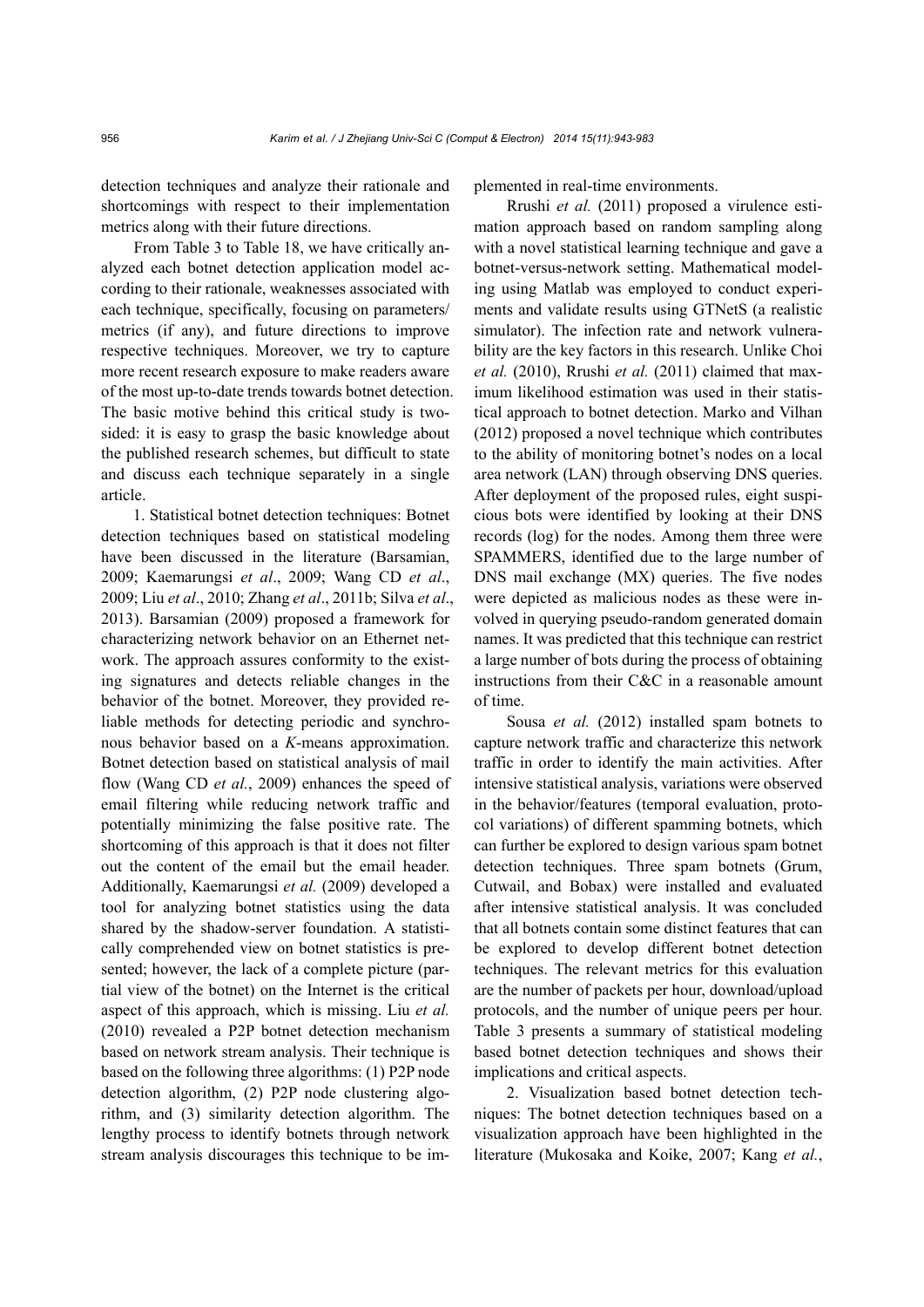2009; Mansmann *et al.*, 2009; Shahrestani *et al.*, 2009). Dorothy (Cremonini and Riccardi, 2009) is an open framework that allows for observing the botnet activity after characterization of the botnet behavior by applying a set of parameters (size, structure, life cycle). This approach embeds the infiltrate module (a tool used to encapsulate the features of an IRC client allowing for joining in an IRC channel) and a data visualization module (graphical representation of botnet behavior, which is the key contribution of the article). Mansmann *et al.* (2009) presented TreeMap and graph representation through intensive network flow analysis. The usability of this technique was described through three case studies, including analysis of service usage in a network, detection of a distributed attack, and identification of hosts that are susceptible to communication with external IPs (for malicious activity). The proposed architecture is not viable for large/real-time datasets because of the complex architecture that must be adopted in the approach.

Shahrestani *et al.* (2009) presented a combination of data mining and visualization for network flow analysis, wherein the malicious data was passed through several trust models, and after re-evaluation of the flows, the data was aggregated to detect malicious traffic through visualization. For large-scale LANs, Mukosaka and Koike (2007) presented the visualization technique for security mechanism. A strong filtering mechanism was provided along with 3D visualization. This proposed system integrates logical, geographical, and temporal information in a single 3D visualization manner. Moreover, the system provides a strong filtering mechanism. A larger false detection rate is a critical aspect of this model. It lacks the support for inbound traffic and relies on minimum

| Proposed scheme                                                                                                                | Rationale                                                                                                                                                                                             | Weakness                                                                                                                                                                                       | Relevant metric                                                                                                                      | Future direction                                                                      |
|--------------------------------------------------------------------------------------------------------------------------------|-------------------------------------------------------------------------------------------------------------------------------------------------------------------------------------------------------|------------------------------------------------------------------------------------------------------------------------------------------------------------------------------------------------|--------------------------------------------------------------------------------------------------------------------------------------|---------------------------------------------------------------------------------------|
| A framework for charac-<br>terizing network be-<br>havior on an Ethernet-<br>protocol network<br>(Barsamian, 2009)             | Conformity to the signature and Contention that botnets<br>detect changes in behavior.<br>Detecting periodic and syn-<br>chronous behavior based on<br>$K$ -means approximation                       | can evade detection by<br>moving away from the<br>IRC-based C&C<br>architecture                                                                                                                |                                                                                                                                      | Knowledge base,<br>automatic correla-<br>tion of flow, behav-<br>ioral fingerprinting |
| Botnet detection based<br>on analysis of mail flow<br>(Wang CD et al., 2009)                                                   | Enhancing the speed of e-mail<br>filtering reducing network<br>delay, low false positive rate                                                                                                         | - Filter rule is not based on - Judged spams<br>contents of email<br>- Large transmission delay mate emails<br>of regular emails                                                               | - Judged legiti-                                                                                                                     | Reduction in trans-<br>mission delay of<br>regular mails, pa-<br>rameter randomness   |
| analyzing botnet statis-<br>tics using the data<br>shared by the shadow-<br>server foundation<br>(Kaemarungsi et al.,<br>2009) | Development of a tool for - Handling the botnet threat<br>using shadow server<br>information<br>- Presenting a statistical view                                                                       | Partial view of the botnets<br>over the Internet                                                                                                                                               |                                                                                                                                      | Collaboration among<br><b>CERTs</b>                                                   |
| P <sub>2</sub> P botnet detection<br>based on network<br>streams analysis<br>(Liu et al., 2010)                                | Detection model comprises:<br>- P2P node detection algorithm<br>- P2P node clustering algorithm environment<br>- Similarity detection algorithm - Lengthy process to locate                           | - Results taken from the<br>LAN simulation<br>botnet from network<br>stream analysis                                                                                                           | - Polymorphic<br>- Undiscovered<br>- Cryptographic<br>channel                                                                        | This algorithm<br>should be tested for<br>Sinit, Phatbot P2P<br>botnets               |
| using statistical traffic<br>patterns (Zhang et al.,<br>2011b)                                                                 | Detection of P2P botnets - Estimating active time based<br>on flow-clustering<br>- P2P fingerprints<br>- Detection algorithm                                                                          | - Randomness in P2P<br>communication patters<br>- By exploiting the P2P<br>threshold                                                                                                           | Statistical finger-<br>prints                                                                                                        | Making evasion<br>harder by combin-<br>ing different botnet<br>detection techniques   |
| Generic Feature Selec-<br>tion (GeFS) measure for<br>botnet malware detec-<br>tion (Silva et al., 2012)                        | - A comparison study between<br>GeF-SCFS and genetic-<br>algorithm-CFS and with<br>best-first-CFS methods<br>- 99.9% irrelevant and redun-<br>dant features could be elimi-<br>nated from the dataset | Full-set and GACFS ap-<br>proaches are not good in<br>the sense that they pro-<br>duce a very high false<br>positive rate and contain<br>a large feature set, which<br>is difficult to analyze | - Statistical prop-<br>erties of the<br>dataset<br>- Linear vs.<br>non-linear<br>correlation<br>- Static and dy-<br>namic approaches |                                                                                       |

**Table 3 Analysis of statistical botnet detection approaches**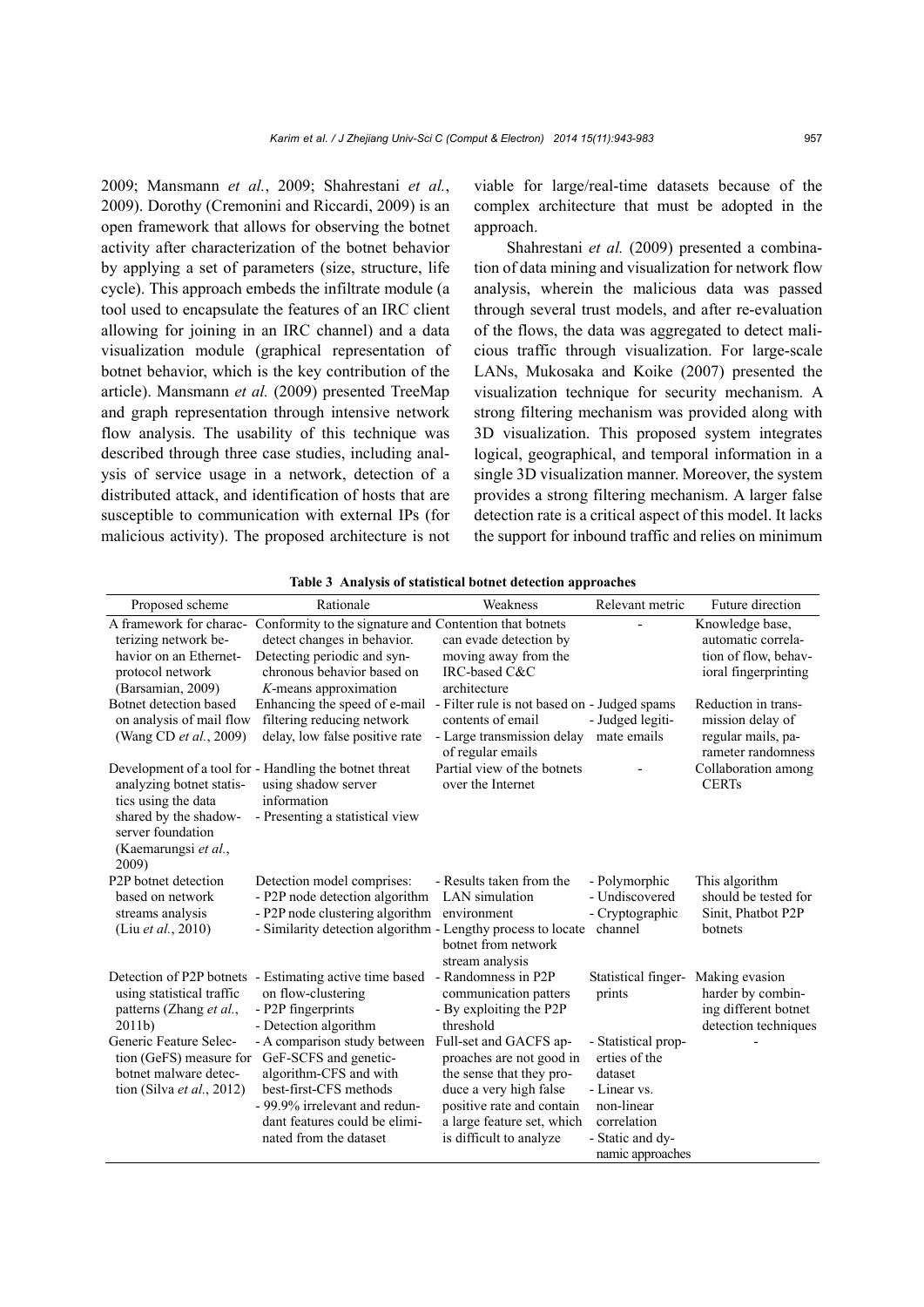information for anomaly detection. Table 4 summarizes the visualization techniques for botnet detection and presents their implications and critical aspects.

3. Data mining based botnet detection approaches: BotMiner (Gu *et al.* 2008b) is an extension of BotSniffer (Gu *et al.*, 2008a), which is used to detect real-world botnets including IRC-based, P2Pbased, Nugache, and Storm worm with a low false positive rate. Masud *et al.* (2008) tested a network flow based framework by mining multiple log files to detect bot activities in user machines by temporally correlating two user log files (tcpdump, exedump). These log files were used to record all incoming and outgoing network traffic (packets) and also to maintain the history of the start time of each application execution at the user level of machine. This approach needs to be implemented on real-time systems to validate the effectiveness of the framework.

Another P2P botnet detection methodology presented in Liao and Chang (2010) implements P2P botnet detection based on a data mining technique to analyze network behavior at the gateway level. A significant aspect of this approach is that it can monitor encrypted network traffic. However, this scheme is made for small-scale network infrastructures (LANs), and thus cannot be deployed or validated on large-scale networks. Similarly, it uses network address translation (NAT) mechanism to route network traffic; however, NAT is not efficient in detecting P2P network flows (Jelasity *et al.*, 2011); moreover, it cannot scan traffic contents. Table 5 summarizes traffic mining based botnet detection approaches and presents their implications and critical aspects.

4. Graph theory based botnet detection techniques: Graph theory provides mathematical structures to model pair-wise relationships between different entities (objects); therefore, it is a significant technique for botnet detection. An executive summary is presented in Table 6.

Dagon *et al.* (2007) used the taxonomy of botnet structures to identify key metrics from different response techniques (Erdos-Renyi random graph model, Watts-Strogatz small-world model, and Barabasi-Albert scale free model) for identification of various malicious activities (spam, DDoS, etc.). Real-time and simulation results showed that random network models provide considerable stability to botnets. Iliofotou *et al.* (2007) introduced traffic dispersion graphs (TDGs) as a means to monitor, analyze, and visualize network traffic in response to malicious activities. TDGs model the social behavior of communication ("who communicates to whom"), whereas edges represent interactions (such as exchange of a certain type or the number of messages/packets) between parties. The critical aspect is that it employs restricted access layer support, and thus the model is not deployable in public organizations. Similarly, port-based TGDs are used to identify the type of application on a given port; thus, massive hits on a specific port trigger an anomalous behavior of requests. Therefore, it is difficult to define a threshold for the applications.

| Proposed scheme                                                                                    | Rationale                                                                | Weakness                                                                              | Relevant metric                                                                                                         | Future direction                                                                     |
|----------------------------------------------------------------------------------------------------|--------------------------------------------------------------------------|---------------------------------------------------------------------------------------|-------------------------------------------------------------------------------------------------------------------------|--------------------------------------------------------------------------------------|
| The Dorothy Project<br>(Cremonini and Riccardi,<br>2009)                                           | Infiltrate module $\&$<br>data visualization<br>module                   |                                                                                       | Botnet size, hidden<br>structure, botnet life<br>cycle                                                                  |                                                                                      |
| TreeMap and graph repre-<br>sentation technique<br>(Mansmann et al., 2009)                         | NetFlow analysis<br>using TreeMap<br>and graph repre-<br>sentation       | collection                                                                            | Lack of real-time data Analysis of service us-<br>age, distributed attack<br>detection, malicious<br>host investigation | Real-time data collection<br>$\&$ analysis                                           |
| Network flow analysis<br>(Shahrestani et al., 2009)                                                | Combination of two<br>approaches (data<br>mining $&$ visuali-<br>zation) | No analysis of traffic<br>contents, covering<br>theoretical aspects<br>only           | Traffic flow characteris-<br>tics (static, dynamic)                                                                     | Implementation of this<br>model may prove its<br>validity                            |
| Visualization system for<br>security mechanism in<br>large-scale LAN (Mukosaka<br>and Koike, 2007) | 3D visualization.<br>provision of<br>strong filtering<br>mechanism       | False detections, not<br>for inbound traffic.<br>limited information<br>for detection | IP matrix, logical, tem-<br>poral & geographical<br>information                                                         | Adding more filters to<br>avoid false detections,<br>periodically updated<br>results |

**Table 4 Analysis of visualization techniques for botnet detection**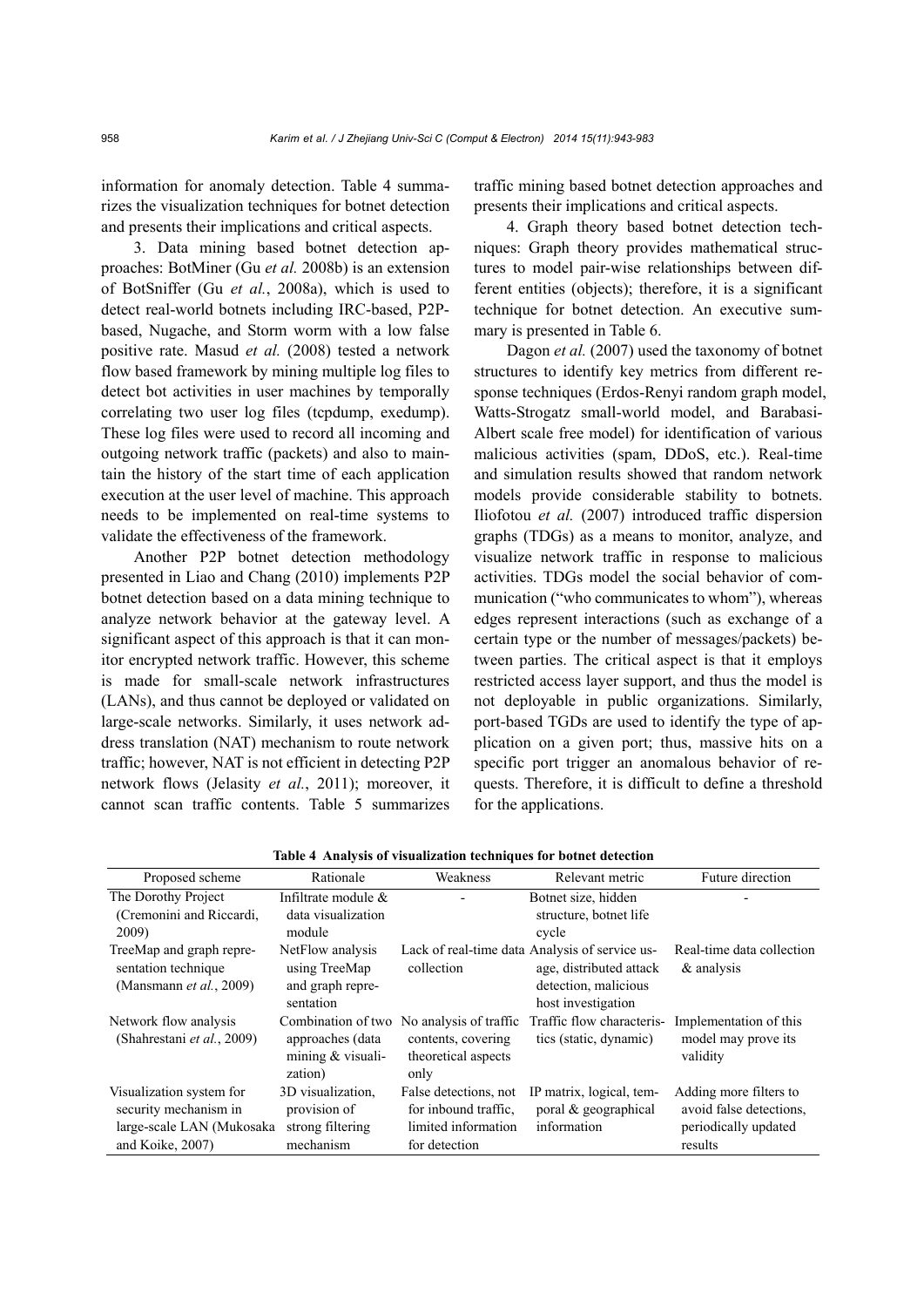| Proposed scheme                                                                              | Rationale                                                                                                                                                   | Weakness                                                                                                                                                                                                                                               | Relevant metric                                                                                    | Future direction                                                   |
|----------------------------------------------------------------------------------------------|-------------------------------------------------------------------------------------------------------------------------------------------------------------|--------------------------------------------------------------------------------------------------------------------------------------------------------------------------------------------------------------------------------------------------------|----------------------------------------------------------------------------------------------------|--------------------------------------------------------------------|
| BotMiner (Gu et al.,<br>2008b)                                                               | <b>Extension of BotSniffer</b><br>C-Plane: detection of<br>C&C<br>A-Plane: detection of<br>malicious activities                                             | It is not designed for special<br>kinds of protocols                                                                                                                                                                                                   | Working under both<br>centralized and<br>decentralized<br>environments                             | <b>SMTP</b> and HTTP<br>support                                    |
| Flow-based technique<br>for mining multiple<br>log files (Masud et<br>al., 2008)             | Temporal correlation<br>between log files<br>(tcpdump, exedump)                                                                                             | It does not trace IRC flows                                                                                                                                                                                                                            | Vector machines, de-<br>cision trees, Naïve<br>Byes, boosted deci-<br>sion trees                   | Implementation<br>on system level<br>logs, real-time<br>experiment |
| P <sub>2</sub> P botnet detection<br>using a data mining<br>scheme (Liao and<br>Chang, 2010) | A P2P botnet detection<br>method relying on mon-<br>itoring traffic at the<br>gateway and using data<br>mining technology to<br>analyze network<br>behavior | - It works only within a LAN<br>environment; it should be dis-<br>tributed to the ISP level to<br>detect P2P botnets in a<br>large-scale network<br>- Existence of NAT technology<br>makes it difficult to detect<br>P <sub>2</sub> P <sub>flows</sub> | - Encrypted packets<br>- Pre-warning<br>mechanism<br>- Sophisticated detec-<br>tion of botnet flow | Large-scale net-<br>work design for<br>better botnet<br>detection  |

**Table 5 Analysis of traffic mining based botnet detection approaches**

|  |  | Table 6 Analysis of graph theory based botnet detection approaches |  |
|--|--|--------------------------------------------------------------------|--|
|  |  |                                                                    |  |

| Proposed scheme                                                                     | Rationale                                                                                                               | Weakness                                                                                      | Relevant metric                                                                       | Future direction                                                                                           |
|-------------------------------------------------------------------------------------|-------------------------------------------------------------------------------------------------------------------------|-----------------------------------------------------------------------------------------------|---------------------------------------------------------------------------------------|------------------------------------------------------------------------------------------------------------|
| Taxonomy of botnet<br>structure (Dagon<br>et al., 2007)                             | Responsive technique,<br>random models                                                                                  | Not a detection<br>technique                                                                  | Giant portion, aver-<br>age available<br>bandwidth, diame-<br>ter, local transitivity | Refined metrics, higher<br>accuracy of results<br>required                                                 |
| Traffic dispersion<br>graphs (TDGs)<br>(Iliofotou et al., 2007)                     | Measurement of social<br>interaction of network<br>hosts                                                                | Restricted access layer<br>support, edge filters,<br>designing thresholds for<br>applications | Aggregation, ability<br>to spot patterns                                              | Deploying it at the access<br>link, applying it to dif-<br>ferent edge filters, live<br>deployment of TDGs |
| BotTrack (François<br><i>et al.</i> , 2011)                                         | Analysis of communica-<br>tion behavioral patterns                                                                      | Non-scalable                                                                                  | Clustering technique                                                                  | Inferring potential botnet<br>activities                                                                   |
| DNS failure graph<br>analysis approach<br>(Jiang et al., 2010)                      | Lightweight anomaly<br>detection technique                                                                              | Based on unpredicted<br><b>DSN</b> traces                                                     | Tri-nonnegative<br>factorization<br>technique                                         |                                                                                                            |
| Stealthy botnet charac-<br>terization (Leonard<br>et al., 2009)                     | Graph based model for<br>detecting botnet C&C<br>mechanism                                                              | Simulation study,<br>attack defense<br>interaction                                            | and resilience                                                                        | Botnet detection ratio Requiring model valida-<br>tion in the real-world<br>testbed                        |
| (Ha et al., 2009)                                                                   | P2P structural detection Detection and mitigation<br>testbed                                                            | Focusing mainly on P2P                                                                        | Kademlia algorithm                                                                    | Focusing on other botnet<br>architectures                                                                  |
| IRC botnet detection<br>(Wang W et al., 2009)                                       | Based on channel distance, Difficulty in detecting<br>not requiring binary<br>analysis, reduced delay,<br>4-tuple model | nicknames with variable<br>length random numbers                                              | IRC nicknames.<br>detect-point value,<br>detection threshold                          | Considering more struc-<br>tural factors                                                                   |
| Infrastructure level<br>detection measure-<br>ment (Zeng et al.,<br>2011)           | <b>Exploiting structural</b><br>properties of botnet from<br>graph analysis in high<br>level infrastructure             | Misclassification of traf-<br>fic, real-dataset con-<br>straints                              | AS, PoP (point of<br>presence), router<br>rendezvous                                  | Resolving detection<br>complication for modi-<br>fied chord                                                |
| P <sub>2</sub> P botnet detection<br>using mutual contacts<br>(Coskun et al., 2010) | Random peer selection<br>model                                                                                          | Cannot work with struc-<br>tured P2P topology,<br>poisoning clusters                          | Mutual contacts                                                                       | Considering other P2P<br>botnet architectures                                                              |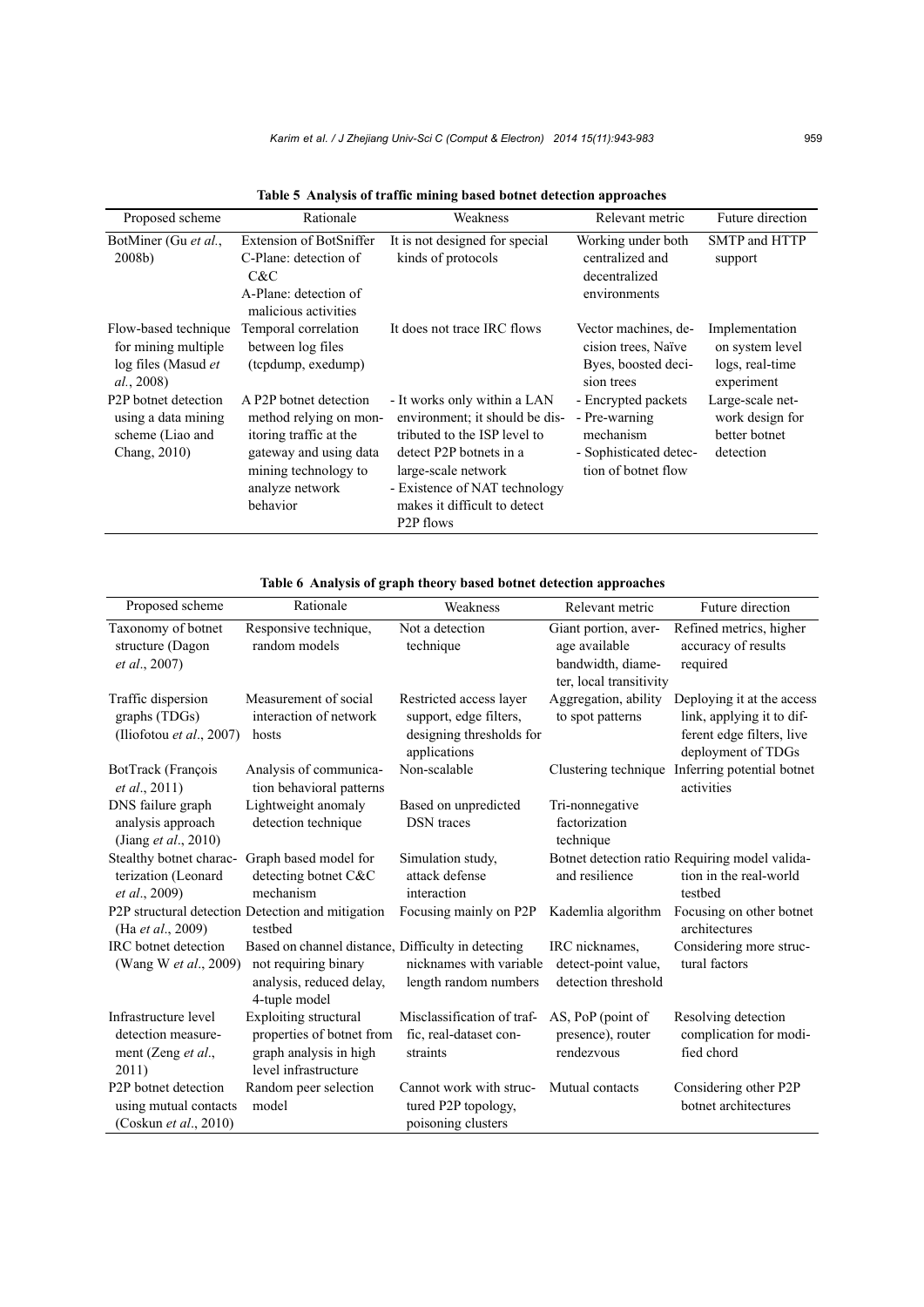Jiang *et al.* (2010) proposed a lightweight malicious traffic detection approach to identify suspicious activities through a DNS based failure graph. A graph decomposition algorithm was employed based on a tri-nonnegative matrix factorization approach which gradually extracts coherent sub-graphs from the failure of DNS queries. As this approach relies on unpredicted DNS traces, it is not necessary that every unpredicted DNS request should lead to some malicious activities (Cisco Systems, 2012). A study based on stealthiness of botnets was provided by Leonard *et al.* (2009), looking into the survival of botnets. The study focused on finding the properties of stealthy botnets which survive against detection mechanism. For this purpose, a graph based model is deployed in a simulated environment to diagnose stealthiness and the location of C&C. The critical aspect of this approach is to measure the stealthiness of botnets in response to the attack. It cannot anticipate the attack model or detect zero-day level botnet attacks. Apart from a simulation study, experiments were also performed on real-work scenarios to validate the effectiveness.

Ha *et al.* (2009) carried out an extensive simulation study to detect P2P botnets, running in Kedmelia (a protocol for P2P networks). The reachability, scaling, and clustering properties of P2P botnets were analyzed using graph theory. Monitoring botnet activity in this way was determined to be a difficult task. Moreover, the usefulness of some well-known attacks in response to P2P networks was evaluated, which resulted in various mitigation approaches such as content poisoning, Sybail based mitigation, and eclipse based mitigation techniques. Wang W *et al.* (2009) discussed other novel approaches to detecting IRC botnets. One positive aspect of the approach is the detection of zero-day botnets without any delay and it does not require any pre-scanning of existing bots. Channel distance is considered a primary metric corresponding to any IRC channel nickname (which is composed of random numbers and different letters). A new algorithm was proposed to efficiently detect botnets based on the channel distance. Furthermore, experiments were carried out to validate the performance of this algorithm. According to the experiment results, the derived detect-point value was 20 and the detection threshold value was 0.5. Zeng *et al.* (2011) proposed large-scale P2P botnet detection based on

graph theory. This study focused on identifying a trade-off between stealthiness and the resilience of botnets. Real-world datasets were used; therefore, the accuracy of such datasets depends upon the characterization of the behavior of the dataset. Similarly, results may be misleading due to outdated datasets, as they may not represent the current state of the Internet because of the rapid growth of the Internet.

In the random peer selection model (Coskun *et al.*, 2010) there is a simple scheme for identifying potential candidates of unstructured P2P botnets by identifying a few peers in a network. The authors formulated the problem in graph theory and used an iterative algorithm. However, it is easy to evade the approach by deploying structured P2P network topology because it works only for unstructured P2P topologies.

5. Botnet detection techniques based on clustering: Perdisci *et al.* (2009) proposed a passive anomaly detection framework to track and detect malicious fast-flux service networks based on recursive DNS traces collected from multiple networks. The distinctive aspect of this approach is that it can detect malicious flux service networks spontaneously, which can be accessed by those users who fall victim to suspicious contents promoted by instant messaging spam, blog spam, social website spam, and cloud spam, instead of regular email spam. Since this approach is adopted for passively monitored real-time analysis and keeps noticing the activities of real users, it slows down the network.

Lu *et al.* (2009a) proposed a new hierarchical framework which can automatically discover malicious botnets in large-scale networks. The network traffic was classified into different application communities based on payload signatures and crossassociation clustering algorithms. Temporal frequent properties of traffic flows were analyzed after recognizing various application communities. The resultant flow was differentiated as malicious channels created by bots from the normal network traffic generated by Internet users. This approach is effective for IRC traffic and therefore web communities can take advantage of this scheme. Another scheme (Chang and Daniels, 2009) detects C&C channels of P2P botnets based on behavior profiles (temporal and spatial correlations) of the nodes. Using node behavior clustering it captures the normal traffic traces.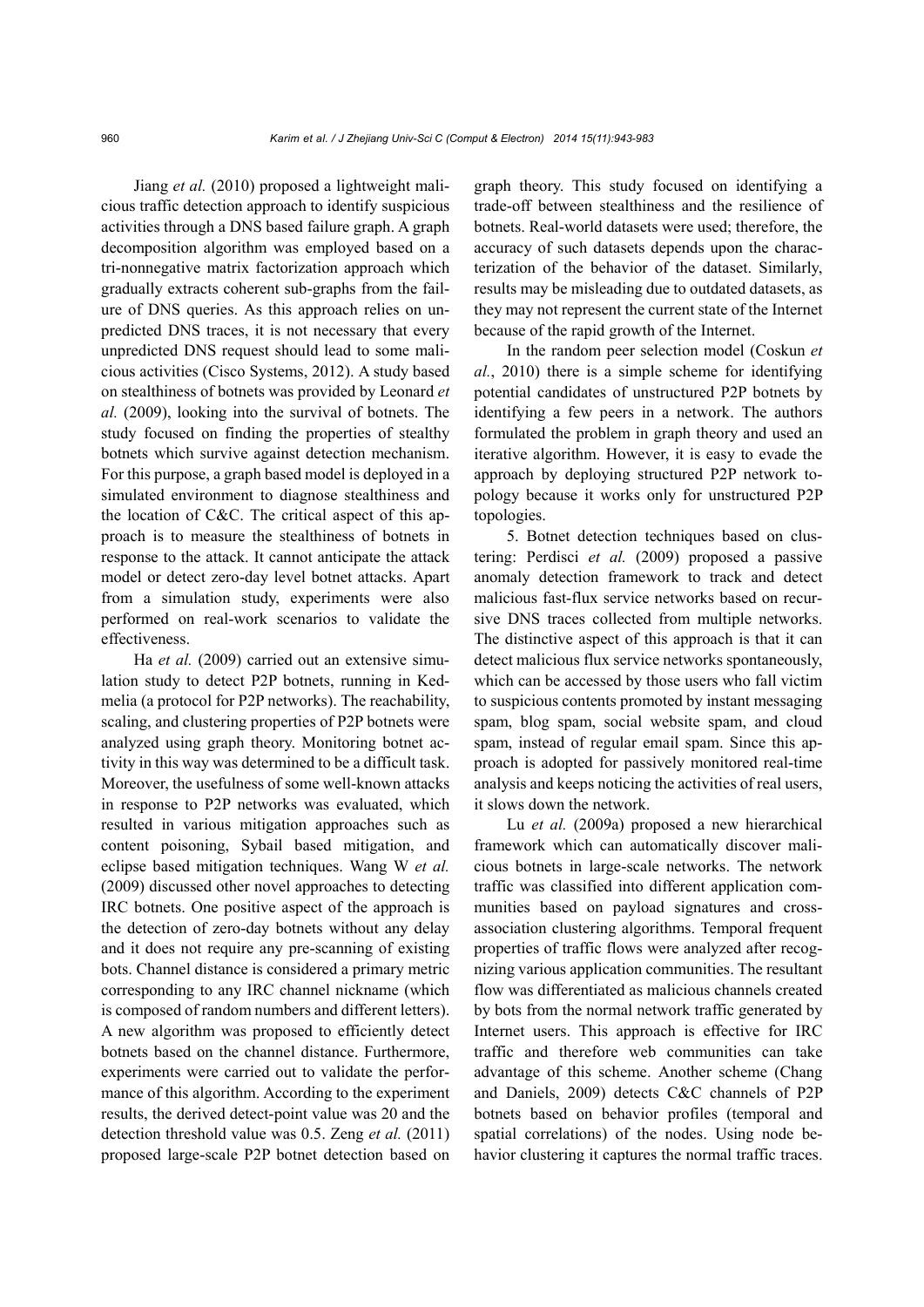Two anomaly detection techniques were proposed based on statistical analysis of prominent behavior clusters. Evaluation was performed on simulated and realistic environments and validation performed on real datasets collected from the enterprise network. The deficiency of this approach is that it measures behavior clusters at different times, as the behavior cluster behaves differently for different timeframes and workloads. For instance, backup of data is usually done during the nighttime.

SBotMiner (Yu F *et al.*, 2010) was proposed to detect botnet traffic from search engine query log files on a wide scale. This system identifies bot generated search traffic by observing query logs. SBotMiner was proposed to detect stealthy bot traffic which is normally difficult to identify by off-the-shelf software/tools. Additionally, individual queries may be generated in an indistinguishable form that is most relevant to the normal query pattern; therefore, the pattern of such queries often shows similar or common context if viewed in the aggregate. The problem with this approach is that it cannot detect diverse search requests/ambiguous queries (Welch *et al.*, 2011). The botnet detection approaches based on clustering approaches are summarized in Table 7.

6. Correlation based botnet detection approaches: Thonnard and Dacier (2011) presented a strategic analysis of spam botnet operations based on finding the association between botnets through their spam campaigns. This study is focused on identifying similarities or differences in their modus operandi. It provides an in-depth analysis of the strategic

behavioral characteristics of spamming botnets by observing their aggregate spam campaigns. The usefulness of evolving attack attribution methodologies was revealed to extract astuteness from large spam datasets and to associate spam campaigns according to various combinations of different features. It was found that different botnets have some tight relationships between different botnet families (for instance, Grum/Rustock or Maazben/Lethic). Moreover, differences were found in spam campaigns performed by other bots such as Lethic versus Rustock, Xarvester, or Bagle. A more robust correlation architecture was proposed by Zhang *et al.* (2011a) to perform botnet detection for high speed and high volume networks, including a botnet-aware adaptive packet sampling algorithm along with a scalable spatialtemporal flow correlation mechanism. However, evasion is easy for the botmaster once it recognizes the proposed algorithm.

Table 8 summarizes the botnet detection approaches based on correlation.

7. Stochastic function based botnet detection approaches: A stochastic model for creation of P2P botnets was presented in van Ruitenbeek and Sanders (2008). The model was motivated from the Storm worm botnet and considered the most general model of P2P botnets. Simulation results demonstrated the effectiveness for both prevention measures (user education and antivirus products) and disinfection and detection methods (removal products or rootkit detection).

Table 9 shows the botnet detection techniques based on the stochastic function.

| Proposed scheme                                                          | Rationale                                                                                               | Weakness                                                    | Relevant metric                                                                                                    | Future direction                                                             |
|--------------------------------------------------------------------------|---------------------------------------------------------------------------------------------------------|-------------------------------------------------------------|--------------------------------------------------------------------------------------------------------------------|------------------------------------------------------------------------------|
| Recursive DNS traces<br>(RDNS) (Perdisci et<br>al., 2009)                | Passive technique to detect Performance<br>malicious flux network                                       | degradation                                                 | Fast flux domains                                                                                                  | Secure edge router from<br>unauthorized access to<br>internal resources      |
| Automated detection<br>on large-scale net-<br>work (Lu et al.,<br>2009a) | A hierarchical framework<br>to automatically discover<br><b>botnets</b>                                 | Working only for<br>IRC and the web<br>community            | Payload signatures,<br>cross-associative<br>clustering algorithm,<br>temporal-frequent<br>characteristics of flows | Considering P2P, SMTP.<br>and the email<br>community                         |
| Behavior clustering<br>(Chang and Daniels,<br>2009)                      | Characterization of node<br>behavior by jointly con-<br>sidering spatial and tem-<br>poral correlations | Behavior profiling<br>and detection at dif-<br>ferent times | False positive rate                                                                                                | Traffic characterization.<br>time variant clustering,<br>more traffic traces |
| <b>SBotMiner</b><br>$(Yu \nvert \nvert s t a l., 2010)$                  | Botnet detection from<br>search engine query logs                                                       | Unable to detect di-<br>verse search requests               | Log files, IP addresses,<br>queries                                                                                | Working for abnormal<br>search traffic                                       |

**Table 7 Analysis of clustering based botnet detection approaches**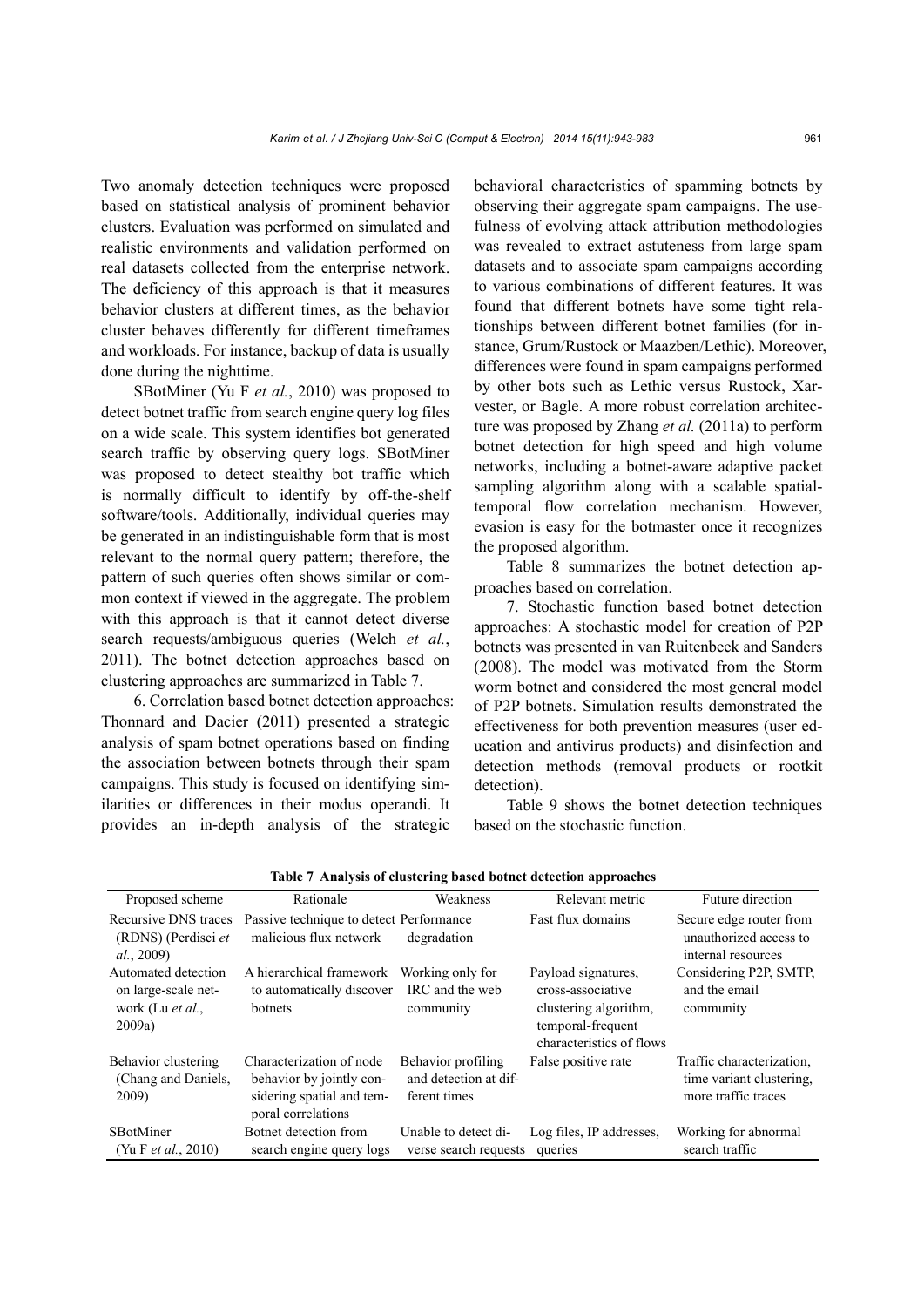8. Entropy based botnet detection approaches: The spatial snapshot fast flux detection system (SSFD) (Huang *et al.*, 2010) is a real-time fast flux service network (FFSN) botnet detection system. It reveals FFSNs through acquiring the geographic traffic patterns of network hosts and mapping the IP address of a DNS response in a geographic coordinate system. The system uses spatial distribution estimation to assess the uniform geographic distribution of infected hosts. The spatial service relationship improves the misclassification between content distribution systems/networks and FFSN. The critical aspect of SSFD is that it cannot work for dynamic DNS. The multi-chart CUSUM algorithm (Kang and Zhang, 2009) is a new entropy based method for detecting Storm botnets. Small-scale experiments (fault-positive and fault-negative) have shown that this approach can effectively detect Storm botnets. A wide-scale study is needed to validate the results for wide-area networks.

Table 10 shows the summary of entropy based botnet detection techniques.

9. Decision tree based botnet detection approaches: BotCop (Lu *et al.*, 2009b) is an online botnet traffic classification approach, in which network traffic is classified according to various application communities (char, P2P, web). Similarly, the frequent temporal characteristics of network flow are analyzed and studied to separate the malicious network communication from the usual network traffic generated by normal users. This approach is used specifically for IRC-based communication. An IDSbased framework (Stalmans and Irwin, 2011) was designed to detect botnets based on malicious DNS queries, and a mitigation technique was proposed to address malware infection on the network. Initially, the system is deployed at the core edge of the network to detect fast-flux domains using a C5.0 decision tree classifier and a Bayesian statistical approach, with the assumption that positive labels are considered malicious domains and negative labels treated as legitimate traffic. The authors justified that their system can detect malicious domain names with high accuracy, which minimizes the need to use a blacklist.

| Proposed scheme                                                                      | Rationale                                                        | Weakness                                                   | Relevant metric               | Future direction                                                                           |
|--------------------------------------------------------------------------------------|------------------------------------------------------------------|------------------------------------------------------------|-------------------------------|--------------------------------------------------------------------------------------------|
| A strategic analysis of spam Triage methodology                                      |                                                                  | Misperception of                                           | Bot signature, OS             | Classifying unknown bots                                                                   |
| botnets (Thonnard and                                                                |                                                                  | results                                                    | details, source IP.           |                                                                                            |
| Dacier, 2011)                                                                        |                                                                  |                                                            | URI domains                   |                                                                                            |
| Incremental LS-SVM                                                                   | Detection of encrypted                                           | Focusing on online-Server IP addresses Diverse application |                               |                                                                                            |
| learning (Chen et al., 2011) botnet communication                                    |                                                                  | learning algorithms                                        |                               | experimentation                                                                            |
| Botnet detection using<br>adaptive traffic sampling<br>(Zhang <i>et al.</i> , 2011a) | Two-fold approach:<br>B-sampling and cross-<br>epoch correlation | Evasion is possible<br>once the algorithm<br>is captured   | Packet payload<br>information | Making evasion harder by<br>combining different com-<br>plementary detection<br>techniques |

|  | Table 8 Analysis of correlation based botnet detection approaches |  |
|--|-------------------------------------------------------------------|--|
|  |                                                                   |  |

**Table 9 Analysis of stochastic botnet detection approaches**

| Proposed scheme                   | Rationale          | Weakness                                | Relevant metric       | Future direction                                                         |
|-----------------------------------|--------------------|-----------------------------------------|-----------------------|--------------------------------------------------------------------------|
| <b>BOTMAGNIFIER</b>               | Detection of spam- |                                         |                       | Small dataset deployed Seed pools, transaction New data input, more com- |
| (Stringhini <i>et al.</i> , 2011) | ming bots          |                                         | log                   | prehensive transaction log                                               |
| Modeling P2P botnets              | Detection of Storm | Increased rate of in-                   | Propagation of active | Effectiveness of other poten-                                            |
| (van Ruitenbeek and               | worm attacks       | fection than detection or inactive bots |                       | tial anti-malware techniques                                             |
| Sanders, 2008)                    |                    |                                         |                       |                                                                          |

|  |  | Table 10 Analysis of entropy based botnet detection approaches |
|--|--|----------------------------------------------------------------|
|  |  |                                                                |

| Proposed scheme                                                         | Rationale               | Weakness        | Relevant metric                                  | Future direction   |
|-------------------------------------------------------------------------|-------------------------|-----------------|--------------------------------------------------|--------------------|
| Fast-flux detection based on Spatial snapshot fast-flux Cannot work for |                         |                 | Spatial distribution estima- Zero-day FFSN prob- |                    |
| snapshot mechanism                                                      | detection system        | dynamic DNS     | tion, spatial service rela-                      | lem, sleep domain  |
| (Huang <i>et al.</i> , 2010)                                            | (SSFD)                  |                 | tionship evaluation                              | problem            |
| Application entropy theory                                              | Information entropy for |                 | Lack of real-world Net flow characteristics      | Working in large-  |
| using multi-chart CUSUM                                                 | multi-chart CUSUM,      | experimentation | (TCP, UDP, ICMP)                                 | scale environments |
| (Kang and Zhang, 2009)                                                  | Kaulfman algorithm      |                 |                                                  |                    |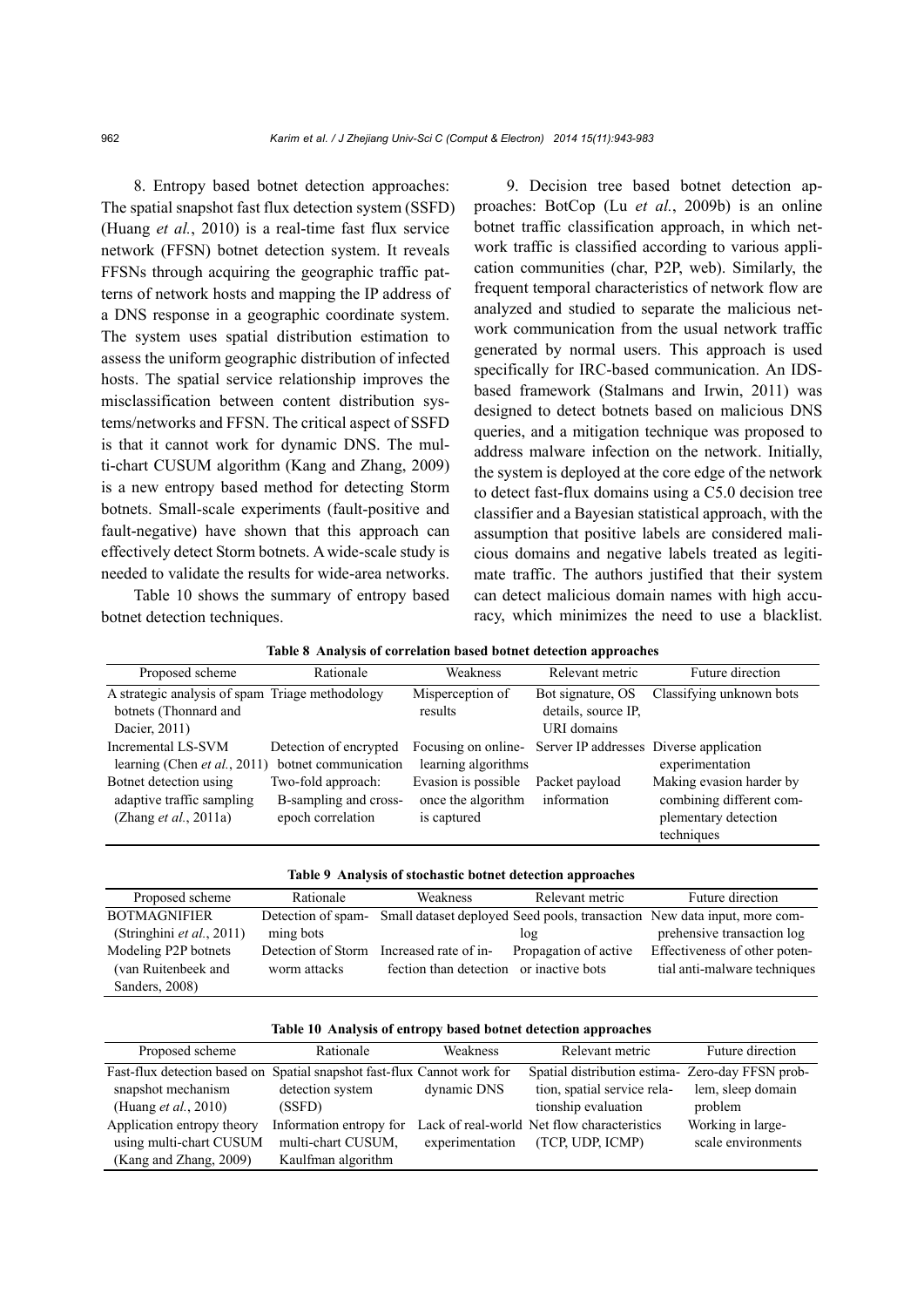Table 11 shows the summary of decision tree based approaches.

10. Botnet detection approaches based on machine learning: Chen *et al.* (2011) proposed an algorithm based on an incremental least-squares support vector machine (LS-SVM) learning scheme, and evaluated the performance on two real-world datasets. It focuses on the detection issue by using an online learning scheme that can be used for both training sets and evolving features. Finding malicious bots depends on how often a client machine visits a server machine by looking at the IP addresses of the server machines. Moreover, this approach can detect encrypted botnet communication. However, this scheme targets only online-learning systems/algorithms.

Sanchez *et al.* (2012) proposed a support vector machine (SVM) based classification approach to separate end user (EU) malicious spam from the legitimate mail server (LMS) based on a set of machine features that cannot be easily evaded by spam initiators. It was concluded that their approach achieves detection accuracy up to 99.27%, with a minimum false positive rate of 0.44% and a false negative rate of 1.1%. The results were validated using eight different DNS-based blacklist models. Small-scale dataset experimentation restricts this approach from being deployed on large-scale network infrastructures. Livadas *et al.* (2006) detected IRC botnet traffic in two phases: first, distinguish between IRC and non-IRC traffic by comparing existing classifiers (J48, Naïve Bayes, Bayesian network classifier); second, perform the labeling which is considered the crucial step for classifying IRC traffic as botnet or non-botnet traffic. The authors concluded that this scheme employs poor labeling criteria implemented for classification and did not provide satisfactory results.

Strayer *et al.* (2006) proposed a proactive approach to detect malicious activities by analyzing and monitoring C&C communication patterns. SLINGBot was used to send two variants for communication, TinyP2P and IRC. It was depicted that the traffic exhibited periodic behavior in both botnets. The possible advantage of this approach is that, it is independent of the communication protocol and structure used by the proposed botnets. Moreover, it does not require any prior knowledge about a certain botnet behavior.

Table 12 summarizes the machine learning tools/techniques.

| Proposed scheme                                                              | Rationale                                                                                                           | Weakness                                   | Relevant metric                                                            | Future direction                                        |
|------------------------------------------------------------------------------|---------------------------------------------------------------------------------------------------------------------|--------------------------------------------|----------------------------------------------------------------------------|---------------------------------------------------------|
| $BotCop$ (Lu <i>et al.</i> ,<br>$2009b$ )                                    | IRC botnet detection<br>based on temporal<br>locality                                                               | Labeling clusters is a<br>challenging task | Temporal-frequent char-<br>acteristics of network<br>flows based on n-gram | Working under P2P<br>environments                       |
| A framework for<br>DNS based detec-<br>tion (Stalmans and<br>Irwin, $2011$ ) | Detection based on mali- Timely blacklist update<br>cious DNS entries using<br>the C5.0 decision tree<br>classifier | problem                                    | Statistical measures                                                       | Implementation of<br>supervised learning<br>classifiers |

|  |  |  |  | Table 11 Analysis of decision tree based approaches |
|--|--|--|--|-----------------------------------------------------|
|--|--|--|--|-----------------------------------------------------|

|  |  | Table 12 Analysis of botnet detection approaches based on machine learning |  |  |
|--|--|----------------------------------------------------------------------------|--|--|
|  |  |                                                                            |  |  |

| Proposed scheme                                                                                                         | Rationale                                               | Weakness                                                                                | Relevant metric                                                         | Future direction                                     |
|-------------------------------------------------------------------------------------------------------------------------|---------------------------------------------------------|-----------------------------------------------------------------------------------------|-------------------------------------------------------------------------|------------------------------------------------------|
| Incremental LS-SVM<br>learning (Chen <i>et al.</i> , 2011)                                                              | Detection of en-<br>crypted botnet<br>communication     | Focusing on the online-<br>learning algorithm                                           | Server IP addresses                                                     | Diverse application<br>experiments                   |
| Spam blocking by separat-<br>ing end-user machines with<br>legitimate server machines<br>(Sanchez <i>et al.</i> , 2012) | Support vector<br>machine (SVM)                         | Small dataset, undesirable Machine features: OS,<br>for small business email<br>servers | lexical hostname                                                        | Should be based on<br>diverse and large<br>datasets  |
| Using machine learning to<br>detect botnet (Livadas et<br>al., 2006                                                     | A two-stage ap-<br>proach to detect-<br>ing IRC botnets | The labeling criterion is<br>not accurate                                               | IP protocol flow, TCP<br>flags, pushed packets,<br>duration, role, etc. | Accurate labeling is<br>required for best<br>results |
| Detection based on tight<br>$C&C$ (Strayer <i>et al.</i> , 2006)                                                        | A proactive ap-<br>proach to detect-<br>ing IRC botnets | Correlating the periodic<br>traffic                                                     | Bandwidth, duration, and<br>packet timing                               |                                                      |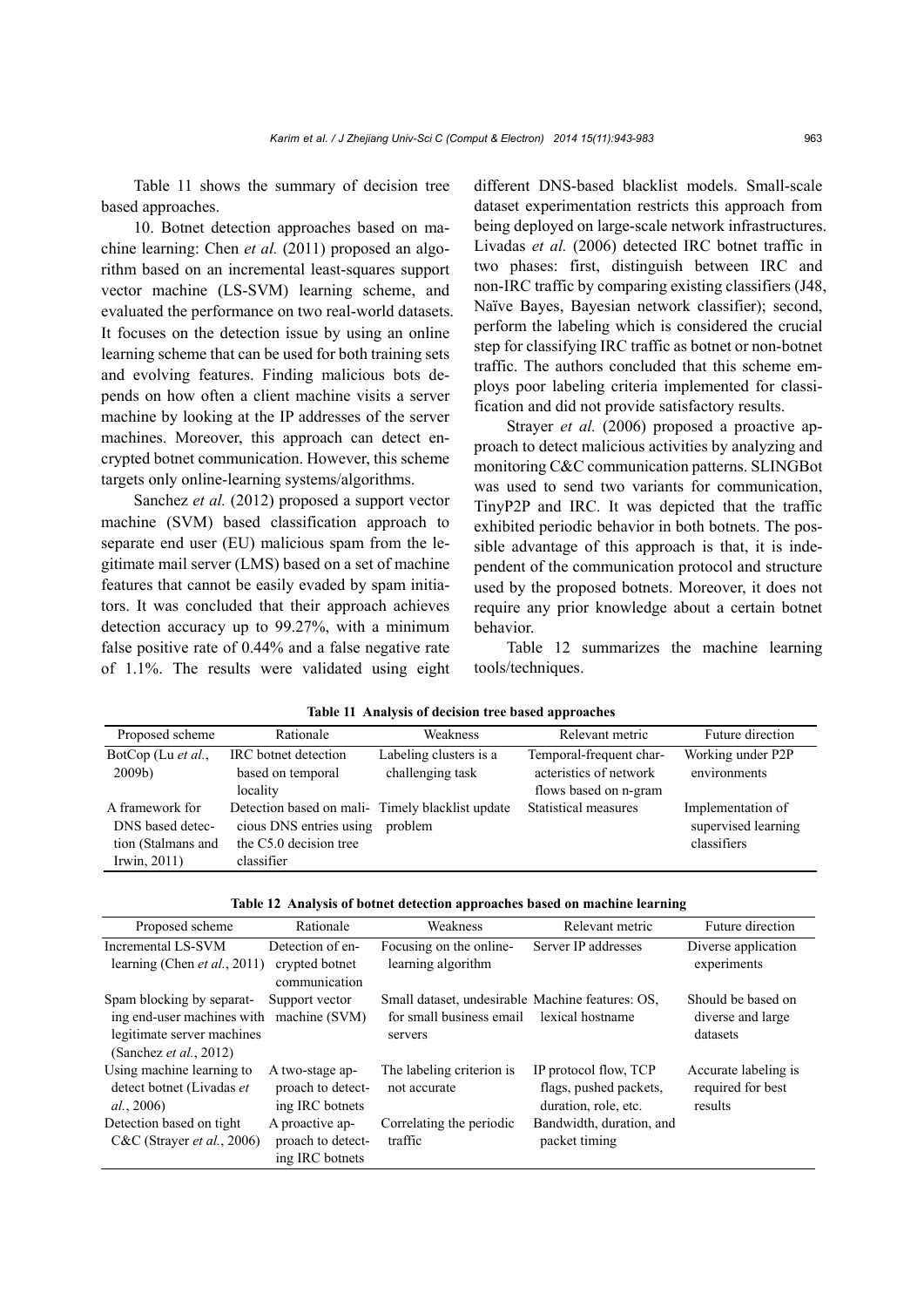11. Group analysis based botnet detection techniques: BotSniffer (Gu *et al.*, 2008a) detects anomaly based botnet techniques particularly for HTTP and IRC botnets, and performs detection in LANs. BotSniffer tries to deceive common communication patterns of botnets, including responses and activities (for instance, sending spam emails and scanning emails) by sharing common communication content. Bots belonging to the same botnet perform identical activities, which are then identified rom the request and response patterns, and this process is called 'spatial-temporal correlation'. The concept of 'capturing synchronized botnet activities' in BotSniffer is identical to that in BotGAD (Choi *et al.*, 2009), except that BotSniffer uses a string matching concept to detect similar responses from botnets. Nevertheless, botnets can avoid communication by implementing encryption schemes or injecting random noise packets.

Gu *et al.* (2007) proposed a passive monitoring botnet detection system, BotHunter, in which IDS dialog correlation is incorporated to compare IDS events with bot infection models. The basic architecture of BotHunter is to detect malicious bot behavior at the network level. As the architecture is deployed at the network level, the stealthy bots can escape from detection by evading correlation event timings and initiate local attacks (e.g., removing files) without being noticed by end users or even without being involved in networking activities. Moreover, the authors modeled the botnet detection workflow through the following activities: target scanning, infection exploitation, binary code downloading and execution, C&C channel establishment, and outbound scanning. This scheme incorporates additional logic as it requires detecting botnets by adopting IDSdriven dialog correlation mechanisms according to specified bot infection workflow/life cycles. Therefore, emerging threats and malwares that do not conform to this model can seemingly go undetected. Apart from its disadvantages, BotHunter adopts SNORT with additional malware extensions to raise an indication/alarm when a sufficient subset of these bots has been detected. Table 13 summarizes group analysis based botnet detection tools/techniques.

12. Botnet detection techniques based on discrete Fourier transformation: Table 14 summarizes DFT based botnet detection tools/techniques. Yu X *et al.* (2010) proposed a web-based botnet detection scheme based on similarity search patterns among vast network traffic. Initially, compact feature streams were adopted from the analysis of large traffic streams for distinguishing raw traffic flows. After deep traffic analysis, an incremental discrete Fourier transform (DFT) technique was used to increase the speed of the similarity search for botnet detection. The authors performed a series of experiments to evaluate the execution time and precision of this approach. It was concluded that this method is efficient

| Proposed scheme | Rationale                                                                                                       | Weakness                                                                                    | Relevant metric                 | Future direction                                      |
|-----------------|-----------------------------------------------------------------------------------------------------------------|---------------------------------------------------------------------------------------------|---------------------------------|-------------------------------------------------------|
| 2008a)          | BotSniffer (Gu et al., Network based anomaly<br>detection, detection of<br>C&C servers and infected<br>machines | Unable to scan encrypted<br>communication                                                   | Spatial temporal<br>correlation | Support of more pro-<br>tocols except IRC<br>and HTTP |
| 2007)           | BotHunter (Gu et al., Detection of malware infec-<br>tion through IDS-driven<br>dialog correlation              | Incorporating additional<br>state logic, adapting to<br>emerging threats and<br>adversaries | $\overline{\phantom{0}}$        | Maximization of local<br>dialog histories             |

**Table 13 Botnet detection approaches based on group analysis** 

|  |  |  |  |  | Table 14 Summary of botnet detection approaches based on discrete Fourier transformation |
|--|--|--|--|--|------------------------------------------------------------------------------------------|
|--|--|--|--|--|------------------------------------------------------------------------------------------|

| Proposed scheme                                                  | Rationale                                                                       | Weakness                                                                                               | Relevant metric                   | Future direction                                                    |
|------------------------------------------------------------------|---------------------------------------------------------------------------------|--------------------------------------------------------------------------------------------------------|-----------------------------------|---------------------------------------------------------------------|
| Incremental discrete<br>Fourier transform<br>(Yu X et al., 2010) | Detection of distributed<br>and centralized botnet<br>activities                |                                                                                                        | Byte-per-packet,<br>packet amount | Scalability of activity<br>analysis, online<br>clustering technique |
| Continuous similarity<br>2009)                                   | Real-time/online botnet<br>monitoring (Yu X <i>et al.</i> , detection framework | Difficulty in computing<br>similarities among huge<br>feature streams that are<br>updated continuously | Byte-per-packet,<br>packet amount | $\overline{\phantom{0}}$                                            |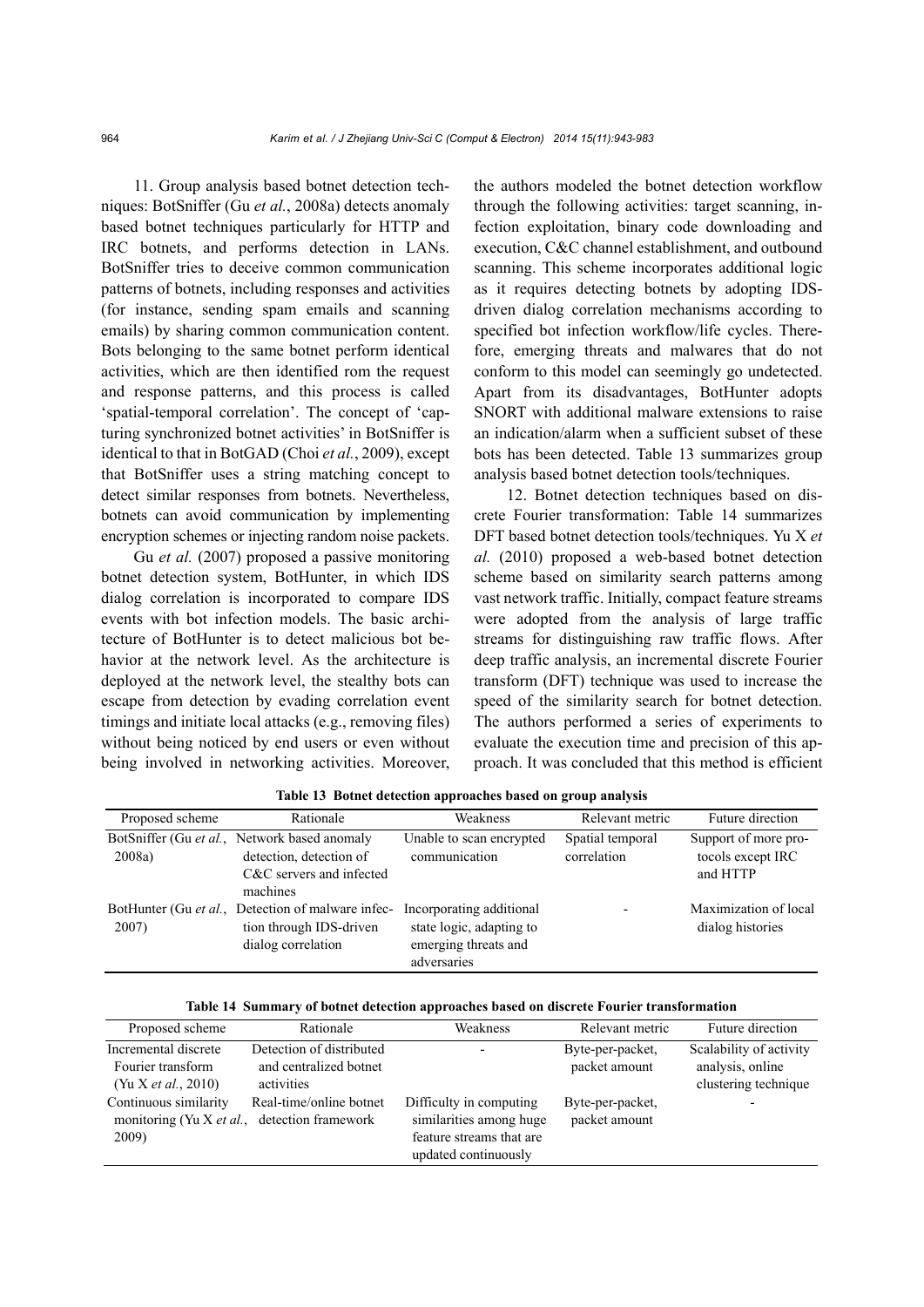with a very low false positive rate. Additionally, the approach can be used to efficiently detect distributed and centralized botnet activities. Yu X *et al.* (2009) proposed an online botnet detection framework based on similarity search among large network traffic flows. Feature stream was introduced to characterize raw network traffic. Feature steam is the set of rules to measure the similarity ratio between request/response behaviors of network traffic. For instance, if feature stream has high similarities, the respective hosts are considered malicious bots which are added to the list of suspicious bots for further investigation. Difficulty arises in computing similarities among the huge feature streams that are updated continuously.

#### 3.2.3 IRC based botnet detection techniques

IRC is a client/server architecture based on the application layer protocol. Within this architecture server is a chat room in which a number of clients establish connections between each other. The associated connections (channels) can be established between one-to-one or one-to-many user groups. A user can create, add, and select a channel, in order to connect to other user(s). IRC uses a default port of 194/TCP which is changeable. Moreover, password protected channels and hiding of channels are also possible for security reasons. Jing *et al.* (2009) presented the basic architecture of IRC based botnet attacks, wherein malicious activities were detected by directly monitoring IRC communication patterns. This scheme correlates common traffic patterns with additional features induced in it. Common traffic patterns that do not relate to the human standards are considered bots in the network. An anomaly-based approach (Binkley and Singh, 2006) was proposed to detect IRC specific botnets. This algorithm discovers botnet servers by combining TCP scanning with IRC detection components. This technique is not feasible for large-scale corporation networks, because a minor cipher attempt can easily defeat this approach. The correlation based algorithm (Strayer *et al.*, 2006) identifies botnet C&C servers using passive network flow analysis. It consists of three stages: filtering, classifying, and clustering. Filtering involves using filter network traffic to detect C&C. The parameters being focused on are packet size, duration, data rate, and the number of packets scanned. The classification strategy is employed to detect whether the traffic belongs to IRC or not. The parameters considered are duration, role, and the data transfer rate. The clustering strategy uses common characteristics to measure the infected IRC traffic. The variables being focused on are packet size and inter-interval time. Enormous flow induction can be used to collapse this approach by injecting massive packet- and flow-level noises into the network.

Karasaridis *et al.* (2007) proposed an anomalybased passive algorithm, which detects botnets at the ISP level while achieving minimum false positive rates less than 2%. The basic aim of this work is to detect IRC based botnet controllers which run on randomly generated ports without knowing the signatures or taken binaries. This approach remains invisible to operators as the scheme is entirely passive. It produces false positive rates less than 2% and is deployable in large network infrastructures. Similarly, it provides botnet detection for real-time users or customers and helps identify the intensity of the botnet, size of the botnets, and characteristics of botnet activities without establishing a botnet connection. However, the critical aspect of this approach is that flow perturbation can defeat this technique. The passive monitoring botnet detection system (Goebel and Holz, 2007) tracks IRC botnet attacks using IRC nicknames as signatures. RICHI is used to monitor passive network traffic to sense IRC servers, infrequent port numbers based on ordinary and suspicious IRC nicknames. The disadvantage of this system is that it cannot detect encrypted network communication or non-IRC traffic. Table 15 summarizes IRC based botnet detection methods.

The network based system provided by Strayer *et al.* (2008) evolved from that in Strayer *et al.* (2006), which used a machine learning technique to measure botnet traffic. This process separates botnet traffic from usual network traffic and detects botnet actions by analyzing the remaining traffic flows and correlating common communication patterns which lead to botnet activities. However, this approach has the same drawback as previous research; i.e., it cannot scan encrypted network traffic. The IRC botnet detection system (Lu and Ghorbani, 2008) is based on IRC traffic characterization. This approach characterizes different flow applications by applying clustering algorithms with payload signatures to detect specific IRC application communities based on flow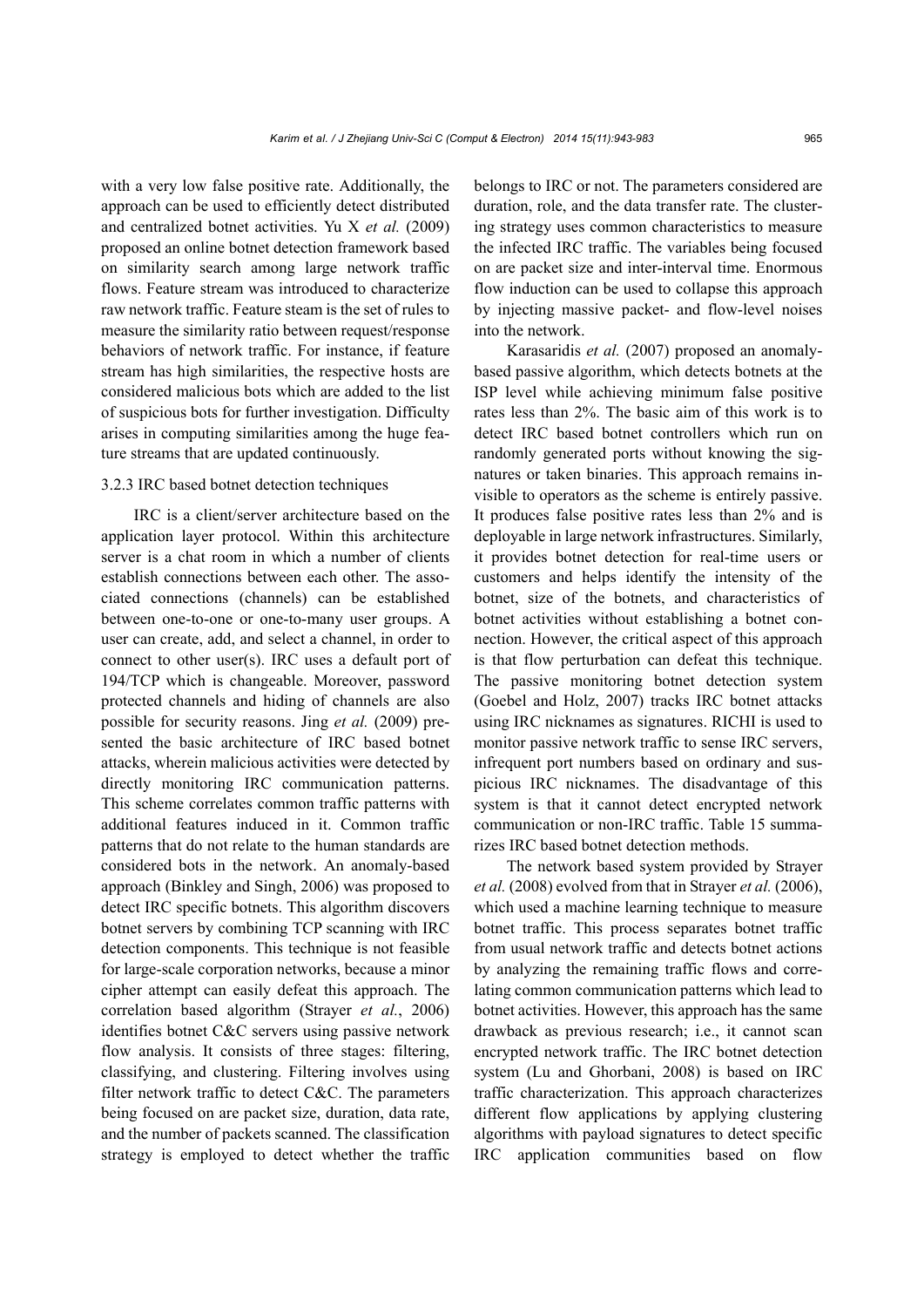| Proposed scheme                                                                 | Rationale                                                                                 | Weakness                                                                         | Relevant metric                                           | Future direction                                                                 |
|---------------------------------------------------------------------------------|-------------------------------------------------------------------------------------------|----------------------------------------------------------------------------------|-----------------------------------------------------------|----------------------------------------------------------------------------------|
| Rishi (Goebel and Holz,<br>2007)                                                | IRC bot detection based Limitation in monitor-<br>on characteristics of<br>the channel    | ing of protocol<br>commands                                                      | IRC nicknames                                             | Bots without expressions<br>should be detected                                   |
| Algorithm to detect IRC<br>bots (Binkley and Singh,<br>2006)                    | Combining TCP scan-<br>ning with an IRC de-<br>tection component                          | Can be defeated by<br>implementing trivial<br>cipher schemes                     | IRC mesh based on IP Implementation of a<br>channel names | mechanism to detect<br>encrypted IRC<br>communication                            |
| Detection based on tight<br>C&C (Strayer <i>et al.</i> ,<br>2006)               | detecting IRC botnets                                                                     | A proactive approach to Correlating the periodic Bandwidth, duration,<br>traffic | and packet timing                                         |                                                                                  |
| Wide scale botnet detec-<br>tion (Karasaridis et al.,<br>2007)                  | Detecting the botnet at Flow perturbation can<br>the ISP level                            | defeat this technique                                                            | Botnet controller                                         | Integration of other forms<br>of seed data, support for<br>HTTP and P2P networks |
| Botnets detection based<br>on IRC-community (Lu<br>and Ghorbani, 2008)          | Applying clustering<br>algorithm with pay-<br>load signatures                             |                                                                                  | Basic flow parameters                                     |                                                                                  |
| Detection based on ab-<br>normal behavior of traf-<br>fic (Wang Z et al., 2010) | Can detect encrypted<br>traffic, and does not<br>require application<br>layer information | Cannot detect IRC bots' NetFlow data<br>communication on<br>non-standard ports   |                                                           | Detection of real-time<br>flow                                                   |

**Table 15 Summary of botnet detection approaches based on the IRC protocol** 

parameters. The basic theme is to separate machineoriented IRC botnet channels from normal IRC traffic which is created by humans. An anomaly detection algorithm is applied to measure the response time of IRC communication. The basic assumption behind the response time calculation is that machines have quicker response as compared to ordinary users doing the same job. Consequently, it is possible to detect botnet communities by comparing the response time of individual communication.

One of the common difficulties that a botnet detection system faces is that the communications between C&C and its bots is quiet for certain times, as the botmaster is not always turned on to lead its bot army. If the interaction frequency between C&C and the botmaster is low enough, then it is difficult to evade botnet detection. It is a challenge for researchers to avoid this malware community even in case of small size botnets, complicated C&C architecture, and unusual interaction between the botmaster and its enemies. Wang Z *et al.* (2010) revealed that the detection of botnets was based on abnormal behavior. For this purpose, an automatic diagnostic system was designed to help analyze and dispose effectively IRC botnets. For analysis purpose, it uses NetFlow data as raw data. The basic advantage of this approach is that it does not need application layer information.

In addition to that, this approach can detect encrypted traffic and find control servers and zombie masters. This approach also has some disadvantages: (1) It cannot detect IRC botnet communications on nonstandard ports; (2) It cannot detect real-time flow.

#### 3.2.4 Botnet detection based on the DNS protocol

The DNS based detection techniques use DNS (Mockapetris, 1987) information that is shared by the botnet and C&C. It is necessary to locate the botnet server to communicate with their bots. For this purpose, bots issue DNS queries to locate the C&C server. During this stage, a detection mechanism is provided to analyze DNS traffic and detect possible communication instabilities and DNS anomalies (Choi *et al.*, 2007; Villamarín-Salomón and Brustoloni, 2008). It was shown in Cranor *et al.* (2001) and Wills *et al.* (2003) that DNS queries provide information regarding botnet existence and help find the location of the C&C server. Normally bots communicate within a single administrative domain and it is easy to measure the relationship between the bots and the C&C mechanism by analyzing different domain attributes such as the lifetime of the domain, time to live (TTL) of the query, page ranking of domains, and how frequently a query is applied.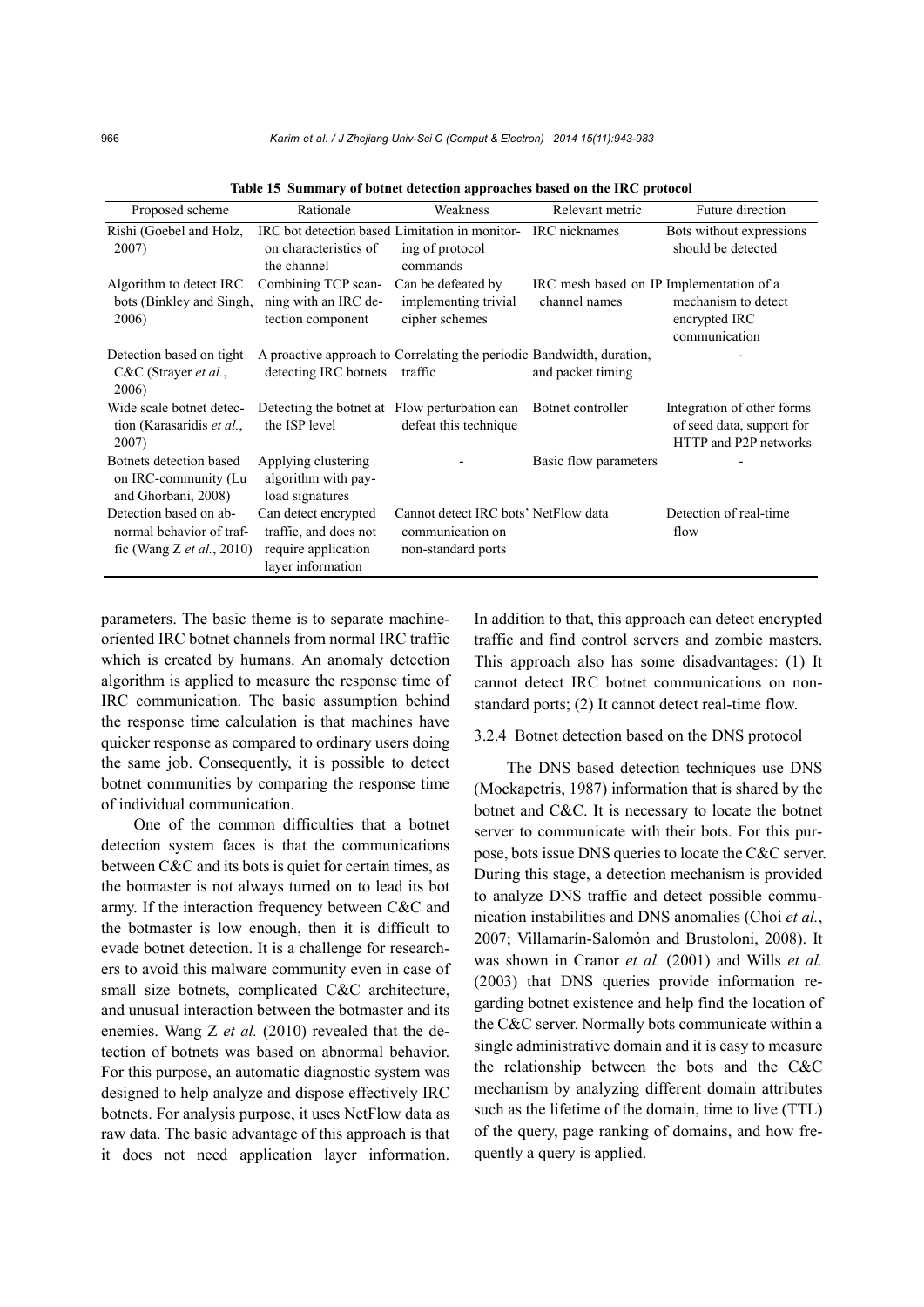In Cranor *et al.* (2001), DNS flows were traced to identify agents including clients, DNS servers, and authoritative roots involved in DNS service provisioning. A directed graph was used wherein nodes represent IP addresses of the DNS server machines and edges represent queries generally originated by clients. Based on large-scale trace analysis, this scheme correctly identifies those agents that are involved in the DNS based botnet communication. DNS-based black list (DNSBL) (Ramachandran *et al.*, 2006) is collected from published IP addresses of the server machines or networks, with the assumption that they are involved in malicious and spamming activities. It is an attempt to grasp the botmaster address and identify its location. However, the critical aspects of this approach are that it requires an up-to-date version of the DNS-based black list and that it is difficult to design evasion techniques. In Dagon *et al.* (2006), different topological structures, the key metrics, were stated to measure the botnet phenomenon, which can be used to manage network attacks. It is shown that such metrics can be used to degrade botnet action by measuring various response techniques. DNS request rates were evaluated and DNS density rates for botnets compared. A drawback of this approach is that, by knowing the mechanisms, the botmaster can easily avoid this scheme or even suspend it from working. The botmaster can disrupt this scheme by applying massive fake DNS queries, which leads to the creation of a number of false alarms.

The botnet group activity detector, or BotGAD (Choi *et al.*, 2009), is an anomaly detection scheme based on monitoring group behavior by using DNS traffic. BotGAD provides special features to differentiate valid DNS traffic from botnet DNS queries. It enables botnet detection mechanisms on large-scale networks as well as in real-time environments. In addition, a mechanism is employed for the migration of the botnet C&C server. Since an IP header is the source to obtain DNS information, botnets with encrypted communication channels are easily traced by collecting information from the IP header. The disadvantage of this technique is that it incurs a large processing time in monitoring the vast network traffic (Feily *et al.*, 2009). Villamarín-Salomón and Brustoloni (2008) compared two different techniques (based on high DDNS query rates and abnormally recurring DDNS replies) to identify the botnet C&C

server based on anomalous DDNS queries. The first technique is to look for extensive query requests for a particular domain name server. An extensive DDNS request rate is observed because botmasters apply frequent changes in their C&C servers. The second technique looks for abnormal replies from DDNS servers, to find a non-existent domain name (NXDOMAIN). Such queries result from bots that continuously locate unavailable C&C servers. A drawback of this approach is that several web servers use DNS queries with short time to live (TTL) (for example, Gmail, Yahoo, Mozilla), which can wrongly interpret those sites as botnet C&C servers. The measurement technique proposed by Abu Rajab *et al.* (2006) is used to study botnet activities by using honeypots. It measures several important behavioral and structural aspects of botnets in a very short time. A multifaceted infrastructure is employed to track multiple botnets concurrently in a given network infrastructure.

Table 16 summarizes DNS based botnet detection approaches.

#### 3.2.5 Botnet detection based on SMTP protocols

Husna *et al.* (2008) presented a study of spamming bots which have common properties. The principal component analysis (PCA) technique was used to reveal a feature set from correlated spamming patterns. Moreover, they classified spamming patterns into different groups based on their close proximities. Zhuang *et al.* (2008) used email spam traces to detect botnet membership. Hiring the bots that participate in the same botnet email spam movement leads one to a botnet. A Hotmail web server was used for the collection of email spam traces. Different behavioral characteristics of spamming bots were analyzed, including size, number of spams sent per bot, and geographical distribution of bots. It was shown that a spam crusade is captured for only one botnet. However, as discussed in John *et al.* (2009), some spam crusades employ multiple botnets. The limitations of this approach are as follows: (1) It is difficult to distinguish botnets that are not involved in email spamming. (2) The analysis of incoming spams offers valuable information on botnet behavior as a whole; however, it lacks the ability to distinguish individual botnets and provide information regarding the latest techniques employed by spammers.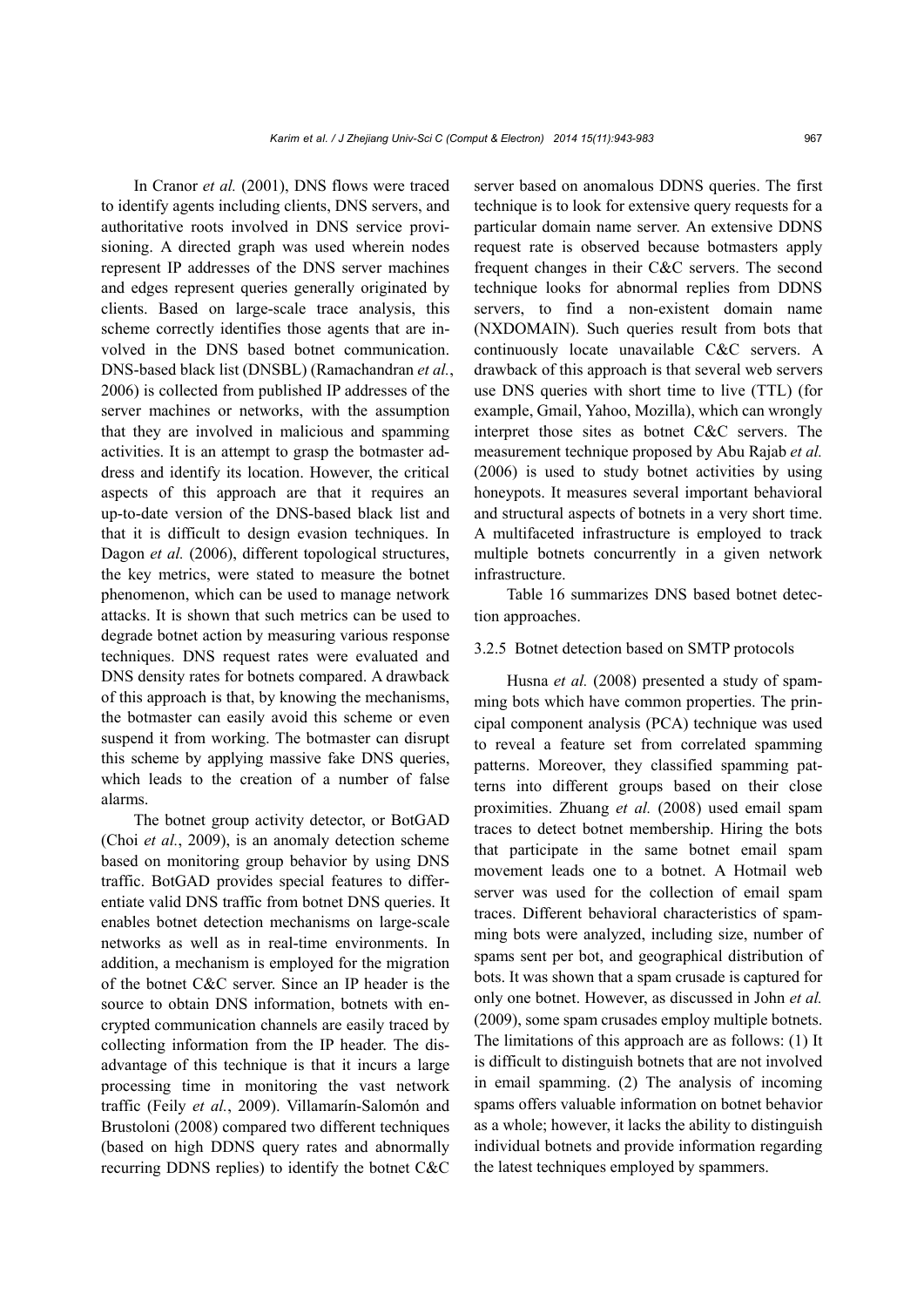| Proposed scheme                                                                                        | Rationale                                                             | Weakness                                                                             | Relevant metric                                                                                            | Future direction                                            |
|--------------------------------------------------------------------------------------------------------|-----------------------------------------------------------------------|--------------------------------------------------------------------------------------|------------------------------------------------------------------------------------------------------------|-------------------------------------------------------------|
| BotGAD (Choi et al.,<br>2009)                                                                          | Monitoring group be-<br>havior through DNS<br>traffic                 | Increased processing<br>time                                                         | TTL in DNS resource rec-<br>ord, DNS querying ratio,<br>botnet query delay, time<br>window, size threshold | Performing well<br>against botnet<br>subgroups              |
| Modeling botnet propa-<br>gation using time zones<br>(Dagon et al., 2006)                              | botnets                                                               | Ability to predict future Focusing on centralized Time-of-release and<br>C&C         | regional-focus                                                                                             | Working for HTTP<br>and P2P                                 |
| Detection through ana-<br>lyzing DNS traffic<br>(Villamarín-Salomón<br>and Brustoloni, 2008)           | Separating anomalous<br>DSN traffic from<br>normal DNS traffic        | - Botnet size increase<br>- The detection method<br>can hardly work                  | TTL, CS NS, DDNS NS,<br><b>CSAA</b>                                                                        |                                                             |
| Detection based on ob-<br>serving group activities<br>in DNS (Choi et al.,<br>2007)                    | Considering group<br>activates in DNS<br>traffic                      | Processing time is large DNS queries<br>for wide scale survey                        |                                                                                                            | Large-scale detection<br>should be feasible.                |
| Characterizing large DNS Passive, active meas-<br>traces using graphs<br>(Cranor <i>et al.</i> , 2001) | urement, graph based<br>analysis                                      | Unable to handle large<br>datasets                                                   | IP address extraction from<br>DNS queries, graphs                                                          | Locating invalid<br>delegates                               |
| Actively querying DNS<br>caches (Wills et al.,<br>2003)                                                | Botnet detection by<br>inferring the usage<br>pattern of applications | Does not provide per-<br>ceived usage infor-<br>mation from logs or<br>packet traces |                                                                                                            | Support for other<br>applications, log<br>record extraction |

**Table 16 Summary of botnet detection approaches based on the DNS protocol** 

BotGraph (Zhao *et al.*, 2009) is used to find attacks targeted at web accounts from major email service providers. This tool is used to disclose the relationship between botnet activities by building a large graph based on user-to-user relationship along with tightly coupled sub-graph components. This technique identifies stealthy isolated botnets, which are normally difficult to detect. BotGraph is considered a distributed application running on a cluster, and it is used to explore a number of techniques related to performance optimization. BotLab (John *et al.*, 2009) is used to simultaneously correlate spam emails for incoming and outgoing connections, which are collected from recognized bots in a controlled network environment. BotLab is employed to gather multiple real-time information streams which are related to a specific botnet taken from different perspectives.

The aim is to combine and analyze these various streams to produce timely, accurate, and comprehensive data about the behavior of spam botnets. As a result, this multi-perspective analysis yielded some interesting facts about spam botnet behavior. Multiple botnets participate simultaneously in a single campaign, contrary to the assumption made by prior research (Zhuang *et al.*, 2008). Similarly, 'Canadian

pharmacy' is disseminated by Pushdo (Stewart, 2007), MegaD (Wikipedia, 2013b), Storm (Holz *et al.*, 2008), Kraken (Moscaritolo, 2010), and Srizbi (Keizer, 2008). This argues that the most projecting spammers' activities are performed by multiple botnets. BotLab provides a real-time platform for monitoring botnet activities and designing a network sandboxing structure, which avoids confining bots that can cause harm and disclosing new botnet variants. BotMagnifier (Stringhini *et al.*, 2011) is designed to support identifying and tracking bots that send spam. It takes an initial set of IP addresses as an input, known to be associated with spam bots, and learns their spamming behavior. This approach can effectively model spam behavior; however, the need to provide an initial IP address list is a severe shortcoming.

Table 17 shows the summary of SMTP based botnet detection techniques/tools.

#### 3.2.6 Botnet detection based on P2P protocols

P2P traffic constitutes over 70% of the overall network traffic (Madhukar and Williamson 2006; Erman *et al.*, 2007). P2P has become a major source of illegal activities of content sharing, due to a lack of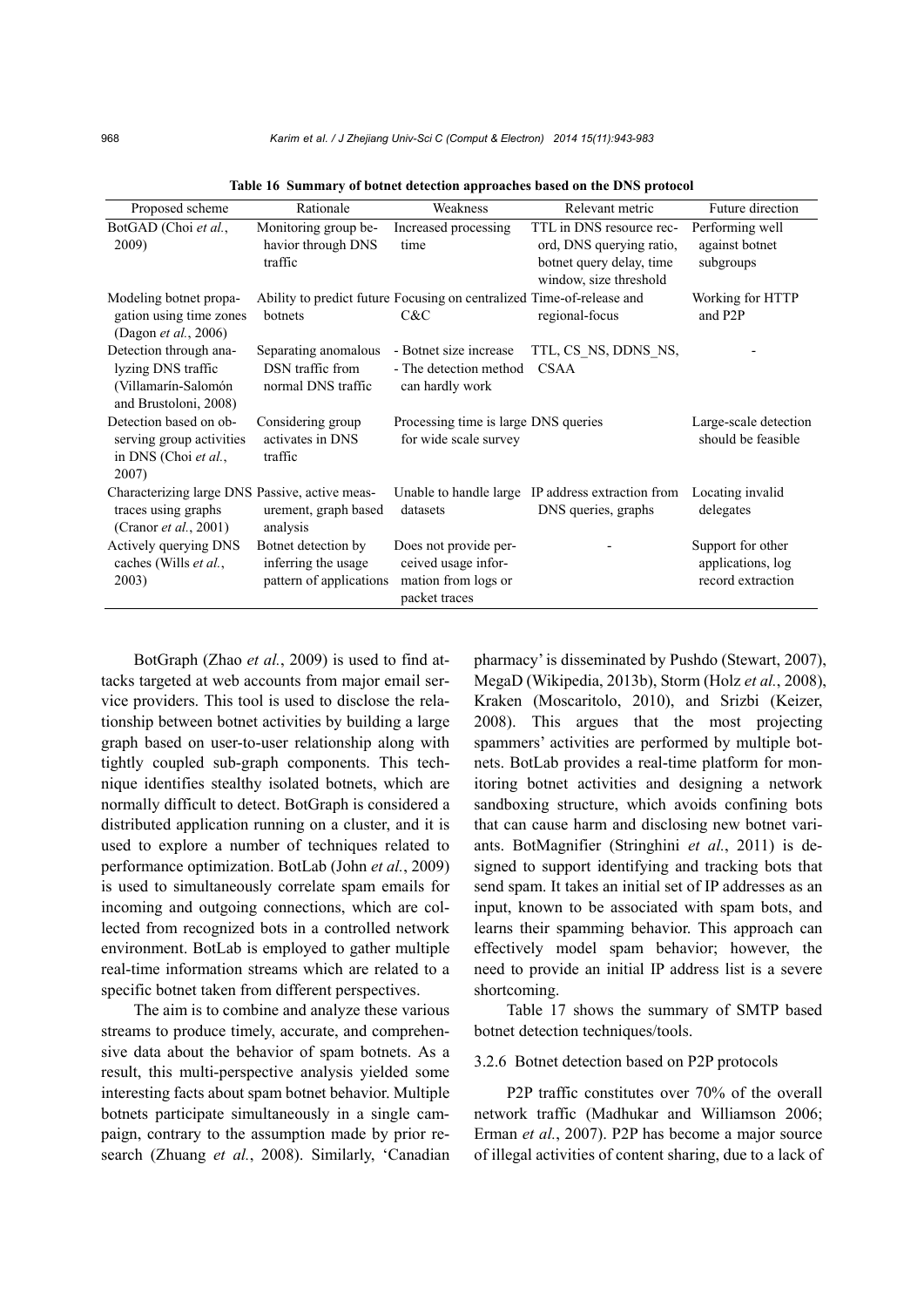| Proposed scheme                                                                    | Rationale                                          | Weakness                                                       | Relevant metric                                                                | Future direction                                                    |
|------------------------------------------------------------------------------------|----------------------------------------------------|----------------------------------------------------------------|--------------------------------------------------------------------------------|---------------------------------------------------------------------|
| <b>BOTMAGNIFIER</b>                                                                | Detecting spamming                                 | Small dataset                                                  | Seed pools, transaction log New data input, more                               |                                                                     |
| (Stringhini et al., 2011)                                                          | <b>bots</b>                                        | deployed                                                       |                                                                                | comprehensive trans-                                                |
|                                                                                    |                                                    |                                                                |                                                                                | action log                                                          |
| Behavior analysis of spam Spam detection based<br>botnets (Husna et al.,<br>2008)  | on spammers temporal<br>characteristics            | Content type, storage<br>time not used                         | Content length, time of<br>interval, frequency of<br>email                     | Considering clustering<br>structures of telemar-<br>keting spammers |
| Characterizing botnets<br>from email spam records<br>(Zhuang <i>et al.</i> , 2008) | Botnet membership<br>using traces of<br>spam email | Unable to uncover<br>botnets not involved<br>in email spamming | Complain duration, botnet Checking the existence<br>size, life span of botnets | of botnet in query log<br>or ad-click log                           |
| BotLAB (John et al.,<br>2009)                                                      | A real-time botnet<br>monitoring platform          | Encrypted traffic may<br>be overlooked                         | Total spam message, spam<br>send rate, C&C protocol,<br>C&C discovery          | Detecting encrypted<br>network traffic                              |
| BotGraph (Zhao <i>et al.</i> ,<br>2009)                                            | Finding attacks targeted<br>to web accounts        |                                                                | Bot use-group size                                                             |                                                                     |

**Table 17 Summary of botnet detection approaches based on SMTP protocols** 

control in sharing content, exchanging information, and increasing bandwidth availability to users. Many techniques have been proposed to identify and discourage this type of traffic within controlled environments (Douceur, 2002; Karagiannis *et al.*, 2004; Constantinou and Mavrommatis, 2006; Davis *et al.*, 2008; Gu *et al.*, 2008a; 2008b; Liu *et al.*, 2009; Nagaraja *et al.*, 2010; Yen and Reiter, 2010; Aviv and Haeberlen, 2011; Jian *et al.*, 2012). Table 18 summarizes the P2P based botnet detection approaches.

Common P2P applications and protocols are similar to P2P botnets; therefore, techniques employed for detecting P2P botnets are somewhat similar. Payload analysis is considered a prominent source of information for P2P applications. The parameters considered for these techniques are protocol type, port number, and the number of strings included in the packets. In Constantinou and Mavrommatis (2006), such approaches were discouraged as they are useless until enough payload information is available, and thus it is difficult to recognize unknown traffic classes.

The idea behind unavailability of payload information is that, privacy issues and legal obligations prevent network administrators from tracking and reading the actual contents of the packets (Aviv and Haeberlen, 2011). Similarly, some applications encrypt the payload information for security reasons and thus the payload information is difficult to read. Most importantly, it is unfeasible and resource intensive to classify payload information during the period of high network utilization. Moreover, unknown traffic

classes such as modified or new P2P applications cannot be identified by just reading the payload information. Therefore, the above mentioned applications (modified or new P2P) use larger rather than standard port numbers to evade botnet detection mechanisms. Karagiannis *et al.* (2004) evaluated signature-based searching, which is considered the first approach to measuring the efficiencies of different signature-based techniques in dealing with packet payload.

Liu *et al*. (2009) compared the P2P networks with traditional client/server architecture through application traffic. In their findings, every node acts as a server and a client simultaneously in a P2P network environment. Therefore, P2P hosts may differ in terms of connection speed, operating system, processing capability, or network configuration. Keeping the download speed stable, a P2P host should continually initiate connections with other hosts, but because of dynamic forces involved in this system, hosts may be offline. In contrast, the connection between client/server applications has a higher success rate. BotGrep (Nagaraja *et al.*, 2010) is used to detect P2P botnets through network graph analysis. This approach focuses on the fast mixing context of the structured P2P botnet C&C graph. This approach gradually partitions the graph into slower and faster mixing pieces, ultimately narrowing it into a fast mixing component. The assumption behind this approach is that the hosts belonging to the same P2P botnet are more tightly coupled.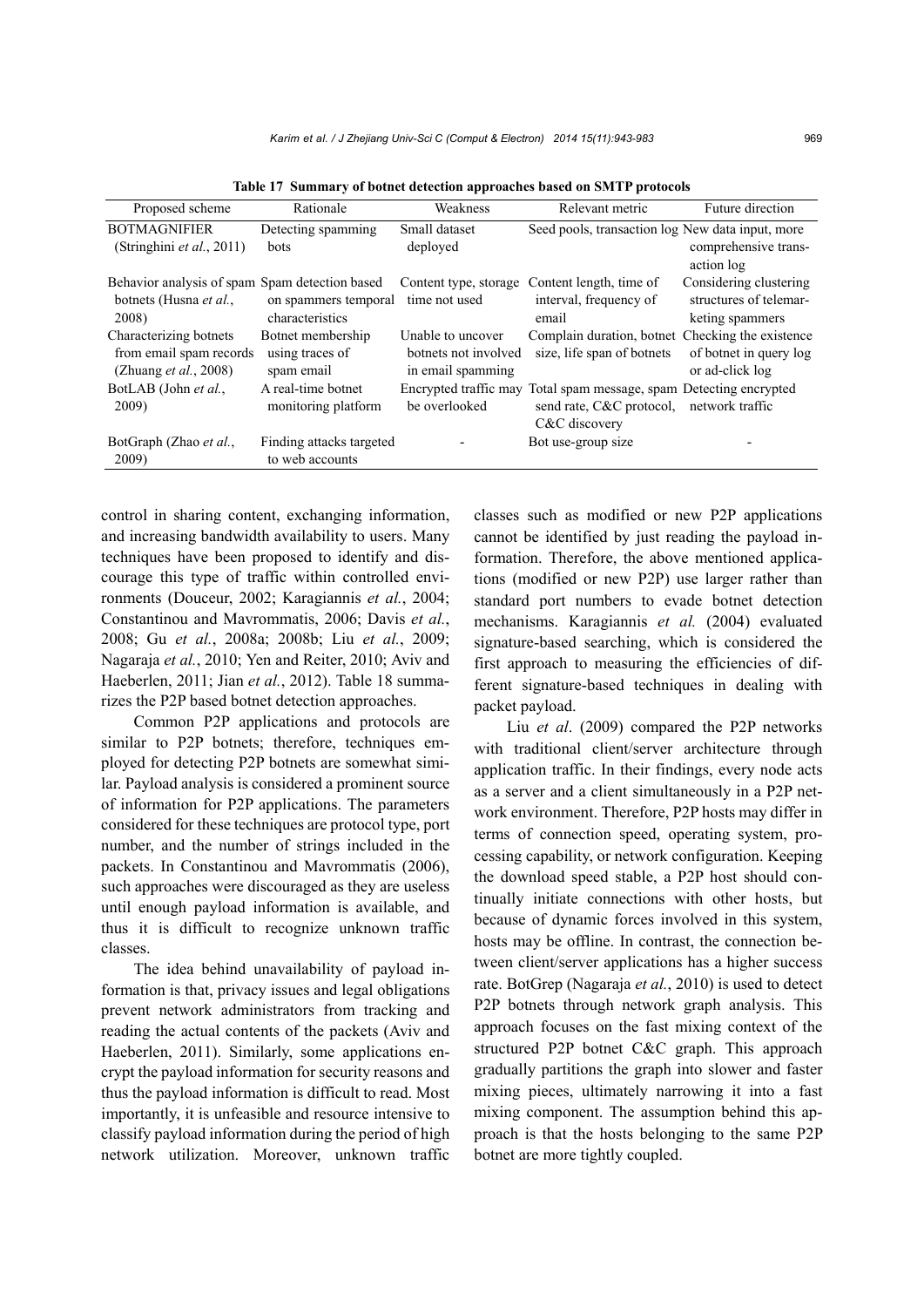| Proposed scheme                                                                                | Rationale                                                                          | Weakness                                                                  | Relevant metric                                                                                    | Future direction                                                                   |
|------------------------------------------------------------------------------------------------|------------------------------------------------------------------------------------|---------------------------------------------------------------------------|----------------------------------------------------------------------------------------------------|------------------------------------------------------------------------------------|
| P2P network traffic classi-<br>fication (Constantinou<br>and Mavrommatis, 2006)                | An approach for P2P<br>network identification                                      | Does not consider<br>application level<br>details                         | Port number, packet<br>length, packet timing                                                       | Evaluation of appli-<br>cation specific<br>information                             |
| Transport layer identifica-<br>tion of P2P traffic<br>(Karagiannis et al., 2004)               | A systematic methodol-<br>ogy to identify P2P<br>flows at the transport<br>layer   | HTTP request, en-<br>cryption, unidirec-<br>tional traces                 | Captured payload size, Identifying specific bit<br>strings in the applica-<br>tion-level user data | Support for flow<br>analysis for all P2P<br>protocols                              |
| P2P traffic identification<br>based on support vector<br>machine (Liu et al., 2009)            | Comparison of P2P<br>systems with traditional<br>client/server systems             | Client/Server systems<br>have higher success<br>rates than P2P<br>systems | Packet length, remote<br>hosts' discreteness,<br>connection response rate                          | Implementation at<br>the server level                                              |
| BotGrep (Nagaraja et al.,<br>2010)                                                             | Finding P2P bots with<br>structured graph<br>analysis                              | Content evaluation                                                        | Processing costs, band-<br>width overhead                                                          | Observation of more<br>fine-grained prop-<br>erties of communi-<br>cation patterns |
| Sybil attacks to mitigation<br>the Storm botnet<br>(Davis et al., 2008)                        | Effects of Sybil attacks<br>on botnet C&C                                          | Requirement of QoS<br>services be explored                                | Sybil population size, size Provision of robust-<br>of bots' peer-list                             | ness and resilience<br>measures                                                    |
| Detection based on P2P file Separation of P2P bots<br>sharing (Yen and Reiter,<br>2010)        | from P2P file-sharing<br>hosts                                                     |                                                                           | Volume, peer churn, and<br>human-driven versus<br>machine-driven                                   |                                                                                    |
| P <sub>2</sub> P botnet detection based<br>on network streams anal-<br>ysis (Liu et al., 2010) | Detection algorithm,<br>clustering algorithm,<br>similarity detection<br>algorithm | LAN simulation en-<br>vironment, lengthy<br>process                       | Results taken from the Polymorphic, undiscov-<br>ered, cryptographic<br>channel                    | Testing for Sinit,<br>Phatbot P2P botnets                                          |
| An evaluation model of<br>botnet based on P2P<br>(Jian et al., 2012)                           | Evaluation model based<br>on some botnets' con-<br>crete parameters                | Simulation study                                                          | Stealthiness, effective-<br>ness, efficiency, and<br>robustness                                    | Application on real-<br>world botnets                                              |
| PeerPress: using enemies'<br>P2P strength against them<br>(Xu et al., 2012)                    | P2P botnet detection by<br>exploiting the enemies'<br>strength against them        | Difficulty in detecting<br>advanced encrypted<br>communication            | Portprint extraction                                                                               |                                                                                    |

**Table 18 Summary of botnet detection approaches based on P2P protocols** 

Sybil attack (Douceur, 2002) targets the systems with the assumption of multiple identities due to the lack of any certification authority in P2P networks. In a Sybil attack, the attacker disrupts the known system in the P2P network by creating several fake entities with similar identifications to cause a large influence on the network. A target's system vulnerability in a Sybil attack totally depends on how inexpensive the generation of identities can be and how well the target system treats those entities. This technique can access Storm botnets (Moscaritolo, 2010) which measure a series of features. Davis *et al.* (2008) developed a technique based on previous findings, which generates a false positive rate during Storm botnets and is able to send unrelated commands to subvert the C&C channel. Constantinou and Mavrommatis (2006) proposed a novel technique for detection of P2P botnets, based on the primary characteristics of P2P protocols rather than application-specific details. The characteristics include a vast network diameter and various entities working as both client and server. Yen and Reiter (2010) differentiated hosts performing legal P2P activities from P2P bots. They analyzed the network flows generated by Argus and found characteristics related to the connection time between P2P networks, flow volume, and behavior of hosts (machine- or human-oriented). The Storm botnet and Nugache botnet can be identified in 87.5% and 34% of their occurrences, respectively.

BotMiner (Gu *et al.*, 2008b) employs data mining concept to detect botnet C&C. BotMiner is the improved version of BotSniffer (Gu *et al.*, 2008a). BotMiner collects similar communication patterns for malicious traffic and performs cross cluster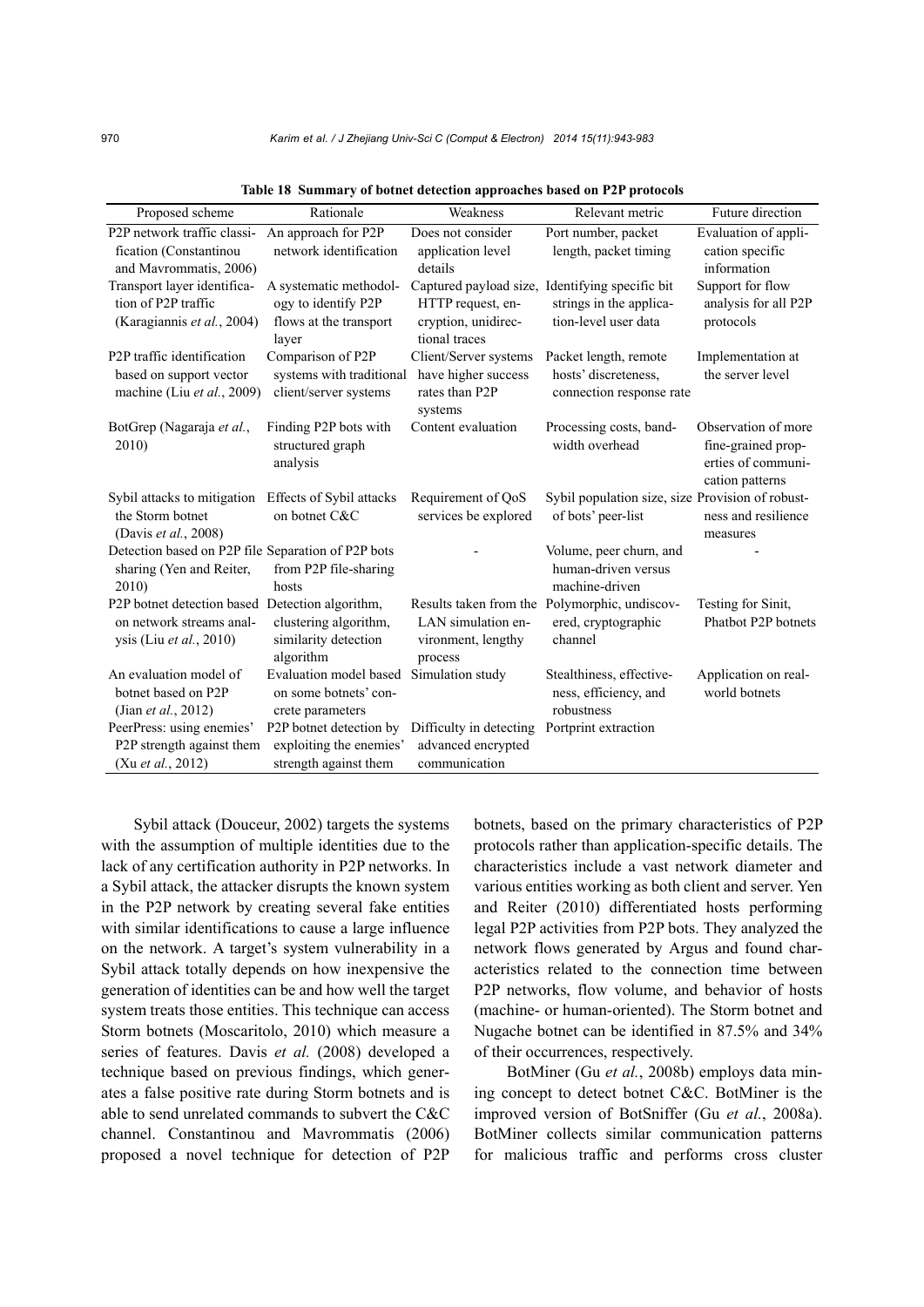correlation to detect the hosts that belong to the same communication patterns and malicious activities. BotMiner is independent of the botnet structure and protocol. Furthermore, it can detect real-world botnets, including HTTP-, IRC-, and P2P-based botnets, with low false-positive rates. According to Liu *et al.* (2010), P2P botnet detection methods can be classified as Detection based on the Protocol Feature codes (DoPF) and Detection based on the Network Streams (DoNS). DoPF seems to have less efficiency than DoNS. Various DoNS algorithms have been published. Karagiannis *et al.* (2003) suggested one that distinguishes P2P streams from the size of the datagram. Furthermore, Karagiannis *et al*. (2004) and Zeidanloo *et al*. (2010) suggested a combined P2P application detection method using the features of the network streams. Zhou *et al.* (2006) introduced a detection method based on the rate of the successful connections between network flows. After performing extensive analysis on the actions of nodes in functions, networks, and applications, Karagiannis *et al.* (2005) proposed an algorithm to identify the P2P nodes.

Jian *et al.* (2012) constructed a comprehensive evaluation model which can evaluate the performance of P2P botnets in different perspectives: (1) effectiveness, (2) stealthiness, (3) efficiency, and (4) robustness. By analyzing these four important simulation indexes, the authors provided a detailed calculation formula to evaluate the relationship between botnets and the intensity of their attack. The basic problem with this approach is the lack of this implementation model in real-world scenarios.

Xu *et al.* (2012) presented a P2P passive botnet detection technique which can effectively identify P2P malware codes by exploiting the botmaster strength against them. The two-phase detection framework is robust in host-level dynamic binary code analysis with network-level probing, based on the assumption that usually a P2P mechanism has a remotely controllable built-in architecture (through opening some ports for binary code access), which can be exploited to observe the malicious behavior of the nodes. Besides the effectiveness of this approach, advanced encryption and certificate based authentication may also evade detection. Moreover, variations in the port binding delay may make detection difficult for this scheme.

#### 3.2.7 Web based botnet detection techniques

Users rely on web surfing and Internet services which result in a new type of botnet attack called the HTTP (or web) based botnet. It is hard to identify and locate such a type of botnet attack because the communication traffic or attack emerges into the normal Internet traffic. Web bots require regular connection with the server and specifically invariant page size, whereas a casual user's web traffic requires randomness on web page size and visit time. Therefore, HTTP botnet attacks are serious because the hacker takes advantage of the HTTP connections to make the malicious traffic be encapsulated within the huge amount of standard traffic and thus difficult to detect. Wang B *et al.* (2010) proposed an architecture for detection of web-based botnets in a supervised network through modeling behavioral characteristics of bots. After investigation of a large number of webbased bots, it is concluded that for the connections made with C&C communications and various other activities, the bot behaves in a similar fashion in terms of statistical meaning. Similar connections appear periodically despite the fact that the parameters are different. However, this technique depends on neither bot group activities nor traffic payload information. Moreover, this approach detects bots with encrypted web-based communication and also as a single infected bot in a managed network. It works best in detecting web-based botnet attacks, showing a low false-positive rate.

Wang B *et al.* (2010) compared two types of botnets, including the web-based botnets using pullbased infection and the traditional botnets. Moreover, the IRC and HTTP protocols can control botnets created by web malware (Stringhini *et al.*, 2011). A more recent HTTP based botnet detection technique (Chen *et al.*, 2013) is devised, based on the concept of 'fast-flux domains'. The proposed web-based botnet detection technique analyzes traffic flow to determine botnets that use HTTP as the C&C channel or employ fast-flux network domains for concealing. The authors examined the proposed model on both a real network environment and a virtual testbed and verified that the proposed scheme can effectively diagnose HTTP or web based botnets.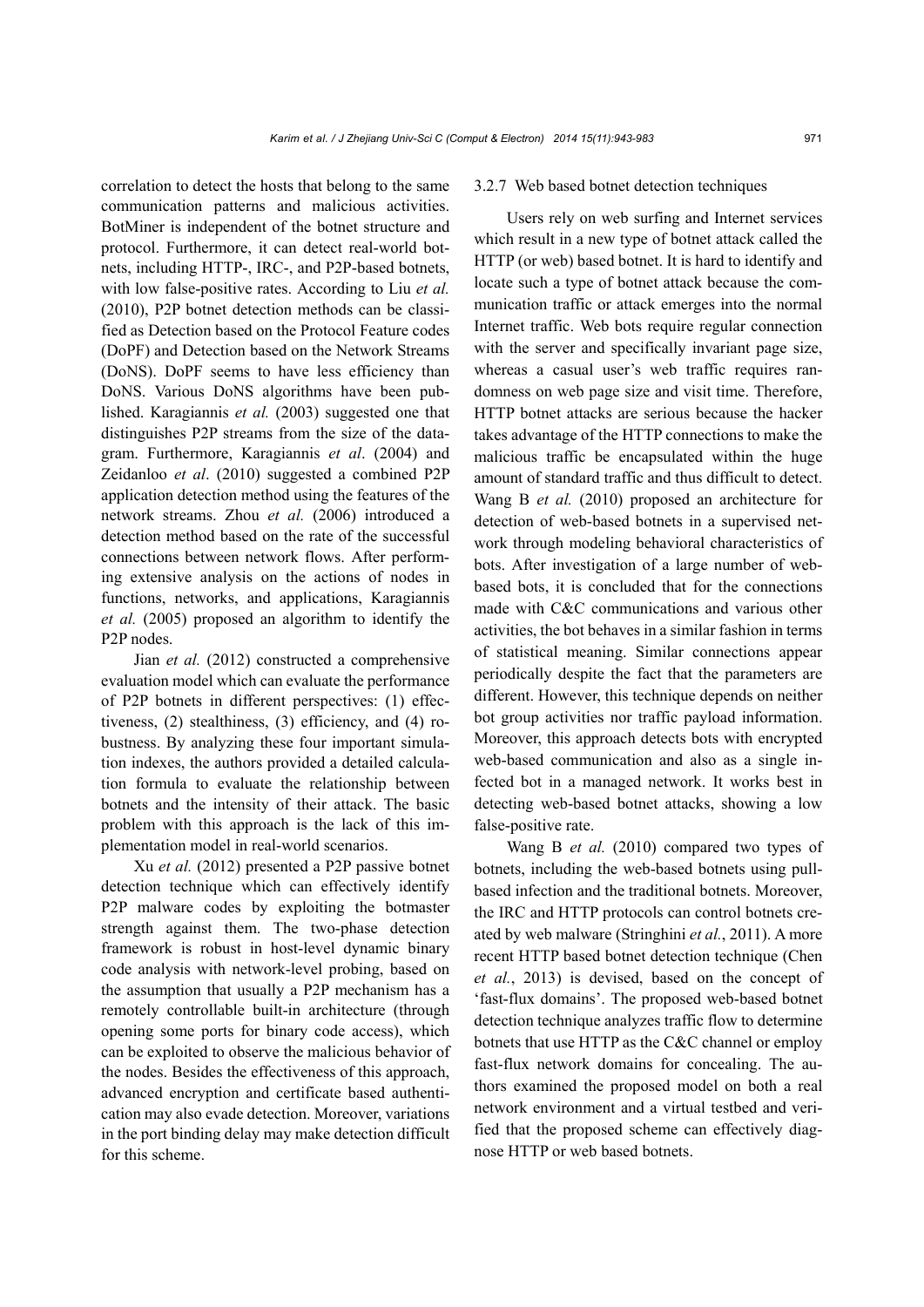#### **4 Future trends of the botnet phenomenon**

Security concerns are steadily growing as a result of the integration of different computing and communication technologies, globalization, and the mass market economy of the world. Security is extremely important in information technology which needs to adapt to the rapid changes in the industry and cope with the lessons learned through several high profile exploits of the server and data vulnerabilities. Botnets operate like a distributed network and are one of the most dangerous threats on the web for the modern distributed computing models. In this section we discuss the future trends of the botnet phenomenon.

#### **4.1 Social botnets**

The primary concern for the botmaster and cybercriminal is to capture a huge audience while remaining hidden from them; therefore, they try to exploit social media sites such as Facebook and Twitter. Message propagation is quick in social networks and people trust the links they receive. Social media networks provide a number of services such as banking transactions, wall management, event logs, Q&A, online forums, news feeds, messages and inboxes, IPv6 support, friend lists, and gaming. Eventually, exploiting loopholes within these applications can lead to the advent of highly sophisticated fraud schemes. Social networks are becoming the great challenge for evasion of botnets owing to the tight relationships between social networks and botnets. Bot recruitment can be considered an active portion for social networks; for instance, malicious code can be shared to contaminate the victim's machine, which can then treat them as a zombie and also host C&C architecture. From all these aspects, one of the most important issues lies in the difficulty in detecting social networks as a botnet. For example, it is common for the botnet author to infect machines by creating fake credentials to start encrypted communications to target machines through various social media networks. Svelta malware (Emre, 2011) is considered the major source of malware distribution in social media networks.

Botnet Butterfly (Wikipedia, 2013c) or Mariposa is considered one of the profitable botnets in modern history. In 2008, a Butterfly botnet infected and damaged 12 million PCs worldwide. It was originally designed to perform illegal activities including phishing and spamming services, DDoS attacks, and stealing of important and sensitive information. A number of organizations such as the FBI are trying to develop new tools to inspect fraudulent activities which abuse social media networks to throttle a large number of victims (FBI, 2012). Recently, Facebook assisted the FBI in busting such cybercriminals. As a result, the US Department of Justice notified and arrested 10 individuals which were involved in spreading Yahoo's botnet attack. Such attacks infected nearly 11 million computers all over the world and resulted in a financial loss of over 850 million USD. This report also states that the botnet affected Facebook users from October 2010 to December 2012. Similarly, in 2012 a virus named 'Rammit' targeted Facebook subscribers and stole the passwords and usernames of over 45000 subscribers around the world—most of them were from UK (69%) and France (27%) (Raff, 2012). To prevent the propagation of malicious agents, it is fundamental that users should adopt proper behavior and use updated security defense systems.

#### **4.2 Mobile botnets**

In the rapidly growing mobile computing world, mobile botnets are a serious threat to mobile phone devices such as smartphones. The aim of this attack is to gain access to the resources and contents of the mobile user's device and send control instructions to the botnet initiator. The hackers take advantage of the open exploited area of mobile devices to gain unauthorized access over the compromised mobile devices. Eventually, the hacker's goal is to perform malicious and unauthorized activities including illegal phone calls, accessing a control panel, sending emails, initialization of worm code, and unauthorized file or photo access (Cui *et al.*, 2011). Table 19 shows some of the mobile botnet attacks.

Recently, a number of botnets have been evolved that can disrupt the performance of the mobile device. For instance, ZeuS (Schwartz, 2012) is a botnet that focuses on Blackberry, Symbian, and Windows platform users, and the DreamDroid botnet (Tung, 2011) affects Android based devices. Similarly, IKee.B (The H Security, 2007) is a botnet that is used to scan IP addresses of iPhones, whereas Android BMaster and TigerBot specifically target Android application frameworks.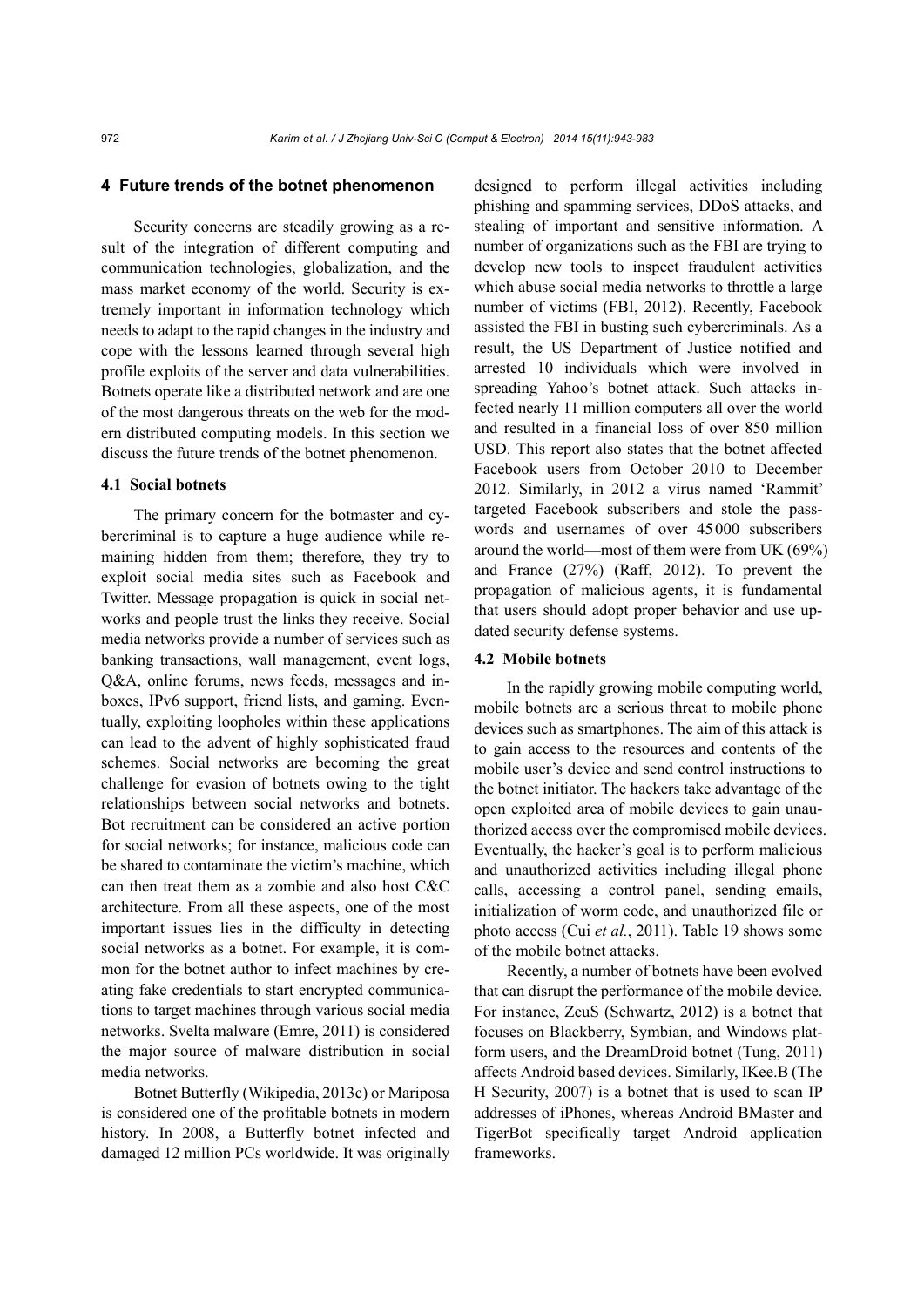| Attack type          | Description                                                                                                                                                                                                                               |
|----------------------|-------------------------------------------------------------------------------------------------------------------------------------------------------------------------------------------------------------------------------------------|
| Sending email        | A mobile bot Weldac was designed to send emails without being noticed by the mobile user                                                                                                                                                  |
| Sending MMS/SMS      | An infected mobile may send MMS/SMS to service providers or to a wide range of subscribers. An<br>SMS based heterogeneous mobile botnet (Ahmed <i>et al.</i> , 2013) was created to perform a similar task                                |
| Victim selection     | Victims/bot enemies can be selected by the botmaster from the contact list or address book of infected<br>mobile devices                                                                                                                  |
| Mobile voting system | A botmaster can dismiss recently evolved mobile voting services                                                                                                                                                                           |
| Charity service      | Giving money to charity organizations using mobile services may be exploited by the mobile botnet                                                                                                                                         |
| Spyware              | Infected mobiles can be treated as a spyware to collect personal information of subscribers                                                                                                                                               |
| Privacy issue        | Privacy issues may arise in mobile networks when personal information (for instance, credit card<br>number or financial information) is stolen while the mobile user is interacting with response servers<br>(Ahmed <i>et al.</i> , 2013) |

**Table 19 Possible mobile botnet attacks** 

Andbot (Cui *et al.*, 2011) is a mobile bot which employs URL (uniform resource locator) flux. It is considered a stealthy, low-cost, and resilient bot, which attracts botmasters to use illegal activities in the mobile environment. This botnet uses microblogs to send malicious commands. Andbot can be easily implemented on smartphones and could be sustained for a long time without being noticed or detected. Andbot integrates several other schemes to be efficient and stealthy. The cloud based push-styled mobile botnet (Zhao *et al.*, 2012) is a new type of botnet in the mobile environment; it uses push-based notification services to disseminate the commands. A novel C&C channel is presented using a cloud-todevice-messaging (C2DM) service which is provided by Google for Android platforms. C2DM is shown to be stealthy in terms of command traffic, requires less power consumption, has optimized bandwidth utilization, and is controllable in the efficient transformation of commands to all bots. Similarly, epidemic mobile malware is a new terrifying threat for mobile users (Szongott *et al.*, 2012), which disseminates rapidly in smartphones. The malware affected older versions of iOS; however, epidemic mobile malware is still a predominant threat for mobile users. Mobile botnets are a relatively new research domain, in which there are a number of problems that need to be addressed. The detection, analysis, and mitigation of mobile botnets have become hot research topics.

#### **4.3 Botnets to botclouds**

Botnet rival is the power of cloud computing platforms. These 'dark' clouds, controlled by cybercriminals, are designed to silently infect networks.

Left undetected, botnets borrow the network to serve malicious business interests. Therefore, botnets are not restricted to harming traditional network machines; the sophistication of the botnet enables the control of cloud services as well. Similarly, the botmaster's responsibility is changing with the growing need for technology. As a result, a large number of machines are arranged from a cloud service provider (CSP) and the bot is configured on each machine which works to ensure future malicious activities on the cloud. The advantages of cloud based botnets or BotClouds (Proffitt, 2012) over traditional botnets (Jing *et al.*, 2009) are as follows: (1) They require less time to converge; (2) A BotCloud is always accessible; (3) They maximize the utilization of the cloud resources. As previously mentioned, there are two methods for botnet detection, honeypots and IDS. Deployment of these techniques on clouds is complicated. For instance, porting honeypots on a cloud requires service-level agreements (SLAs) with CSPs to monitor the activity logs of machines used by customers.

Questions could arise from the security perspective of hardware resources, as this intensive hardware is the sole property of organizations (Ruiter and Warnier, 2011). Similarly, a number of log monitoring systems are lacking in providing guarantees to differentiate legitimate and illegitimate activities. Similarly, implementing IDS on individual cloud machines is not a straightforward task. IDS algorithms are suitable for a safe baseline, which is considered a 'normal' network activity. When a new activity arises, it is compared with the baseline activity and declared as a malicious activity if found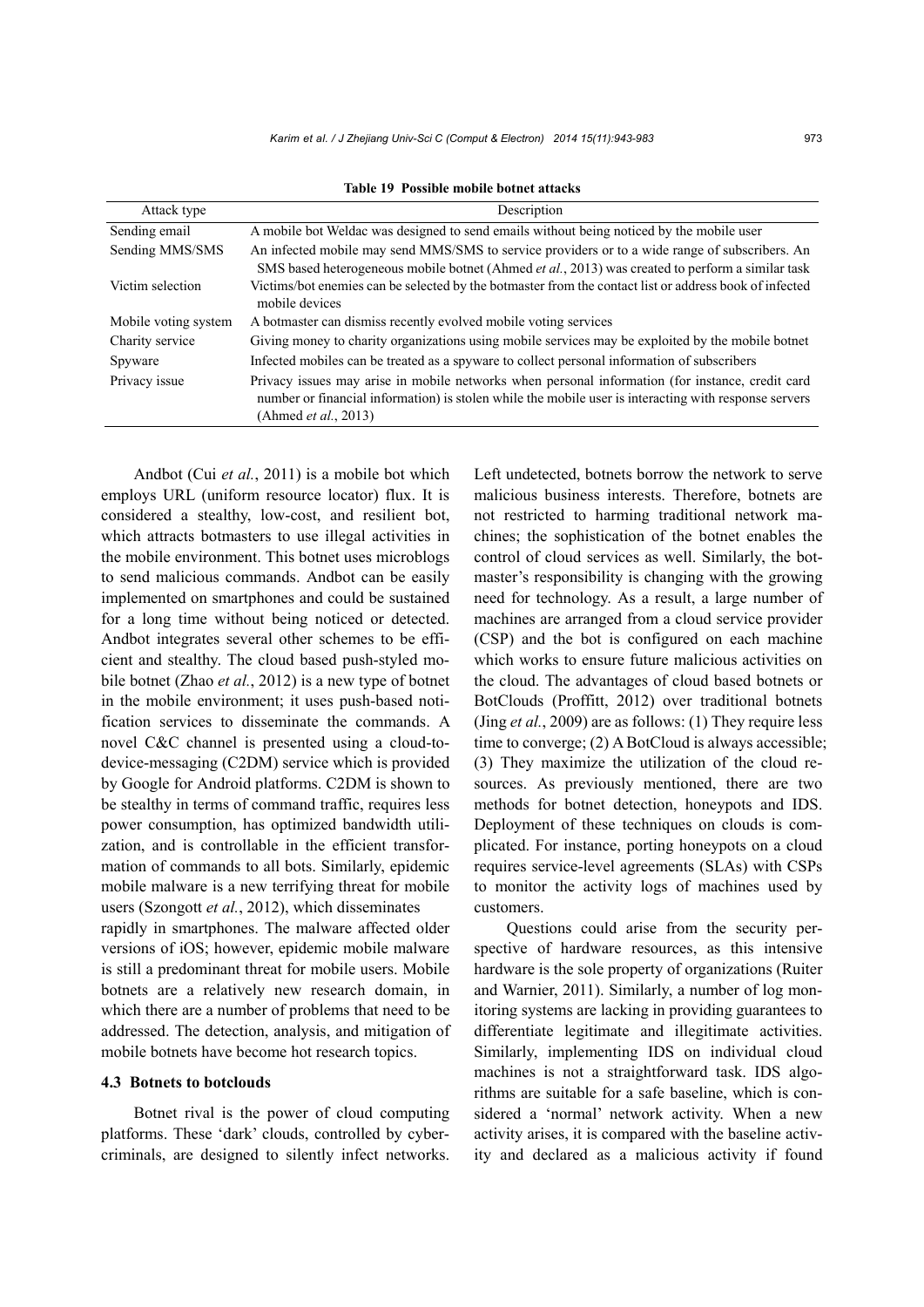suspicious. So, it is an impractical task to develop this safe baseline for individual cloud users, as implementing a comparison for each transaction is time consuming and resource intensive. Comazzetto (2011) proposed security gateways that offer comprehensive unified threat management systems against threats of the botnet. Botnet activities on clouds are controlled by the following three simple rules: (1) The OS and application programs should be patched and updated; (2) The deployment of an effective gateway defense solution on the access layer is necessary to prevent bots from entering personal computers; (3) Gradually testing the organization's workstations and servers helps reduce botnet activities on the cloud.

#### **4.4 Latest botnet attacks**

1. StealRat botnet: Recently, hackers have designed a sophisticated botnet called 'StealRat' (Torre, 2013), which is capable of evading organization's advanced anti-spam defenses. StealRat uses specialized techniques to hide the malware used in the scam. The botnet can bypass most organization's cyber defense systems by minimizing interaction between the campaign's server and spam messages. The tactic behind the StealRat botnet is to hide its operations in three layers, an infected machine and two compromised websites. Recently, Trend Micro (Torre, 2013) estimated that the attackers were using approximately 85000 different domains or IP addresses to disseminate spam to seven million selected email addresses. The discovery of the StealRat botnet comes from a large-scale evaluation of cybercriminals' attack techniques.

2. Citadel botnet: Another recently evolved malware called the 'Citadel botnet' uses malicious codes to not only harm personal computers but also evade from the malware recognition process of various anti-virus/anti-malware software. During the preliminary investigation (Constantin, 2013), the researchers found that the Citadel botnet restricts access to many legitimate anti-malware sites, so that people cannot access these anti-malware sites to scan their machines for possible attacks. According to Schwartz (2013), a gang is behind the Citadel botnets trying to spread malware by distributing pirated Windows XP in which the malware is pre-configured. A joint effort has been made to defeat the Citadel botnet (Schwartz, 2013) involving not only Microsoft and the FBI but also the US Marshals Service.

3. Andromeda botnet: The Andromeda botnet (Trend Micro, 2013), first marketed in late 2011, has recently re-emerged. This threat arrives through a prominent way in which spammed messages with malicious code attachments or links are forwarded to compromised websites hosting BlackHole Exploit Kit (BHEK) code. The Andromeda botnet itself is a highly modular program which incorporates various modules including (1) form grabbers, (2) SOCKS4 proxy module, (3) keyloggers, and (4) rootkits. Moreover, as is typical of backdoors, it can download and execute other files like ZeuS, as well as update and remove itself if needed.

4. Massive attacks on WordPress targeting the 'admin' password: WordPress is a popular open source blogging tool to make websites more powerful. A recent web-based brute force attack (Press, 2013) was launched against the admin account of WordPress. According to Gilbertson (2013), there is nothing new in this attack. The only thing that makes this attack different and potent is that the attackers have more than 90000 unique IP addresses to make this attack more devastating.

5. Android master key vulnerability: Another serious vulnerability was seen recently on 99% of all Android based devices that can connect to a company's network to gain access to confidential data related to the organization's policies (Forristal, 2013). The Bluebox security team has recently discovered this vulnerability in Android's security model, which allows an attacker to modify application (.apk) code without damaging an application's encrypted signatures that lead to a legitimate application into a malicious Trojan, with the ability to go completely unnoticed by the phone, application store, or even end user.

Android master key vulnerability is risky for both enterprises and individuals (as a malicious application can gain access to an enterprise database or even individual data). This threat is multiplied when considering applications designed by the device vendors (e.g., Samsung, HTC, LG, Motorola) or third parties that work in collaboration with the device manufacturer (e.g., Cisco with AnyConnect VPN) that grant special privileges within Android, specifically granting access to a system's UID.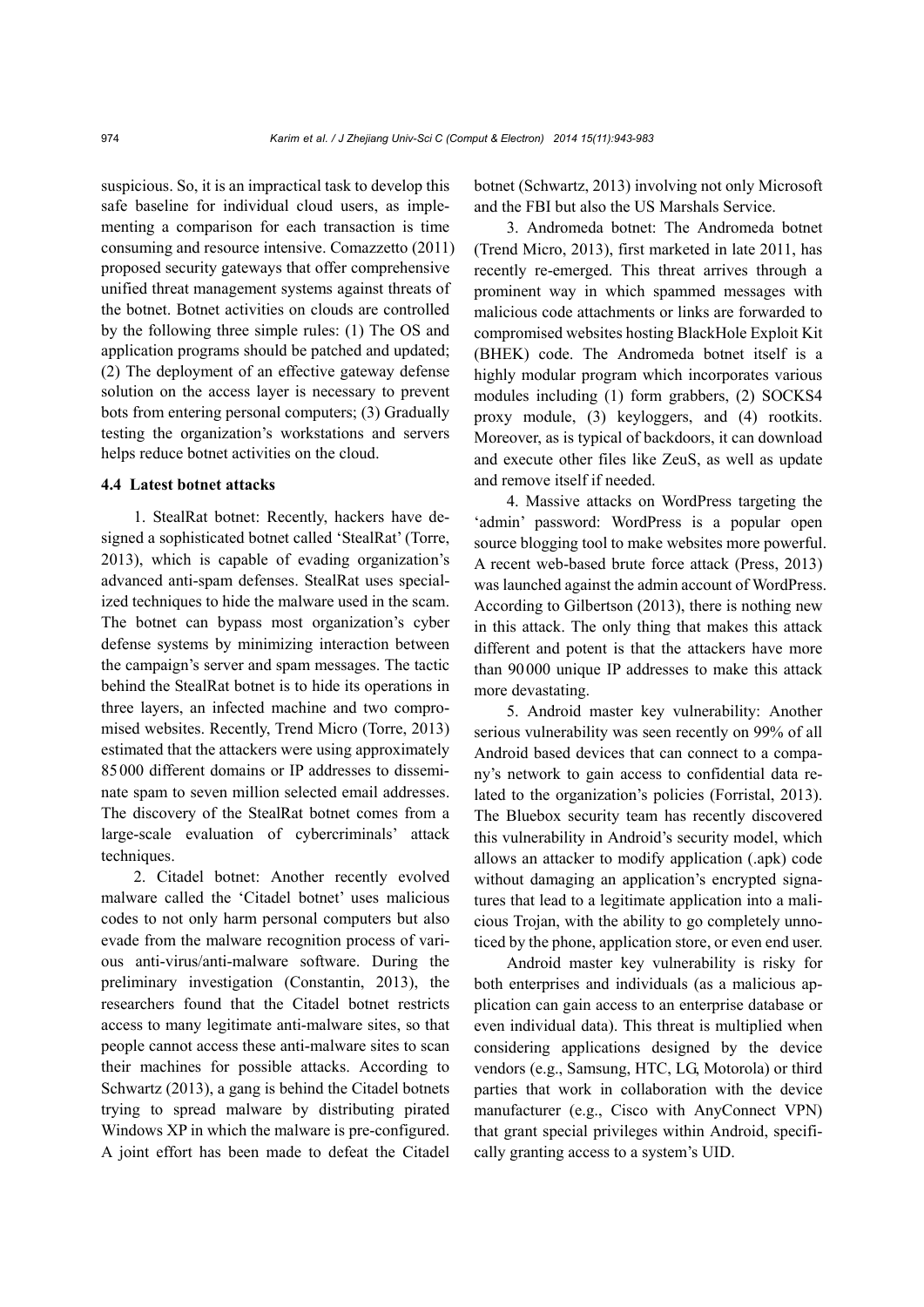### **5 Open issues in the botnet detection phenomenon**

Botnets have become a global phenomenon and the botmaster has the responsibility to capture thousands of vulnerable hosts in domains around the world. There are several challenges that surround the study of botnets and botnet detection. The following are some of the key issues concerning botnet detection on a wide scale:

One of the important factors in recognizing the intensity of botnet threats is to assess the affected botnet span. Existing detection approaches normally lack accuracy in measuring the size of botnets and the numbers generated are acceptable only to a very limited degree. Additionally, statements about botnet sizes seldom provide a clear mention about the scientific basis used by different approaches or the applied measurement methodologies.

The administrative domains consider their detailed information a business secret which is not shared with outsiders or researchers. Researchers have access to a small portion of that data by signing a usage agreement which is manually defined for each domain separately. Further, in the context of cybercrimes, the current legislative frameworks of various European states and their national diversity are the major factors in recognizing the efficiency of the fight against botnets. The applicability of promising detection and mitigation approaches is also restricted through certain conflicts between data protection laws and laws that govern the secure operation of IT services (Plohmann *et al.*, 2011). Finally, working processes increase the reaction time to the extent that they can be evaded with little effort by criminal individuals, capitalizing on the ease with which botnets can be configured.

Data traces are effective for differentiating illegal activities from legitimate traffic patterns; however, the perception behind these data traces is that, these may include sensitive information for a given administrative domain. Therefore, data traces are handled and manipulated carefully even within the same organization. Moreover, it is difficult to obtain real traces, whereas researchers require contents for evaluating the performance of their systems on a small set of data traces, which is a challenging task because heterogeneity (differences in architectural

design, software, hardware, etc.) on the Internet is not clearly defined for many datasets. Alternatively, many synthetic traces (Weigle *et al.*, 2006; Vishwanath and Vahdat, 2009) and various botnet emulators (Lee, 2009) are available but still have their own limitations with respect to validity of results and potential biasness. Similarly, researchers face difficulty in comparing their results with previously published benchmarks, because the datasets to a full extent are not easily accessible for the researcher community.

With the growing increase in computing proficiencies and Internet usage (e.g., WiFi, 3G, and GPRS) for mobile devices including smartphones and handheld devices, another threat has become extremely frightening in this field, i.e., the botnet phenomenon in mobile devices and its detection. Research is at the initial stage in this area. Traynor *et al.* (2009) found loopholes in wireless and cellular networks and showed how to degrade a wireless network by incorporating attacks on cellular networks. Mulliner and Seifert (2010) and Fogarty (2011) described in detail two cellular botnets known as Andbot and IBot, including the distribution of models, C&C channels, and malicious commands. The mobile botnet detection mechanism is restricted because of several factors, including: (1) limited battery power, (2) limited bandwidth, (3) saturated phone service, (4) GPS data, (5) SMS messages, (6) tracking other mobile devices, (7) private IP addresses, etc. Fig. 6 shows the challenges inherited from traditional botnets to mobile botnets.



**Fig. 6 Challenges inherited from traditional botnets to mobile botnets**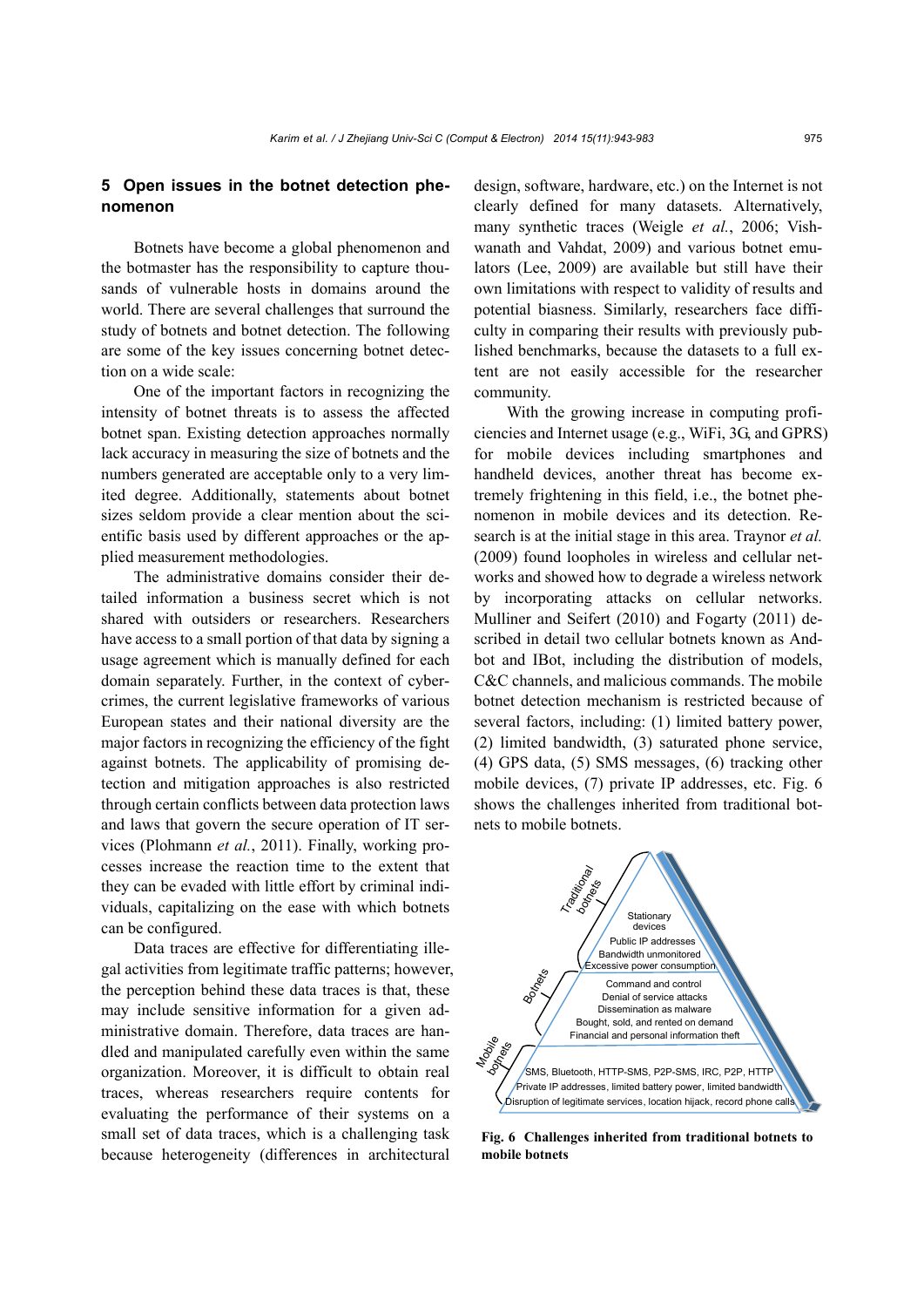Another problem confronted by cellular networks is that, although cellular companies try to protect their customers from outside malicious interferences, because of dynamic network configurations (address assigned by network administrators at connection setup time) of mobile nodes, most of the time it is difficult to detect vulnerabilities, thus making the provider's efforts impractical. Moreover, in the area of mobile communication, there is a lack of certificate provided by companies for user applications. Therefore, it is easy to find backdoors in these applications, allowing the applications to propagate botnet. The situation may worsen with the emergence of mobile payment systems, which are aimed at replacing existing credit cards.

The global botnet threat is best confronted by close international cooperation between governments and technically oriented and legislative institutions. For an efficient supranational detection and mitigation strategy to work, liaison between stakeholders must be strengthened and intensified through political support and will.

In this context, the standardization of processes for information exchange plays a vital role. This includes documentation of reports about identified activities/threats, incidents, and strong evidence against criminal individuals, probably leading to their arrest, as well as built-in mechanisms for maintaining the confidentiality of shared information and establishing the trustworthiness of its sources.

#### **6 Conclusions**

A comprehensive review of the latest state-ofthe-art for botnet detection techniques is presented to figure out the trends of previous and current research and the issues in the botnet detection phenomenon. A thematic taxonomy is proposed for the classification of botnet detection techniques, and the implications and critical aspects are highlighted through qualitative analysis of such techniques. We also discuss recent trends towards botnets that are emerging with new technologies, and the open challenges in botnet detection are highlighted for future research. Botnets have become a global threat; therefore, it is necessary for different stakeholders (network personnel, administrative entities, etc.) to take collaborative actions to eliminate this harmful hazard. Similarly, it is important to negotiate on possible international legislative issues and establish global policies to systematically address the threats of the botnet phenomenon. Currently, botnet detection techniques are employed to collect flow information from bots to depict their behavior and their detection mechanism. However, a number of challenges still persist in the area of botnet detection. For instance, researchers face the problem of validating their proposals in real network environments using existing data. Creating trace repositories has already been implemented with little success; however, data access is still restricted within various administrative domains. Therefore, research challenges still exist for distributed and collaborative global botnet countermeasures and strong Inter-AS communication systems.

#### **References**

- Abu Rajab, M., Zarfoss, J., Monrose, F., *et al.*, 2006. Amultifaceted approach to understanding the botnet phenomenon. Proc. 6th ACM SIGCOMM Conf. on Internet Measurement, p.41-52.
- Ahmed, R., Dharaskar, R.V., Thakare, V.M., 2013. Efficient generalized forensics framework for extraction and documentation of evidence from mobile devices. *Int. J. Enhanced Res. Manag. Comput. Appl.*, **2**(1):1-7.
- Aviv, A.J., Haeberlen, A., 2011. Challenges in experimenting with botnet detection systems. USENIX 4th CSET Workshop, p.1-8.
- Bailey, M., Cooke, E., Jahanian, F., *et al.*, 2009. A survey of botnet technology and defenses. IEEE Cybersecurity Applications & Technology Conf. for Homeland Security, p.299-304. [doi:10.1109/CATCH.2009.40]
- Barford, P., Yegneswaran, V., 2007. An inside look at botnets. *In*: Malware Detection. Springer, p.171-191. [doi:10. 1007/978-0-387-44599-1\_8]
- Barsamian, A.V., 2009. Network Characterization for Botnet Detection Using Statistical-Behavioral Methods. Master Thesis, Dartmouth College.
- Bauer, J., van Eeten, M., Chattopadhyay, T., 2008. ITU Study on the Financial Aspects of Network Security: Malware and Spam. Final Report, ICT Applications and Cybersecurity Division, International Telecommunication Union.
- BBC, 2008. Technology | Spam on Rise after Brief Reprieve. BBC News. Available from http://news.bbc.co.uk/2/hi/ technology/7749835.stm [Accessed on Dec. 3, 2013].
- Bethencourt, J., Franklin, J., Vernon, M., 2005. Mapping Internet sensors with probe response attacks. Proc. 14th USENIX Security Symp., p.193-208.
- Bhuyan, M., Bhattacharyya, D., Kalita, J*.*, 2013. Network anomaly detection: methods, systems and tools. *IEEE*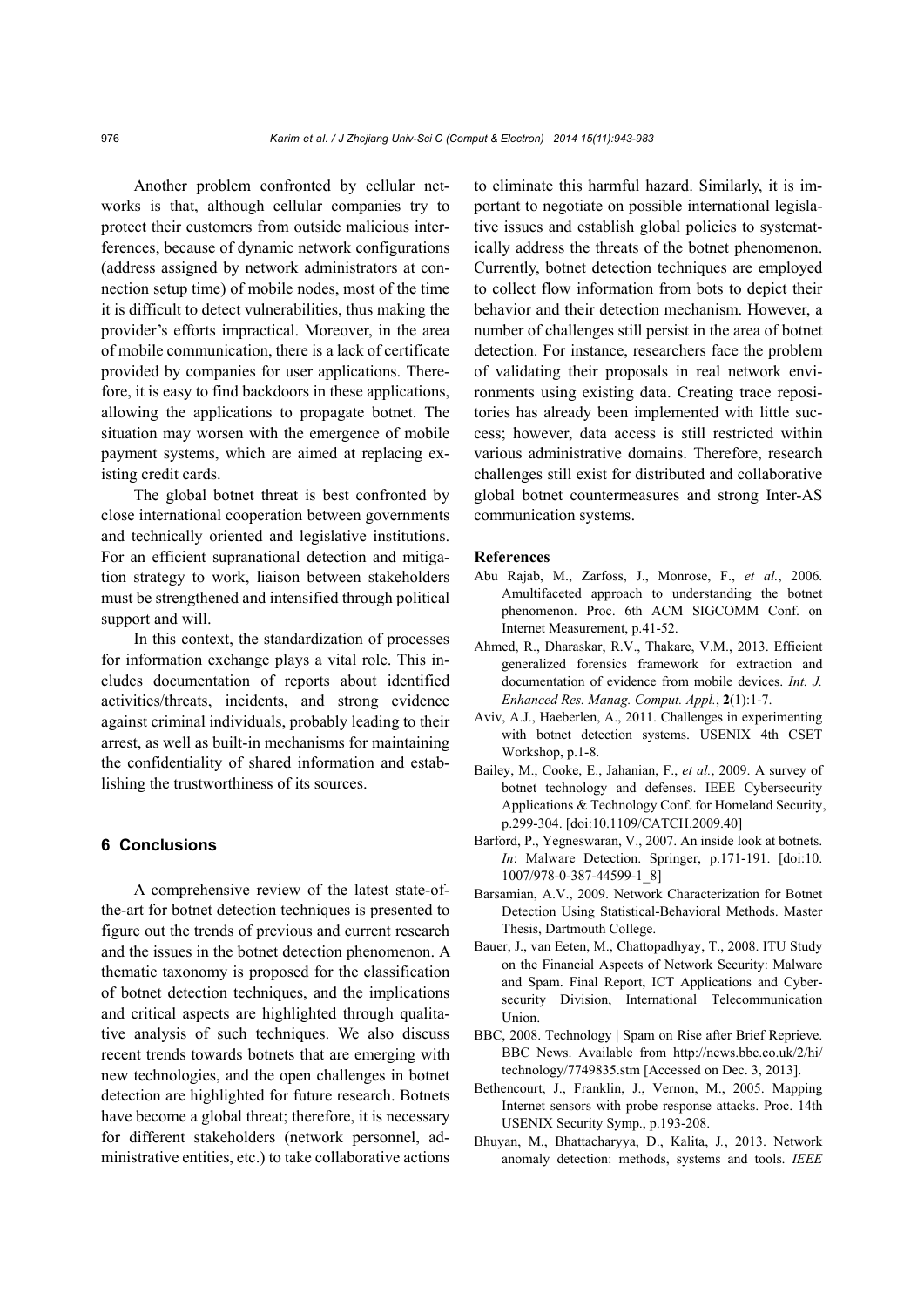*Commun. Surv. Tutor.*, **16**(1):1-24.

- Binkley, J.R., Singh, S., 2006. An algorithm for anomalybased botnet detection. Proc. USENIX Steps to Reducing Unwanted Traffic on the Internet Workshop, p.43-48.
- Bu, Z., Bueno, P., Kashyap, R., *et al.*, 2010. The New Era of Botnets. Available from http://www.mcafee.com/in/ resources/white-papers/wp-new-era-of-botnets.pdf [Accessed on Sept. 9, 2013].
- Cai, T., Zou, F., 2012. Detecting HTTP botnet with clustering network traffic. IEEE 8th Int. Conf. on Wireless Communications, Networking and Mobile Computing, p.1-7.
- Ceron, J.M., Granville, L.Z., Tarouco, L.M., 2008. Uma arquitetura baseada em assinaturas para mitiga cao de botnets. *In*: X Simposio Brasileiro em Seguran ca da Informa cao e de Sistemas Computacionais (SBSeg), p.105-118 (in Portuguese).
- Chandola, V., Banerjee, A., Kumar, V., 2009. Anomaly detection: a survey. *ACM Comput. Surv.*, **41**(3):1-58.
- Chang, S., Daniels, T.E., 2009. P2P botnet detection using behavior clustering & statistical tests. Proc. 2nd ACM Workshop on Security and Artificial Intelligence, p.23-30. [doi:10.1145/1654988.1654996]
- Chen, C.M., Huang, M.Z., Ou, Y.H., 2013. Detecting webbased botnets with fast-flux domains. Advances in Intelligent Systems and Applications, Volume 2. Springer, p.79-89. [doi:10.1007/978-3-642-35473-1\_9]
- Chen, F., Ranjan, S., Tan, P., 2011. Detecting bots via incremental LS-SVM learning with dynamic feature adaptation. Proc. 17th ACM SIGKDD Int. Conf. on Knowledge Discovery and Data Mining, p.386-394.
- Choi, H., Lee, H., Lee, H., *et al*., 2007. Botnet detection by monitoring group activities in DNS traffic. 7th IEEE Int. Conf. on Computer and Information Technology, p.715-720. [doi:10.1109/CIT.2007.90]
- Choi, H., Lee, H., Kim, H., 2009. BotGAD: detecting botnets by capturing group activities in network traffic. Proc. 4th Int. ICST Conf. on Communication System Software and Middleware, p.1-8. [doi:10.1145/1621890.1621893]
- Choi, Y.H., Li, L., Liu, P., *et al.*, 2010. Worm virulence estimation for the containment of local worm outbreak. *Comput. & Secur.*, **29**(1):104-123. [doi:10.1016/j.cose. 2009.07.002]
- Comazzetto, A., 2011. Botnets: the Dark Side of Cloud Computing. Technical Report, Bostan, USA.
- Constantin, L., 2013. Microsoft: Almost 90 Percent of Citadel Botnets in the World Disrupted in June. Available from http://www.pcworld.com/article/2045282/microsoft-almost-90-percent-of-citadel-botnets-in-the-world-disrupted-injune.html [Accessed on July 6, 2013].
- Constantinou, F., Mavrommatis, P., 2006. Identifying known and unknown peer-to-peer traffic. 5th IEEE Int. Symp. on Network Computing and Applications, p.93-102. [doi:10. 1109/NCA.2006.34]
- Cooke, E., Jahanian, F., McPherson, D., 2005. The zombie roundup: understanding, detecting, and disrupting botnets.

Proc. USENIX SRUTI Workshop, p.44.

- Coskun, B., Dietrich, S., Memon, N., 2010. Friends of an enemy: identifying local members of peer-to-peer botnets using mutual contacts. Proc. 26th Annual Computer Security Applications Conf., p.131-140. [doi:10.1145/ 1920261.1920283]
- Cranor, C.D., Gansner, E., Krishnamurthy, B., *et al.*, 2001. Characterizing large DNS traces using graphs. Proc. 1st ACM SIGCOMM Workshop on Internet Measurement, p.55-67. [doi:10.1145/505202.505210]
- Creech, G., Hu, J., 2013. A semantic approach to host-based intrusion detection systems using contiguous and discontiguous system call patterns. *IEEE Trans. Comput.*,  $1(1):1-23$ .
- Cremonini, M., Riccardi, M., 2009. The Dorothy project: an open botnet analysis framework for automatic tracking and activity visualization. IEEE European Conf. on Computer Network Defense, p.52-54.
- Crowfoot, S., 2012. Trojan.Bredolab Spreading in PDF Download. Available from http://www.iceni.com/blog/ trojan-bredolab-spreading-in-pdf-download/ [Accessed on Oct. 4, 2014].
- Cui, X., Fang, B., Yin, L., Xiang, C., *et al*., 2011. Andbot: towards advanced mobile botnets. Proc. 4th USENIX Conf. on Large-Scale Exploits and Emergent Threats, p.11.
- Dagon, D., Zou, C.C., Lee, W., 2006. Modeling botnet propagation using time zones. NDSS, **6**:2-13.
- Dagon, D., Gu, G., Lee, C.P., *et al.*, 2007. A taxonomy of botnet structures. IEEE 23rd Annual Computer Security Applications Conf., p.325-339.
- Danchev, D., 2009. Research: Small DIY Botnets Prevalent in Enterprise Networks. Available from http://www.zdnet. com/blog/security/research-small-diy-botnets-prevalentin-enterprise-networks/4485[Accessed on Oct. 13, 2014].
- Davis, C.R., Fernandez, J.M., Neville, S., *et al.*, 2008. Sybil attacks as a mitigation strategy against the Storm botnet. IEEE 3rd Int. Conf. on Malicious and Unwanted Software, p.32-40.
- di Pietro, R., Mancini, L.V., 2008. Intrusion Detection Systems. Springer.
- Douceur, J.R., 2002. The sybil attack. *In*: Peer-to-Peer Systems. Springer Berlin Heidelberg, p.251-260. [doi:10.1007/3- 540-45748-8\_24]
- Emre, Y., 2011. A literature survey about recent botnet trends, p.1-14.
- Erman, J., Mahanti, A., Arlitt, M., *et al*., 2007. Identifying and discriminating between web and peer-to-peer traffic in the network core. Proc. 16th Int. Conf. on World Wide Web, p.883-892. [doi:10.1145/1242572.1242692]
- Falliere, N., 2011. Sality: Story of a Peer-to-Peer Viral Network. Symantic Security Response, Technical Report.
- Falliere, N., Murchu, L.O., Chien, E., 2011. W32.Stuxnet Dossier, Version 1.4. White Paper, Symantec Security Response.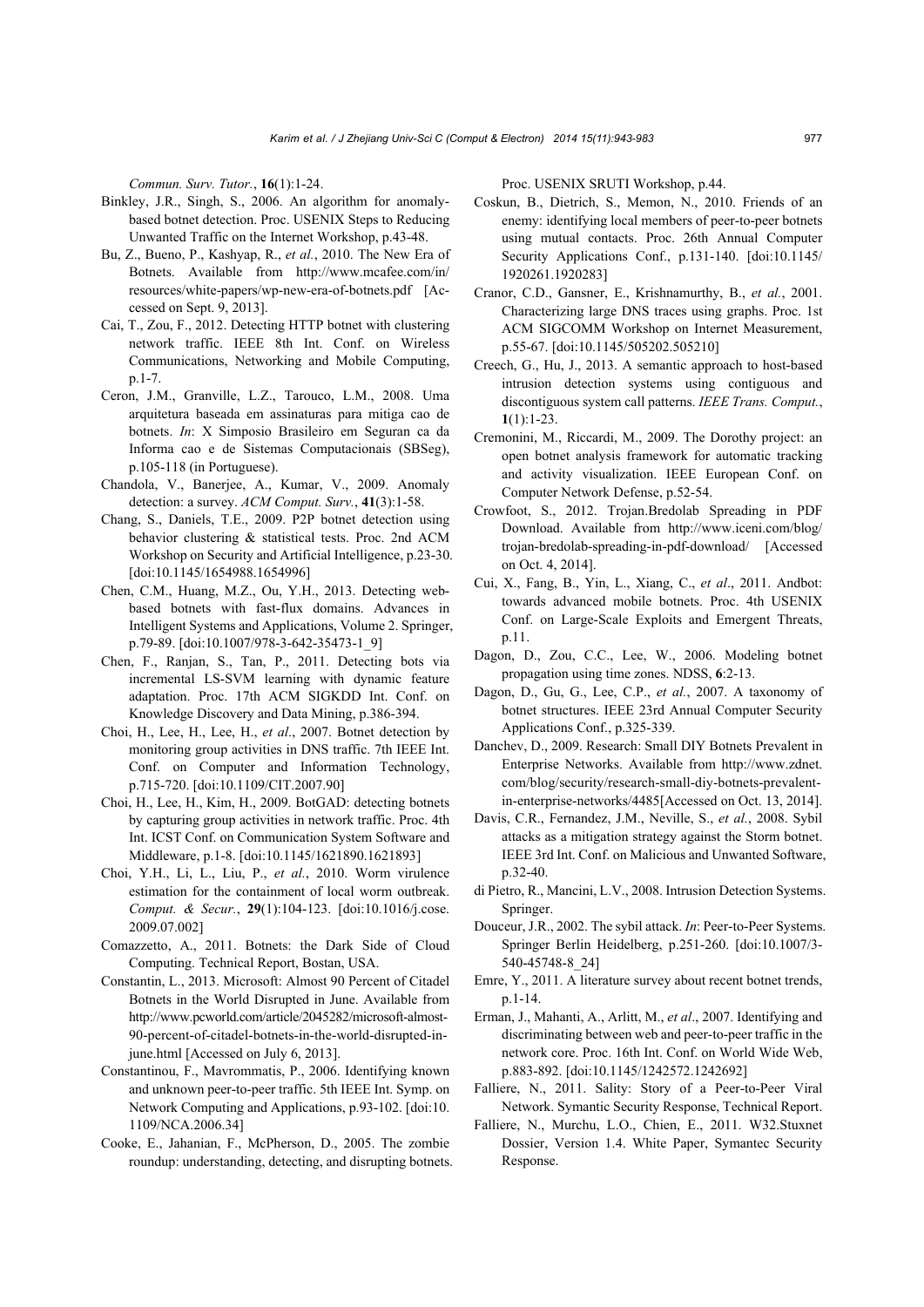- FBI, 2012. FBI, International Law Enforcement Disrupt International Organized Cyber Crime Ring Related to Butterfly Botnet.
- Feily, M., Shahrestani, A., Ramadass, S., 2009. A survey of botnet and botnet detection. IEEE 3rd Int. Conf. on Emerging Security Information, Systems and Technologies, p.268-273.
- Fogarty, K., 2011. Just What We Need: Malware to Slave Your Android to a Botnet. IT World. Available from http://www.itworld.com/article/2732959/mobile/just-whatwe-need--malware-to-slave-your-android-to-a-botnet.html [Accessed on June 20, 2014].
- Forristal, J., 2013. Uncovering Android Master Key That Makes 99% of Devices Vulnerable. Available from https://bluebox.com/technical/uncovering-android-masterkey-that-makes-99-of-devices-vulnerable/ [Accessed on Oct. 4, 2014].
- Fossi, M., Egan, G., Haley, K., *et al.*, 2011. Symantec Internet Security Threat Report Trends for 2010. Symantec Internet Security Threat Report, Volume 16, p.1-20.
- Francia, R., 2007. Storm Worm Network Shrinks to About One-Tenth of Its Former Size. Tech. Blorge. Com., p.10-21.
- François, J., Wang, S., Engel, T., 2011. BotTrack: tracking botnets using NetFlow and PageRank. NETWORKING, p.1-14.
- Freiling, F.C., Holz, T., Wicherski, G., 2005. Botnet tracking: exploring a root-cause methodology to prevent distributed denial-of-service attacks. Springer Berlin Heidelberg, p.319-335.
- Ge, L., Liu, H., Zhang, D., *et al.*, 2012. On effective sampling techniques for host-based intrusion detection in MANET. IEEE Military Communications Conf., p.1-6.
- Gilbertson, S., 2013. Massive WordPress Attack Targets Weak Admin Passwords. Available from http://www.webmon key.com/2013/04/massive-wordpress-attack-targets-weakadmin-passwords [Accessed on Sept. 8, 2013].
- Goebel, J., Holz, T., 2007. Rishi: identify bot contaminated hosts by irc nickname evaluation. Proc. 1st Conf. on 1st Workshop on Hot Topics in Understanding Botnets, p.1-12.
- Goodin, D., 2008. Botnet Sics Zombie Soldiers on Gimpy Websites. Available from http://www.theregister.co.uk/ 2008/05/14/asprox\_attacks\_websites/ [Accessed on June 6, 2013].
- Goodin, D., 2010. Waledac Botnet 'Decimated' by MS Takedown. Available from http://www.theregister.co.uk/ 2010/03/16/waledac\_takedown\_success/ [Accessed on June 8, 2013].
- Grizzard, J., Sharma, V., Nunnery, C., 2007. Peer-to-peer botnets: overview and case study. Proc. 1st USENIX Workshop on Hot Topics in Understanding Botnets, p.1.
- Gu, G., Porras, P., Yegneswaran, V., *et al.*, 2007. Bothunter: detecting malware infection through IDS-driven dialog correlation. Proc. 16th USENIX Security Symp., p.167- 182.
- Gu, G., Zhang, J., Lee, W., 2008a. BotSniffer: detecting botnet command and control channels in network traffic. Proc. 15th Annual Network and Distributed System Security Symp., p.2-19.
- Gu, G., Perdisci, R., Zhang, J., *et al.*, 2008b. BotMiner: clustering analysis of network traffic for protocol- and structure-independent botnet detection. USENIX Security Symp., p.139-154.
- Gu, G., Yegneswaran, V., Porras, P., *et al.*, 2009. Active botnet probing to identify obscure command and control channels. IEEE Annual Computer Security Applications Conf., p.241-253.
- Ha, D.T., Yan, G., Eidenbenz, S., *et al.*, 2009. On the effectiveness of structural detection and defense against P2P-based botnets. IEEE/IFIP Int. Conf. on Dependable Systems & Networks, p.297-306.
- Holz, T., Steiner, M., Dahl, F., *et al.*, 2008. Measurements and mitigation of peer-to-peer-based botnets: a case study on Storm worm. LEET, **8**(1):1-9.
- Huang, S.Y., Mao, C.H., Lee, H.M., 2010. Fast-flux service network detection based on spatial snapshot mechanism for delay-free detection. Proc. 5th ACM Symp. on Information, Computer and Communications Security, p.101-111.
- Husna, H., Phithakkitnukoon, S., Palla, S., *et al.*, 2008. Behavior analysis of spam botnets. IEEE 3rd Int. Conf. on Communication Systems Software and Middleware and Workshops, p.246-253.
- Ianelli, N., Hackworth, A., 2005. Botnets as a vehicle for online crime. CERT Coordination Center, **1**(1):28.
- Iliofotou, M., Pappu, P., Faloutsos, M., *et al.*, 2007. Network monitoring using traffic dispersion graphs (TDGS). Proc. 7th ACM SIGCOMM Conf. on Internet Measurement, p.315-320. [doi:10.1145/1298306.1298349]
- Jackson, K., 2008. New Massive Botnet Twice the Size of Storm. Available from http://www.darkreading.com/ security/news/211201307 [Accessed on May 5, 2014].
- Janssen, C., 2011. Global Threat Bot (GTbot). Available from http://www.techopedia.com/definition/59/global-threatbot-gtbot [Accessed on May 6, 2014].
- Jelasity, M., Bilicki, V., Kasza, M., 2011. Modeling networklevel impacts of P2P flows. 19th IEEE Euromicro Int. Conf. on Parallel, Distributed and Network-Based Processing, p.590-594.
- Jian, G., Zheng, K., Yang, Y., *et al.*, 2012. An evaluation model of botnet based on peer to peer. IEEE 4th Int. Conf. on Computational Intelligence and Communication Networks, p.925-929.
- Jiang, N., Cao, J., Jin, Y., *et al.*, 2010. Identifying suspicious activities through DNS failure graph analysis. 18th IEEE Int. Conf. on Network Protocols, p.144-153. [doi:10. 1109/ICNP.2010.5762763]
- Jing, L., Yang, X., Kaveh, G., *et al.*, 2009. Botnet: classification, attacks, detection, tracing, and preventive measures. *EURASIP J. Wirel. Commun. Network.*, **2009**: 1-11.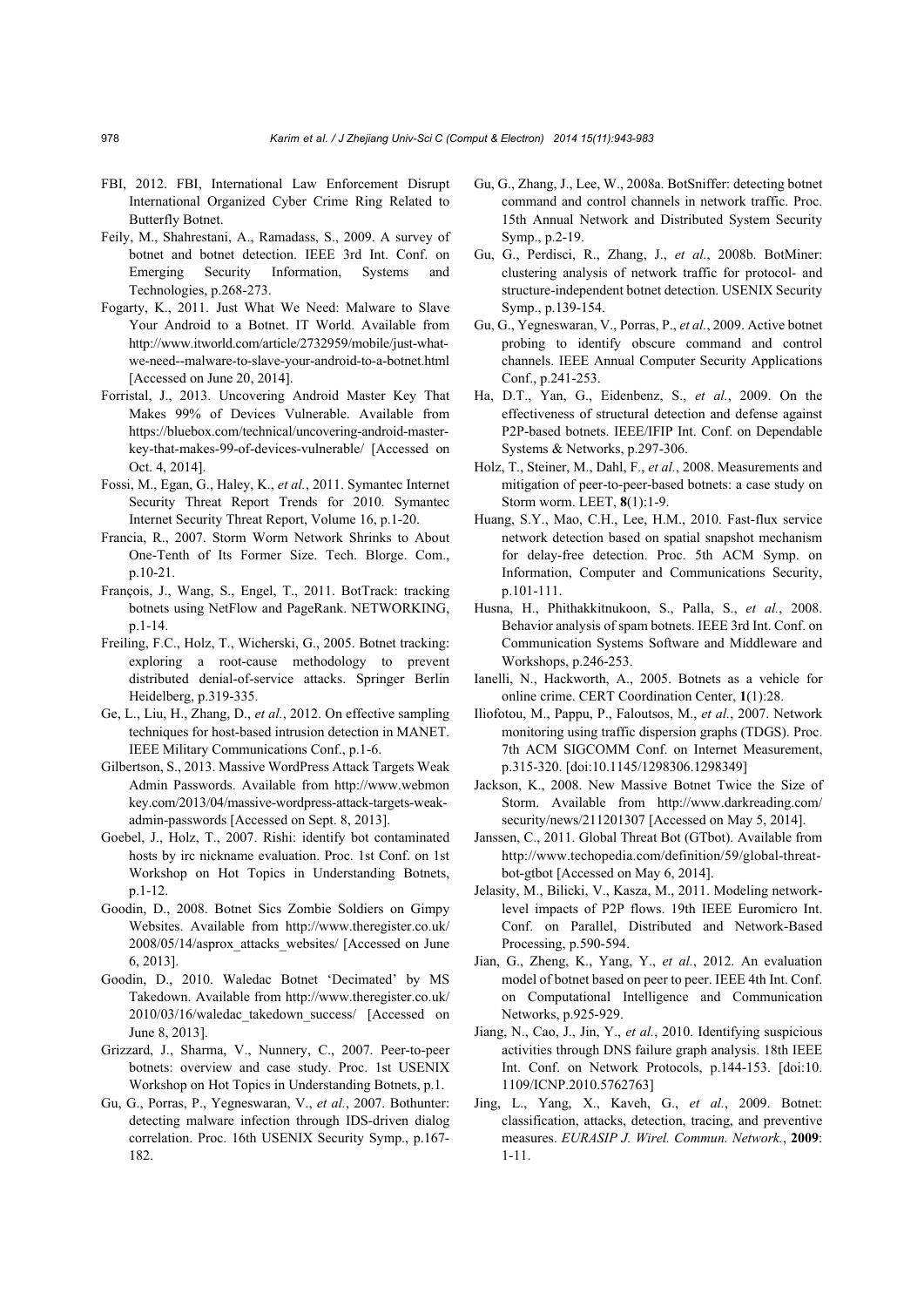- John, J.P., Moshchuk, A., Gribble, S.D., *et al.*, 2009. Studying spamming botnets using Botlab. NSDI, p.291-306.
- Kaemarungsi, K., Yoskamtorn, N., Jirawannakool, K., *et al.*, 2009. Botnet statistical analysis tool for limited resource computer emergency response team. IEEE 5th Int. Conf. on IT Security Incident Management and IT Forensics, p.27-40. [doi:10.1109/IMF.2009.13]
- Kalt, C., 2000. Internet Relay Chat: Architecture. Available from http://tools.ietf.org/html/rfc2810 [Accessed on Oct. 20, 2013].
- Kang, B.B., Chan-Tin, E., Lee, C.P., *et al.*, 2009. Towards complete node enumeration in a peer-to-peer botnet. Proc. 4th Int. Symp. on Information, Computer, and Communications Security, p.23-34. [doi:10.1145/1533 057.1533064]
- Kang, J., Zhang, J.Y., 2009. Application entropy theory to detect new peer-to-peer botnet with multi-chart CUSUM. IEEE 2nd Int. Symp. on Electronic Commerce and Security, p.470-474.
- Karagiannis, T., Broido, A., Brownlee, N., *et al.*, 2003. File-sharing in the Internet: a characterization of P2P traffic in the backbone. Technical Report, University of California, Riverside, USA.
- Karagiannis, T., Broido, A., Faloutsos, M., 2004. Transport layer identification of P2P traffic. Proc. 4th ACM SIGCOMM Conf. on Internet Measurement, p.121-134. [doi:10.1145/1028788.1028804]
- Karagiannis, T., Papagiannaki, K., Faloutsos, M., 2005. BLINC: multilevel traffic classification in the dark. *ACM SIGCOMM Comput. Commun. Rev.*, **35**(4):229-240. [doi:10.1145/1090191.1080119]
- Karasaridis, A., Rexroad, B., Hoeflin, D., 2007. Wide-scale botnet detection and characterization. Proc. first Conf. on 1st Workshop on Hot Topics in Understanding Botnets, p.1-8.
- Kassner, M., 2003. The Top 10 Spam Botnets: New and Improved. Available from http://www.techrepublic.com/ blog/10-things/the-top-10-spam-botnets-new-and-improv ed/ [Accessed on June 6, 2013].
- Keizer, G., 2008. Top Botnets Control 1M Hijacked Computers. Available from http://www.computerworld. com/article/2536378/security0/top-botnets-control-1mhijacked-computers.html [Accessed on Sept. 8, 2013].
- Kespersky, 2011. How to Detect and Remove the Rootkit TDL4. Available from http://infoaleph.wordpress.com/ 2011/07/03/como-detectar-y-borrar-el-rootkit-tdl4-tdssal ureon/ [Accessed on June 20, 2013].
- Kugisaki, Y., Kasahara, Y., Hori, Y., *et al.*, 2007. Bot detection based on traffic analysis. IEEE Int. Conf. on Intelligent Pervasive Computing, p.303-306.
- Lee, C.P., 2009. Framework for Botnet Emulation and Analysis. PhD Thesis, Georgia Institute of Technology.
- Leonard, J., Xu, S., Sandhu, R., 2009. A first step towards characterizing stealthy botnets. IEEE Int. Conf. on Availability, Reliability and Security, p.106-113.
- Li, C., Jiang, W., Zou, X., 2009. Botnet: survey and case study.

IEEE 4th Int. Conf. on Innovative Computing, Information and Control, p.1184-1187.

- Li, Z., Goyal, A., Chen, Y., *et al*., 2009. Automating analysis of large-scale botnet probing events. Proc. 4th Int. Symp. on Information, Computer, and Communications Security, p.11-22.
- Liao, W.H., Chang, C.C., 2010. Peer to peer botnet detection using data mining scheme. IEEE Int. Conf. on Internet Technology and Applications, p.1-4.
- Liu, D., Li, Y., Hu, Y., *et al*., 2010. A P2P-botnet detection model and algorithms based on network streams analysis. IEEE Int. Conf. on Future Information Technology and Management Engineering, p.55-58.
- Liu, F., Li, Z., Nie, Q., 2009. A new method of P2P traffic identification based on support vector machine at the host level. IEEE Int. Conf. on Information Technology and Computer Science, p.579-582.
- Liu, L., Chen, S., Yan, G., *et al*., 2008. BotTracer: executionbased bot-like malware detection. *In*: Information Security. Springer Berlin Heidelberg, p.97-113. [doi:10. 1007/978-3-540-85886-7\_7]
- Livadas, C., Walsh, R., Lapsley, D., *et al*., 2006. Using machine learning technliques to identify botnet traffic. Proc. 31st IEEE Conf. on Local Computer Networks, p.967-974.
- Lu, W., Ghorbani, A.A., 2008. Botnets detection based on IRC-community. IEEE Global Telecommunications Conf., p.1-5.
- Lu, W., Tavallaee, M., Ghorbani, A., 2009a. Automatic discovery of botnet communities on large-scale communication networks. Proc. 4th Int. Symp. on Information, Computer, and Communications Security, p.1-10.
- Lu, W., Tavallaee, M., Rammidi, G., *et al*., 2009b. BotCop: an online botnet traffic classifier. 7th IEEE Annual Communication Networks and Services Research Conf., p.70-77.
- Madhukar, A., Williamson, C., 2006. A longitudinal study of P2P traffic classification. 14th IEEE Int. Symp. on Modeling, Analysis, and Simulation of Computer and Telecommunication Systems, p.179-188. [doi:10.1109/ MASCOTS.2006.6]
- Mador, Z., 2012. M86 Security Threat Report for the Second Half of 2011 is Now Available. Available from http:// labs.m86security.com/2012/02/m86-security-threat-reportfor-the-second-half-of-2011-is-now-available/ [Accessed on June 20, 2013].
- Mansmann, F., Fischer, F., Keim, D.A., *et al*., 2009. Visual support for analyzing network traffic and intrusion detection events using TreeMap and graph representations. Proc. Symp. on Computer Human Interaction for the Management of Information Technology, p.3.
- Marko, P., Vilhan, P., 2012. Efficient detection of malicious nodes based on DNS and statistical methods. IEEE 10th Int. Symp. on Applied Machine Intelligence and Informatics, p.227-230.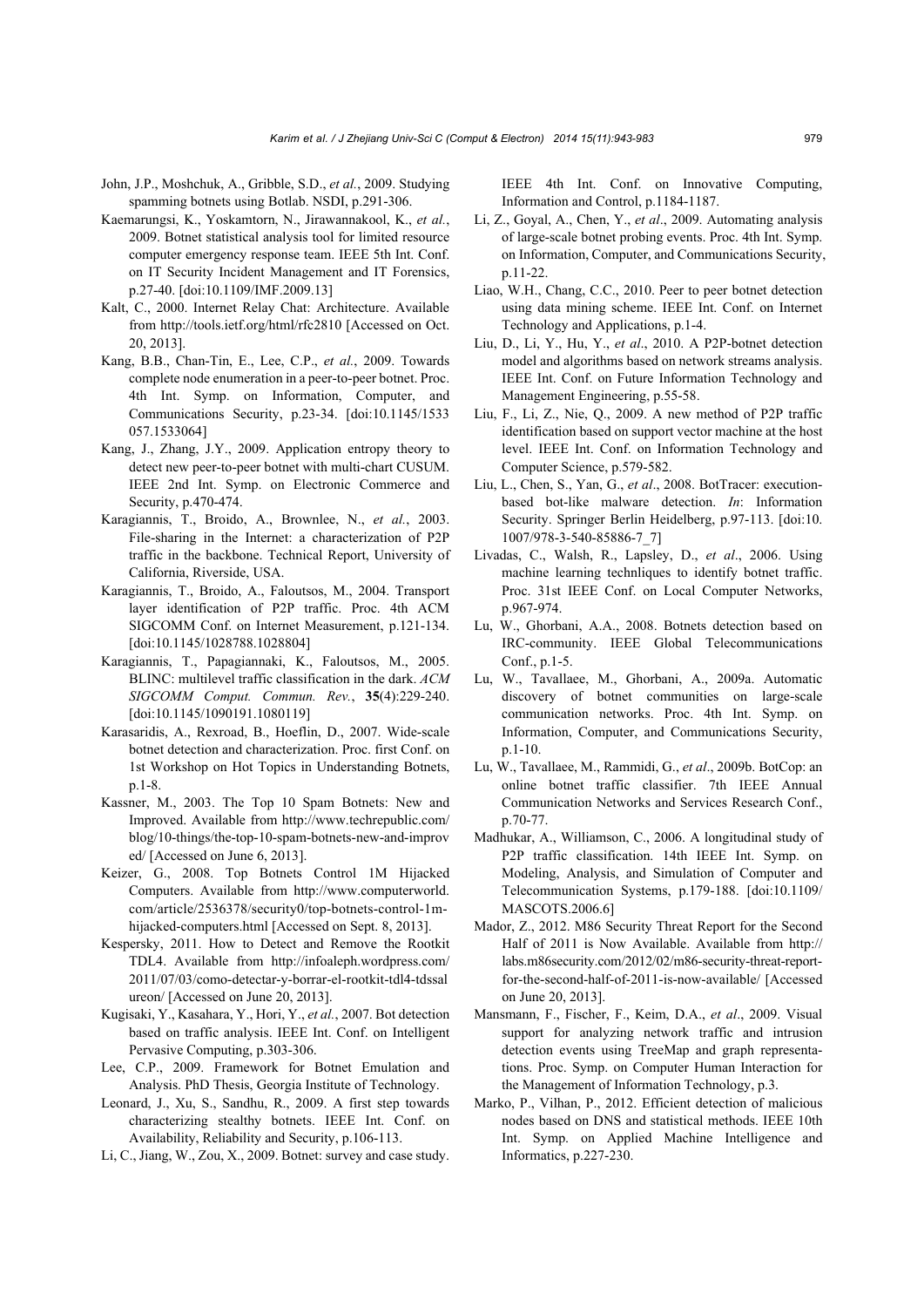- Marry, W., 2010. Pushdo Botnet. Available from http:// msmvps.com/blogs/harrywaldron/archive/2010/02/02/pu shdo-botnet-new-ddos-attacks-on-major-web-sites.aspx.
- Marupally, P.R., Paruchuri, V., 2011. Comparative Analysis and Evaluation of Botnet Command and Control Models. 24th IEEE Int. Conf. on Advanced Information Networking and Applications, p.82-89.
- Masud, M.M., Al-Khateeb, T., Khan, L., *et al*., 2008. Flow-based identification of botnet traffic by mining multiple log files. IEEE 1st Int. Conf. on Distributed Framework and Applications, p.200-206.
- McCarty, B., 2003. Botnets: big and bigger. *IEEE Secur. Priv.*, **1**(4):87-90. [doi:10.1109/MSECP.2003.1219079]
- McMillan, R., 2009. Experts Bicker over Conficker Numbers. Available from http://news.techworld.com/security/1143 07/experts-bicker-over-conficker-numbers/ [Accessed on Oct. 14, 2013].
- McMillan, R., 2010. Spanish Police Take Down Massive Mariposa Botnet. Available from http://www.pcworld. com/article/190634/article.html [Accessed on June 20, 2013].
- Messmer, E., 2009. America's 10 Most Wanted Botnets. Available from http://www.networkworld.com/news/ 2009/072209-botnets.html [Accessed on June 20, 2013].
- Miller, C., 2008. The Rustock Botnet Spams Again. SC Magazine, July 25.
- Miller, C., 2009. Researchers Hijack Control of Torpig Botnet. Available from http://www.scmagazine.com/researchershijack-control-of-torpig-botnet/article/136207/ [Accessed on June 2, 2013].
- Mills, E., 2009. Experts: Gumblar Attack Is Alive, Worse than Conficker. Available from http://news.cnet.com/8301- 1009\_3-10251779-83.html [Accessed on Oct. 2, 2013].
- Mockapetris, P., 1987. Domain Names—Concepts and Facilities. Available from http://tools.ietf.org/html/ rfc1034 [Accessed on Dec. 5, 2013].
- Morrison, T., 2012. Spam Botnets: the Fall of Grum and the Rise of Festi. Available from http://www.spamhaus.org/ news/article/685/ [Accessed on Dec. 12, 2013].
- Moscaritolo, A., 2010. Kraken Botnet Re-emerges 318,000 Nodes Strong. Available from http://www.scmagazineus. com [Accessed on Dec. 14, 2013].
- Mukosaka, S., Koike, H., 2007. Integrated visualization system for monitoring security in large-scale local area network. IEEE 6th Int. Asia-Pacific Symp. on Visualization, p.41-44.
- Mulliner, C., Seifert, J.P., 2010. Rise of the iBots: owning a telco network. IEEE 5th Int. Conf. on Malicious and Unwanted Software, p.71-80.
- Murugan, S., Kuppusamy, K., 2011. System and methodology for unknown malware attack. IET Int. Conf. on Sustainable Energy and Intelligent Systems, p.803-804.
- Musil, S., 2012. More than 600,000 Macs Infected with Flashback Botnet. Available from http://www.cnet.com/ news/more-than-600000-macs-infected-with-flashbackbotnet/ [Accessed on Oct. 5, 2014].
- Nagaraja, S., Mittal, P., Hong, C., *et al*., 2010. BotGrep: finding P2P bots with structured graph analysis. USENIX Security Symp., p.95-110.
- Nazario, J., 2009. Politically motivated denial of service attacks. The Virtual Battlefield: Perspectives on Cyber Warfare, p.163-181.
- Oberheide, J., Karir, M., Mao, Z., 2007. Characterizing dark DNS behavior. *In*: Detection of Intrusions and Malware, and Vulnerability Assessment. Springer, p.140-156. [doi:10.1007/978-3-540-73614-1\_9]
- Panda Security, 2013. Firewall: Prevent Unknown Connections Between the Network and the Internet. Available from http://www.pandasecurity.com/enterprise/solutions/secur ity-appliances/firewall [Accessed on Sept. 9, 2013].
- Paranoid, 2004. The Dangers of HTTPS. Available from http://www.wilderssecurity.com/threads/the-dangers-ofhttps.31087/ [Accessed on Oct. 5, 2013].
- Paxton, N., Ahn, G.J., Chu, B., *et al*., 2007. Towards practical framework for collecting and analyzing network-centric attacks. IEEE Int. Conf. on Information Reuse and Integration, p.73-78. [doi:10.1109/IRI.2007.4296600]
- Perdisci, R., Corona, I., Dagon, D., *et al*., 2009. Detecting malicious flux service networks through passive analysis of recursive dns traces. IEEE Annual Computer Security Applications Conf., p.311-320.
- Pham, V.H., Dacier, M., 2011. Honeypot trace forensics: the observation viewpoint matters. *Fut. Gener. Comput. Syst.*, **27**(5):539-546. [doi:10.1016/j.future.2010.06.004]
- Plohmann, D., Gerhards-Padilla, E., Leder, F., 2011. Botnets: Detection, Measurement, Disinfection & Defence. The European Network and Information Security Agency (ENISA).
- Plohmann, D., Gerhards-Padilla, E., Leder, F., 2011. Botnets: 10 Tough Questions. Available from https://www.enisa. europa.eu/activities/Resilience-and-CIIP/critical-applicat ions/botnets/botnets-10-tough-questions [Accessed on Dec. 20, 2013].
- Podrezov, A., 2013. F-Secure, Threat Description: Backdoor: W32/Agobot. Available from http://www.f-secure.com/ v-descs/agobot.shtml [Accessed on June 20, 2014].
- Press, W., 2013. Wordpress website targeted by hackers.
- Proffitt, B., 2012. BotClouds: How Botnets Now Offer Crime-as-a-Service. Available from http://readwrite.com/ 2012/11/15/botclouds-how-botnets-now-offer-crime-as-a -service#awesm=~opWmkZjKTKOJBu [Accessed on Dec. 4, 2013].
- Provos, N., 2004. A virtual honeypot framework. USENIX Security Symp.
- Puri, R., 2003. Bots & Botnet: an Overview. SANS Institute.
- Qiao, Y., Yang, Y., He, J., *et al*., 2012. Detecting parasite P2P botnet in eMule-like networks through quasi-periodicity recognition. Information Security and Cryptology-ICISC, p.127-139.
- Raff, A., 2012. Ramnit Goes Social. Available from http:// www.seculert.com/blog/2012/01/ramnit-goes-social.html [Accessed on Dec. 5, 2013].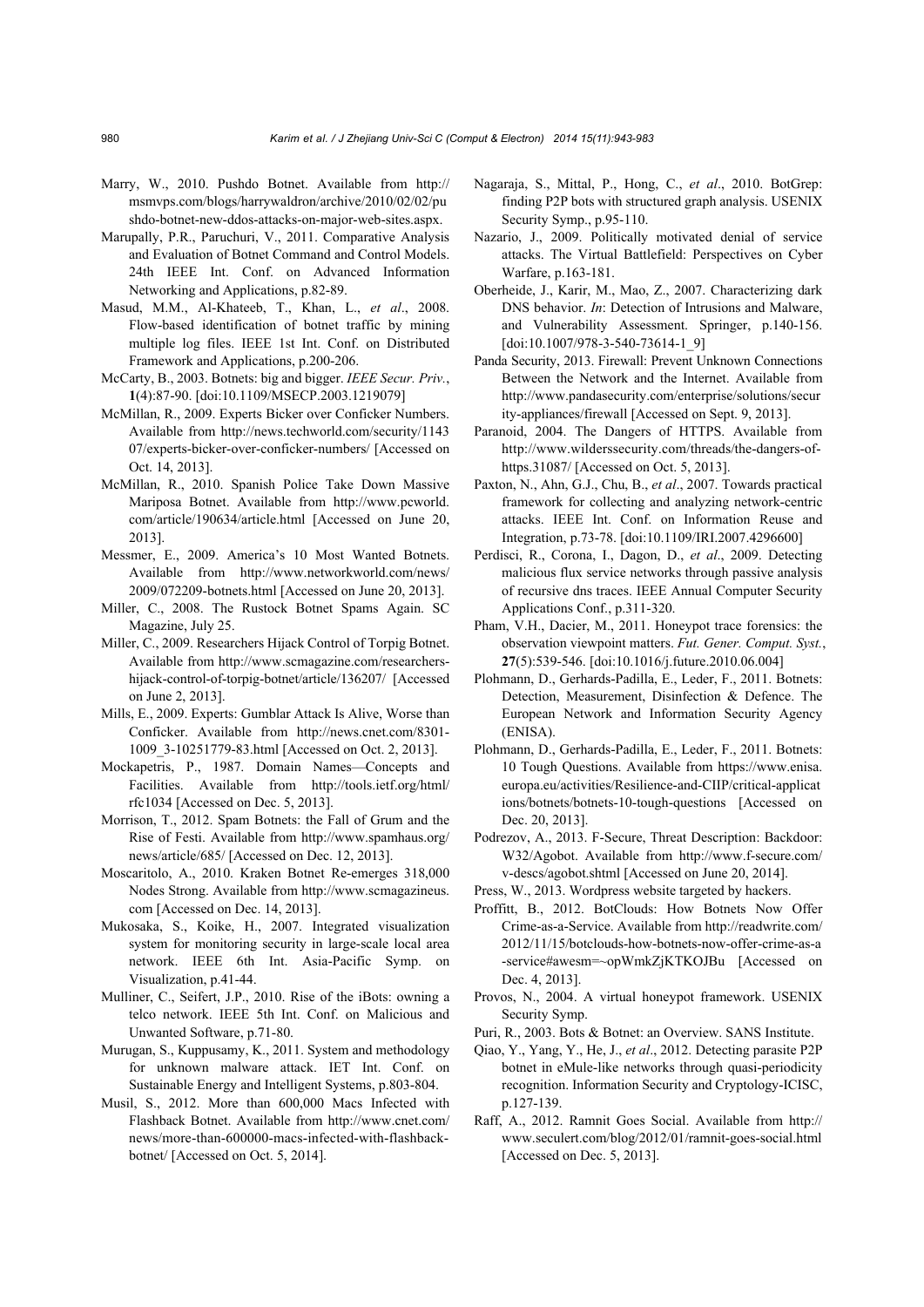- Raghava, N.S., Sahgal, D., Chandna, S., 2012. Classification of botnet detection based on botnet architechture. IEEE Int. Conf. on Communication Systems and Network Technologies, p.569-572.
- Ramachandran, A., Feamster, N., 2006. Understanding the network-level behavior of spammers. *ACM SIGCOMM Comput. Commun. Rev.*, **36**(4):291-302. [doi:10.1145/ 1151659.1159947]
- Ramachandran, A., Feamster, N., Dagon, D*.*, *et al*., 2006. Revealing botnet membership using DNSBL counterintelligence. Proc. 2nd USENIX Steps to Reducing Unwanted Traffic on the Internet, p.49-54.
- Rieck, K., Schwenk, G., Limmer, T., *et al*., 2010. Botzilla: detecting the phoning home of malicious software. Proc. ACM Symp. on Applied Computing, p.1978-1984.
- Rodríguez-Gómez, R.A., Maciá-Fernández, G., García-Teodoro, P., 2013. Survey and taxonomy of botnet research through life-cycle. *ACM Comput. Surv.*, **45**(4): 1-33.
- Rrushi, J., Mokhtari, E., Ghorbani, A.A., 2011. A statistical approach to botnet virulence estimation. Proc. 6th ACM Symp. on Information, Computer and Communications Security, p.508-512.
- Ruiter, J., Warnier, M., 2011. Privacy regulations for cloud computing: compliance and implementation in theory and practice. *In*: Computers, Privacy and Data Protection: an Element of Choice. Springer, p.361-376. [doi:10.1007/ 978-94-007-0641-5\_17]
- Saha, B., Gairola, A., 2005. Botnet: an overview. CERT-In, White Paper, CIWP-2005-05, 240.
- Sanchez, F., Duan, Z., Dong, Y., 2012. Blocking spam by separating end-user machines from legitimate mail server machines. *Secur. Commun. Networks*, p.1-9.
- Schiller, C., Binkley, J., 2007. Spybot.
- Schiller, C., Binkley, J., Harley, D., *et al.*, 2011. Botnets—the Killer Web APP. Syngress, Rockland.
- Schmudlach, M., 2009. Calculating the Size of the Downadup Outbreak. Available from http://forums.cnet.com/7723- 6132\_102-325455/virus-spyware-alerts-january-16-2009/ [Accessed on Aug. 7, 2013].
- Schwartz, M.J., 2012. Zeus Botnet Eurograbber Steals \$47 Million. Available from http://www.informationweek. com/attacks/zeus-botnet-eurograbber-steals-\$47-million/ d/d-id/1107673 [Accessed on Nov. 6, 2013].
- Schwartz, M.J., 2013. Microsoft, FBI Trumpet Citadel Botnet Takedowns. Available from http://www.information week.com/attacks/microsoft-fbi-trumpet-citadel-botnettakedowns/d/d-id/1110261 [Accessed on Nov. 8, 2013].
- Sevcenco, S., 2012. SdBot. Available from http://www. symantec.com/security\_response/writeup.jspdocid=2002-051312-3628-99 [Accessed on Dec. 14, 2013].
- Shahrestani, A., Feily, M., Ahmad, R., *et al*., 2009. Architecture for applying data mining and visualization on network flow for botnet traffic detection. IEEE Int. Conf. on Computer Technology and Development, p.33-37.
- Shin, Y.H., Im, E.G., 2009. A survey of botnet: consequences, defenses and challenges. Joint Workshop on Internet Security, p.1-11.
- Silva, S.S., Silva, R.M., Pinto, R.C.G., *et al*., 2013. Botnets: a survey. *Comput. Networks*, **57**(2):378-403. [doi:10.1016/ j.comnet.2012.07.021]
- Sousa, R., Rodrigues, N., Salvador, P., *et al*., 2012. Analyzing the behavior of top spam botnets. IEEE Int. Conf. on Communications, p.6540-6544.
- Spider, I.O., 2013. Discovered: Botnet Costing Display Advertisers over Six Million Dollars per Month. Available from http://www.spider.io/blog/2013/03/ chameleon-botnet/ [Accessed on Dec. 14, 2013].
- Stalmans, E., Irwin, B., 2011. A framework for DNS based detection and mitigation of malware infections on a network. IEEE Information Security South Africa, p.1-8.
- Stefan, 2013. Sinkholing the Hlux/Kelihos Botnet—What Happened? Available from http://www.securelist.com/ en/blog/208214147/Sinkholing\_the\_Hlux\_Kelihos\_botn et what happened [Accessed on Dec. 16, 2013].
- Stephens, K., 2010. Malware Command and Control Overview. Technical Report. Available from http://www.nsci-va. org/whitepapers.htm [Accessed on Dec. 1, 2013].
- Stewart, J., 2007. Pushdo Analysis of a Modern Malware Distribution System. Available from http://www.secure works.com [Accessed on Aug. 7, 2013].
- Stewart, J., 2009. Spam Botnets to Watch in 2009. Dell SecureWorks. Available from http://www.secureworks. com/cyber-threat-intelligence/threats/botnets2009/ [Accessed on Nov. 5, 2013].
- Stinson, E., Mitchell, J.C., 2007. Characterizing bots' remote control behavior. *In*: Detection of Intrusions and Malware, and Vulnerability Assessment. Springer, p.89-108. [doi:10.1007/978-3-540-73614-1\_6]
- Stinson, E., Mitchell, J.C., 2008. Characterizing bots' remote control behavior. *In*: Botnet Detection. Springer, p.45-64. [doi:10.1007/978-0-387-68768-1\_3]
- Strayer, W.T., Walsh, R., Livadas, C., *et al*., 2006. Detecting botnets with tight command and control. Proc. 31st IEEE Conf. on Local Computer Networks, p.195-202.
- Strayer, W.T., Lapsely, D., Walsh, R., *et al*., 2008. Botnet detection based on network behavior. *In*: Botnet Detection. Springer, p.1-24. [doi:10.1007/978-0-387-687 68-1\_1]
- Stringhini, G., Holz, T., Stone-Gross, B., *et al*., 2011. BOTMAGNIFIER: Locating Spambots on the Internet. USENIX Security Symp.
- Symantic, 2010. Bagle. Available from http://www.message labs.com/mlireport/MLI\_2010\_04\_Apr\_FINAL\_EN.pdf [Accessed on Apr. 7, 2014].
- Systems, C., 2012. DNS Best Practices. Available from http:// www.cisco.com/web/about/security/intelligence/dns-bcp. html [Accessed on Dec. 5, 2013].
- Szongott, C., Henne, B., Smith, M., 2012. Evaluating the threat of epidemic mobile malware. IEEE 8th Int. Conf. on Wireless and Mobile Computing, Networking and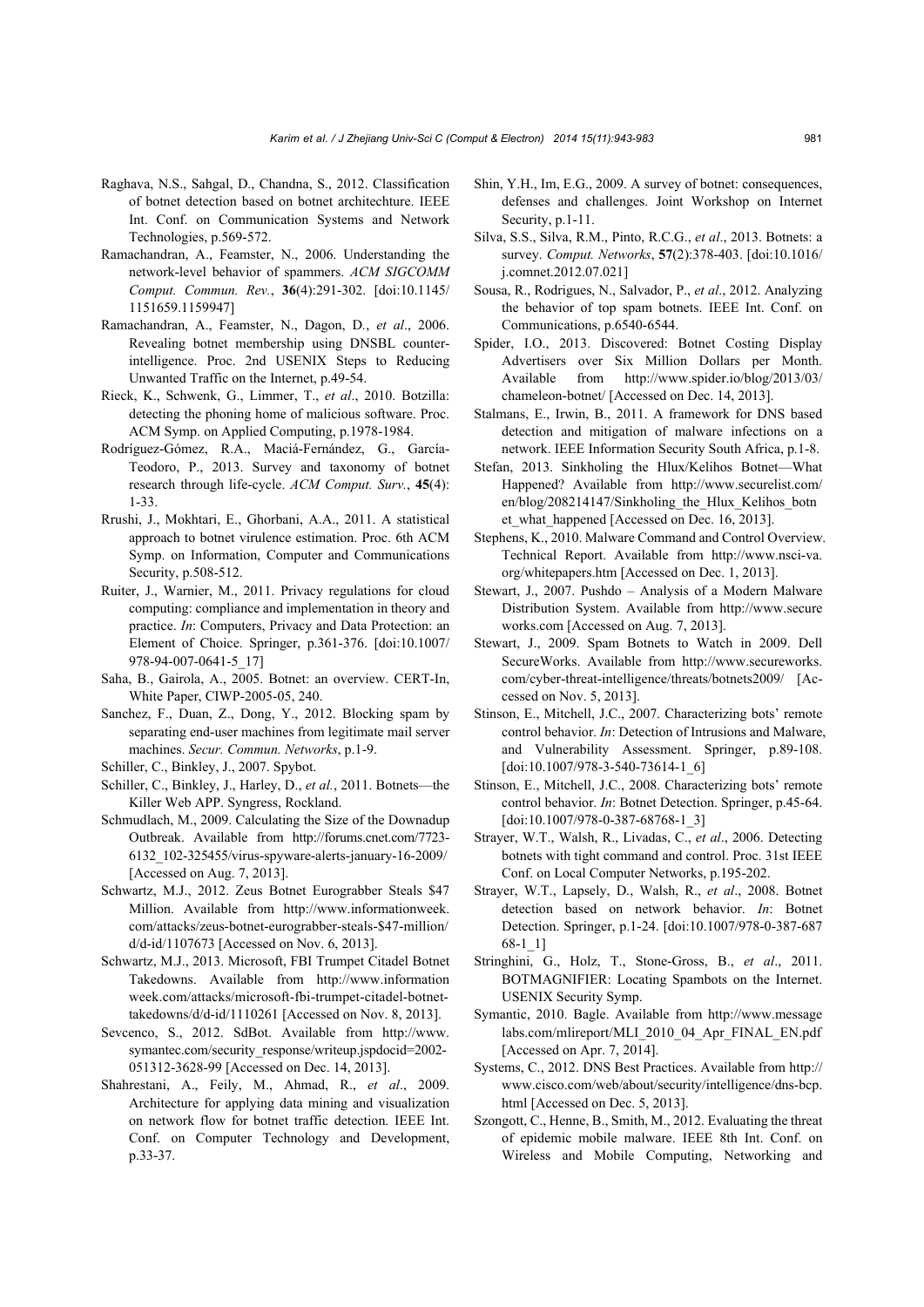Communications, p.443-450.

- Szymczyk, M., 2009. Detecting botnets in computer networks using multi-agent technology. IEEE 4th Int. Conf. on Dependability of Computer Systems, p.192-201.
- Tartakovsky, A.G., Polunchenko, A.S., Sokolov, G., 2013. Efficient computer network anomaly detection by changepoint detection methods. *IEEE J. Sel. Topics Signal Process.*, 7(1):4-11. [doi:10.1109/JSTSP.2013. 2241912]
- The H Security, 2007. New Zealand Teenager Accused of Controlling Botnet of 1.3 Million Computers. Available from http://www.h-online.com/security/news/item/New-Zealand-teenager-accused-of-controlling-botnet-of-1-3 million-computers-734068.html
- Thonnard, O., Dacier, M., 2011. A strategic analysis of spam botnets operations. Proc. 8th Annual Collaboration, Electronic Messaging, Anti-Abuse and Spam Conf., p.162-171. [doi:10.1145/2030376.2030395]
- Tokhtabayev, A.G., Skormin, V.A., 2007. Non-stationary Markov models and anomaly propagation analysis in IDS. IEEE 3rd Int. Symp. on Information Assurance and Security, p.203-208. [doi:10.1109/IAS.2007.72]
- Torre, J.D., 2013. Stealrat: an In-Depth Look at an Emerging Spambot Jessa. White Paper, Available from http://www. trendmicro.co.uk/media/wp/ stealrat-whitepaper-en.pdf
- Traynor, P., Lin, M., Ongtang, M., *et al*., 2009. On cellular botnets: measuring the impact of malicious devices on a cellular network core. Proc. 16th ACM Conf. on Computer and Communications Security, p.223-234.
- Trend Micro, 2006. Taxonomy of Botnet Threats. Technical Report.
- Trend Micro, 2013. Andrameda Botnet. Available from http:// blog.trendmicro.com/trendlabs-security-intelligence/andr omeda-botnet-gets-an-update/ [Accessed on Nov. 7, 2013].
- Truhanov, A., 2010. Russian Botnet Wants to Kill the Competitor. Available from http://safe.cnews.ru/news/ top/index.shtml2010/02/10/379202 (in Russian).
- Tung, L., 2011. Android DreamDroid Two: Rise of Laced APPs. Available from http://www.itnews.com.au/News/ 259147/android-dreamdroid-two-rise-of-laced-apps.aspx [Accessed on May 5, 2013].
- Vaarandi, R., 2013. Detecting anomalous network traffic in organizational private networks. IEEE Int. Multidisciplinary Conf. on Cognitive Methods in Situation Awareness and Decision Support, p.2-9.
- van Ruitenbeek, E., Sanders, W.H., 2008. Modeling peer-topeer botnets. IEEE 5th Int. Conf. on Quantitative Evaluation of Systems, p.307-316.
- Villamarín-Salomón, R., Brustoloni, J.C., 2008. Identifying botnets using anomaly detection techniques applied to DNS traffic. 5th IEEE Consumer Communications and Networking Conf., p.476-481.
- Vishwanath, K.V., Vahdat, A., 2009. Swing: realistic and responsive network traffic generation. *IEEE/ACM Trans. Network.*, **17**(3):712-725. [doi:10.1109/TNET.2009.202

0830]

- Wang, B., Li, Z., Li, D., *et al*., 2010. Modeling connections behavior for web-based bots detection. 2nd IEEE Int. Conf. on e-Business and Information System Security, p.1-4.
- Wang, C., Li, T., Wang, H., 2009. Botnet detection based on analysis of mail flow. IEEE 2nd Int. Conf. on Biomedical Engineering and Informatics, p.1-4.
- Wang, P., Sparks, S., Zou, C., 2007. An Advanced Hybrid Peer-to-Peer Botnet. Available from http://static.usenix. org/event/hotbots07/tech/full\_papers/wang/wang\_html [Accessed on June 6, 2013].
- Wang, P., Sparks, S., Zou, C., 2010. An advanced hybrid peer-to-peer botnet. *IEEE Trans. Depend. Secur. Comput.*, **7**(2):113-127. [doi:10.1109/TDSC.2008.35]
- Wang, W., Fang, B., Zhang, Z., *et al*., 2009. A novel approach to detect IRC-based botnets. IEEE Int. Conf. on Networks Security, Wireless Communications and Trusted Computing, p.408-411.
- Wang, X.R., 2003. Eggdrop. Available from http://www. symantec.com/security\_response/writeup.jspdocid=2003-041013-5338-99 [Accessed on July 8, 2013].
- Wang, Z., Wang, J., Huang, W., *et al.*, 2010. The detection of IRC botnet based on abnormal behavior. 2nd IEEE Int. Conf. on Multimedia and Information Technology, p.146- 149.
- Warner, G., 2010. Oleg Nikolaenko, Mega-D Botmaster to Stand Trial. Available from http://garwarner.blogspot. com/2010/12/oleg-nikolaenko-mega-d-botmaster-to.html
- Weigle, M.C., Adurthi, P., Hernández-Campos, F., *et al*., 2006. Tmix: a tool for generating realistic TCP application workloads in ns-2. *ACM SIGCOMM Comput. Commun. Rev.*, **36**(3):65-76. [doi:10.1145/1140086.1140094]
- Welch, M.J., Cho, J., Olston, C., 2011. Search result diversity for informational queries. Proc. 20th Int. Conf. on World Wide Web, p.237-246. [doi:10.1145/1963405.1963441]
- Wikipedia, 1998. NetBus. Available from http://en.wikipedia. org/wiki/NetBus [Accessed on Aug. 7, 2013].
- Wikipedia, 2013a. Anomaly Detection. Available from http:// en.wikipedia.org/wiki/Anomaly\_detection [Accessed on Aug. 7, 2013].
- Wikipedia, 2013b. Botnets. Available from http://en.wikipedia. org/wiki/Botnet [Accessed on Aug. 7, 2013].
- Wikipedia, 2013c. Mariposa Botnet. Available from http://en. wikipedia.org/wiki/Mariposa\_botnet [Accessed on Aug. 7, 2013].
- Wills, C.E., Mikhailov, M., Shang, H., 2003. Inferring relative popularity of Internet applications by actively querying DNS caches. Proc. 3rd ACM SIGCOMM Conf. on Internet Measurement, p.78-90.
- WordPress, 2008. Social VPN. Available from http:// socialypn.wordpress.com/ [Accessed on Dec. 25, 2013].
- Wurzinger, P., Bilge, L., Holz, T., *et al*., 2009. Automatically generating models for botnet detection. Computer Security ESORICS, p.232-249.
- Xu, K., Yao, D., Ma, Q., *et al*., 2011. Detecting infection onset